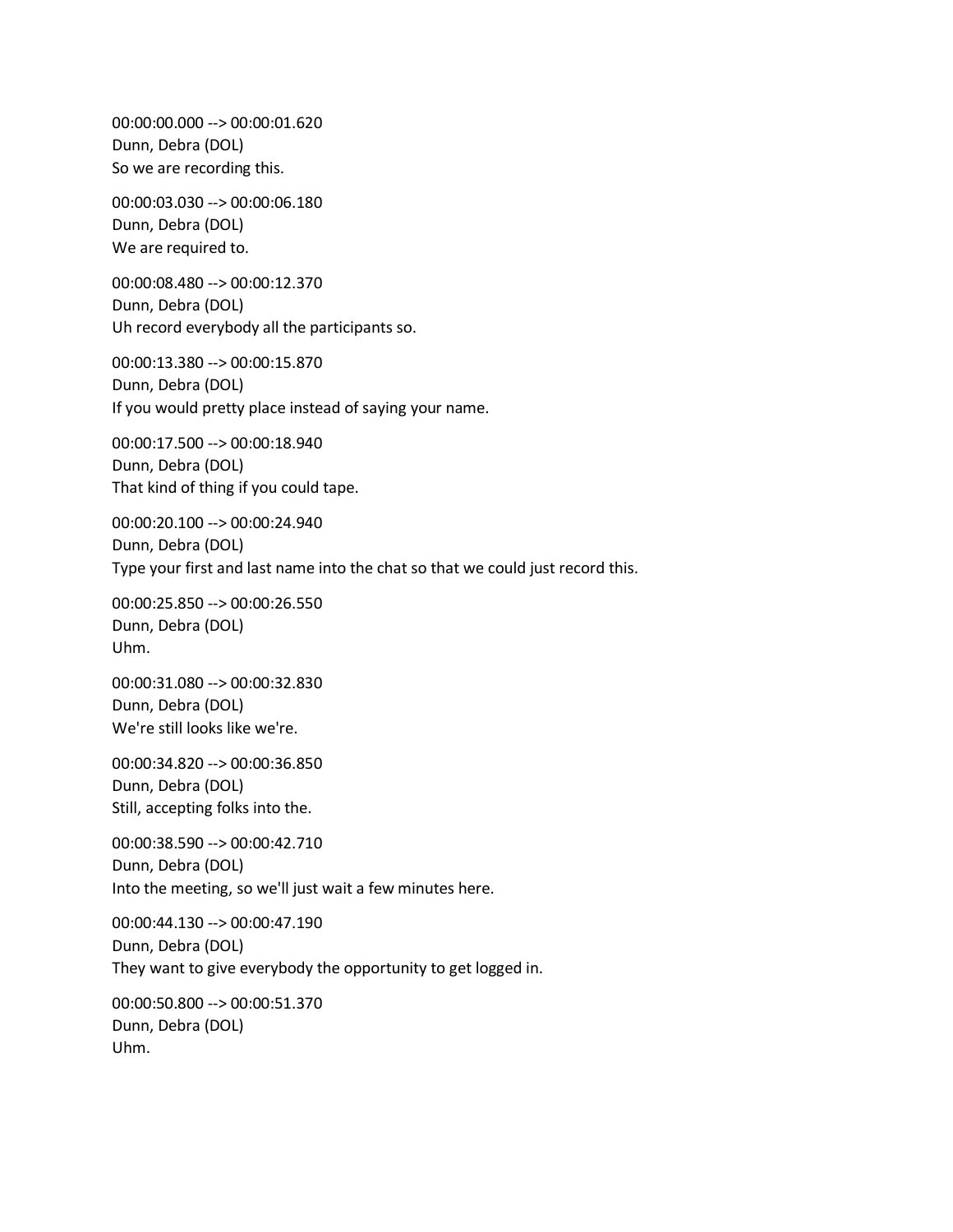00:00:52.870 --> 00:00:57.530 Dunn, Debra (DOL) Good morning for those of you who are just joining this, this meeting is being recorded.

00:00:58.720 --> 00:01:06.010 Dunn, Debra (DOL) So we are required to document all participants so if you could pretty please.

00:01:07.020 --> 00:01:13.770 Dunn, Debra (DOL) Type your first and last name into the chat instead of we won't do introductions because.

00:01:14.600 --> 00:01:15.240 Dunn, Debra (DOL) Uhm.

00:01:16.720 --> 00:01:18.450 Dunn, Debra (DOL) We just have way too many people.

00:01:19.680 --> 00:01:21.720 Dunn, Debra (DOL) And I am going to type my name.

00:01:31.750 --> 00:01:32.610 Dunn, Debra (DOL) Running really slow.

00:01:33.700 --> 00:01:35.230 Dunn, Debra (DOL) For me, maybe because?

00:01:35.890 --> 00:01:37.710 Dunn, Debra (DOL) We've got so many people.

00:01:39.200 --> 00:01:40.750 Dunn, Debra (DOL) Still, being admitted.

00:01:50.970 --> 00:01:52.190 Agnes Namutebi 131.

00:01:52.830 --> 00:01:53.520 Agnes Namutebi Delete line.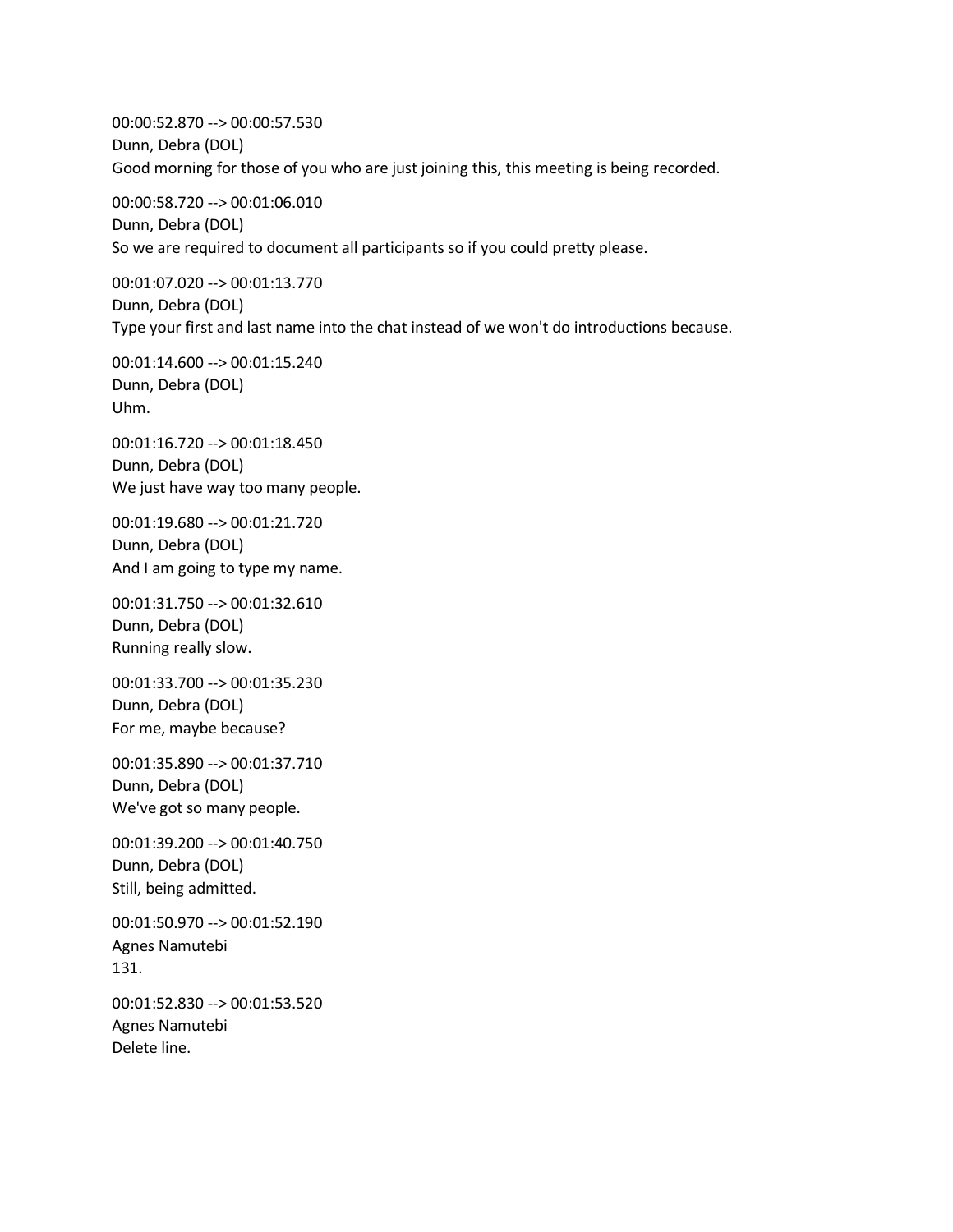00:02:05.860 --> 00:02:06.880 Dunn, Debra (DOL) We went for.

00:02:07.830 --> 00:02:10.920 Dunn, Debra (DOL) Teams in really appreciate that we appreciate it.

00:02:12.100 --> 00:02:17.950 Agnes Namutebi I am hearing feedback from somebody so if you guys could be sure to mute.

00:02:18.100 --> 00:02:21.030 Dunn, Debra (DOL) Mikes I would appreciate that thank you.

00:02:33.350 --> 00:02:34.120 Dunn, Debra (DOL) OK.

00:02:35.200 --> 00:02:38.330 Dunn, Debra (DOL) So I am going to go ahead and get started.

00:02:42.740 --> 00:02:50.610 Dunn, Debra (DOL) Hello welcome to our webinar today. My name is Debbie Den and I am the data sharing program manager.

00:02:51.580 --> 00:02:56.310 Dunn, Debra (DOL) As I stated this is being recorded.

00:02:57.280 --> 00:03:01.100 Dunn, Debra (DOL) So, please be aware of that.

00:03:01.150 --> 00:03:04.900 Dunn, Debra (DOL) But we are going to be able to share this recording.

00:03:05.720 --> 00:03:09.900 Dunn, Debra (DOL) Come later in case anybody needs to get a copy of it.

00:03:10.670 --> 00:03:15.680 Dunn, Debra (DOL) Some if Eric if you could help me manage the admits thank you.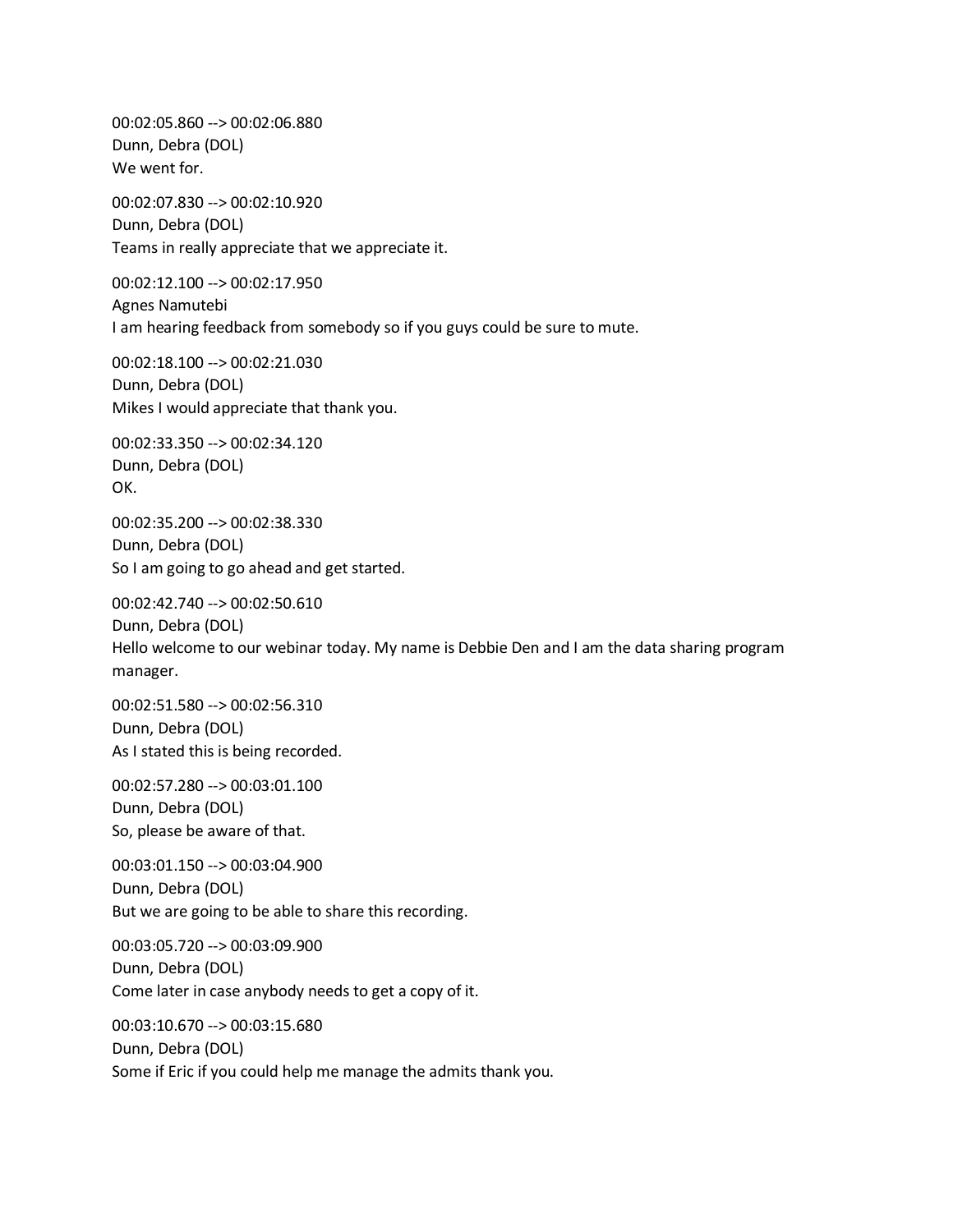00:03:17.240 --> 00:03:22.950 Dunn, Debra (DOL) We are asking everyone to type their name into the chat.

00:03:23.850 --> 00:03:27.490 Dunn, Debra (DOL) Uhm we are required to record participants names.

00:03:28.590 --> 00:03:32.360 Dunn, Debra (DOL) And looks like we might have.

00:03:35.210 --> 00:03:37.640 Dunn, Debra (DOL) A few people on the telephone.

00:03:37.690 --> 00:03:38.300 Dunn, Debra (DOL) Unknown.

00:03:41.010 --> 00:03:44.230 Dunn, Debra (DOL) As well, who won't be able to type their name in the chat.

00:03:52.530 --> 00:03:56.450 Dunn, Debra (DOL) We will have those names those numbers recorded as part of the recording so.

00:03:59.150 --> 00:04:00.430 Dunn, Debra (DOL) Alright so.

00:04:00.480 --> 00:04:02.090 Dunn, Debra (DOL) Ho hum.

00:04:03.450 --> 00:04:06.480 Dunn, Debra (DOL) The worst is still coming in OK so.

00:04:06.980 --> 00:04:07.650 Dunn, Debra (DOL) Uhm.

00:04:09.500 --> 00:04:13.730 Dunn, Debra (DOL) So I've never done that women are not so I'm looking at 3:00 different screens and I apologize.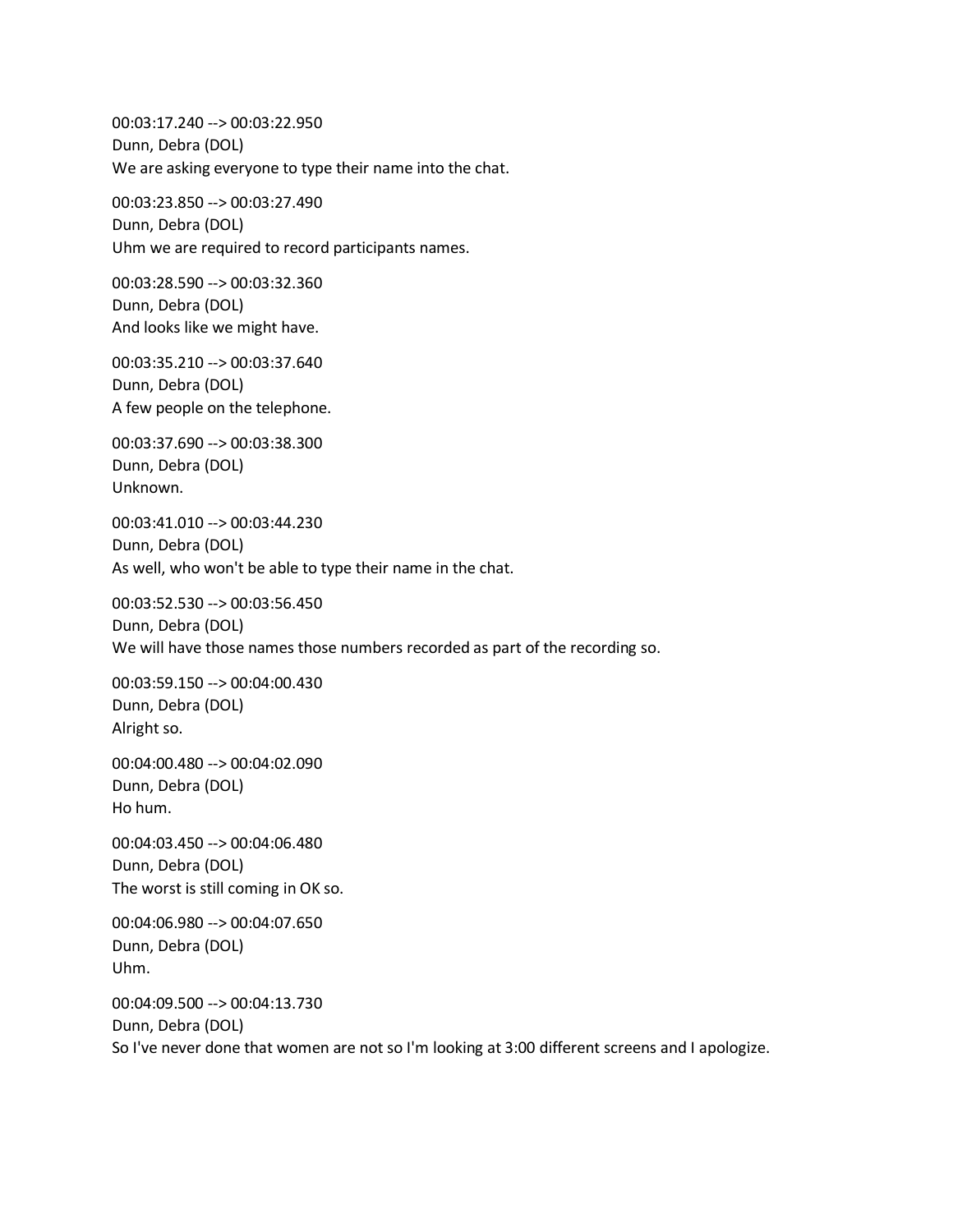00:04:14.630 --> 00:04:17.090 Dunn, Debra (DOL) For if I'm not looking you straight in the eye.

00:04:17.140 --> 00:04:19.980 Dunn, Debra (DOL) Right uh but first of all.

00:04:21.400 --> 00:04:39.900 Dunn, Debra (DOL) Welcome I am amazed by the turn out this is far more than I expected. And we will have another webinar tomorrow. I believe it's at 8:00 o'clock in the morning and those that information is out to you.

00:04:40.560 --> 00:04:44.490 Dunn, Debra (DOL) Uh hum, but before we go through all of that.

00:04:46.720 --> 00:04:57.530 Dunn, Debra (DOL) Let's go ahead and just do a couple of introductions of for those of you who just joined and W Den and I'm the data sharing program manager here at DL.

00:04:58.550 --> 00:05:00.750 Dunn, Debra (DOL) Eric can you please introduce yourself?

00:05:02.380 --> 00:05:03.370 Dunn, Debra (DOL) Yeah, hi everyone.

00:05:03.580 --> 00:05:06.680 Shields, Eric (DOL) Shields our compliance manager DLL thank you.

00:05:07.910 --> 00:05:09.420 Shields, Eric (DOL) And James please.

00:05:10.640 --> 00:05:12.190 Dunn, Debra (DOL) Hi good morning, I'm James.

00:05:12.250 --> 00:05:15.510 Messer, James (DOL) Sir I'm the contracts manager in the data management office.

00:05:16.480 --> 00:05:18.410 Messer, James (DOL) Thank you James for those of you who.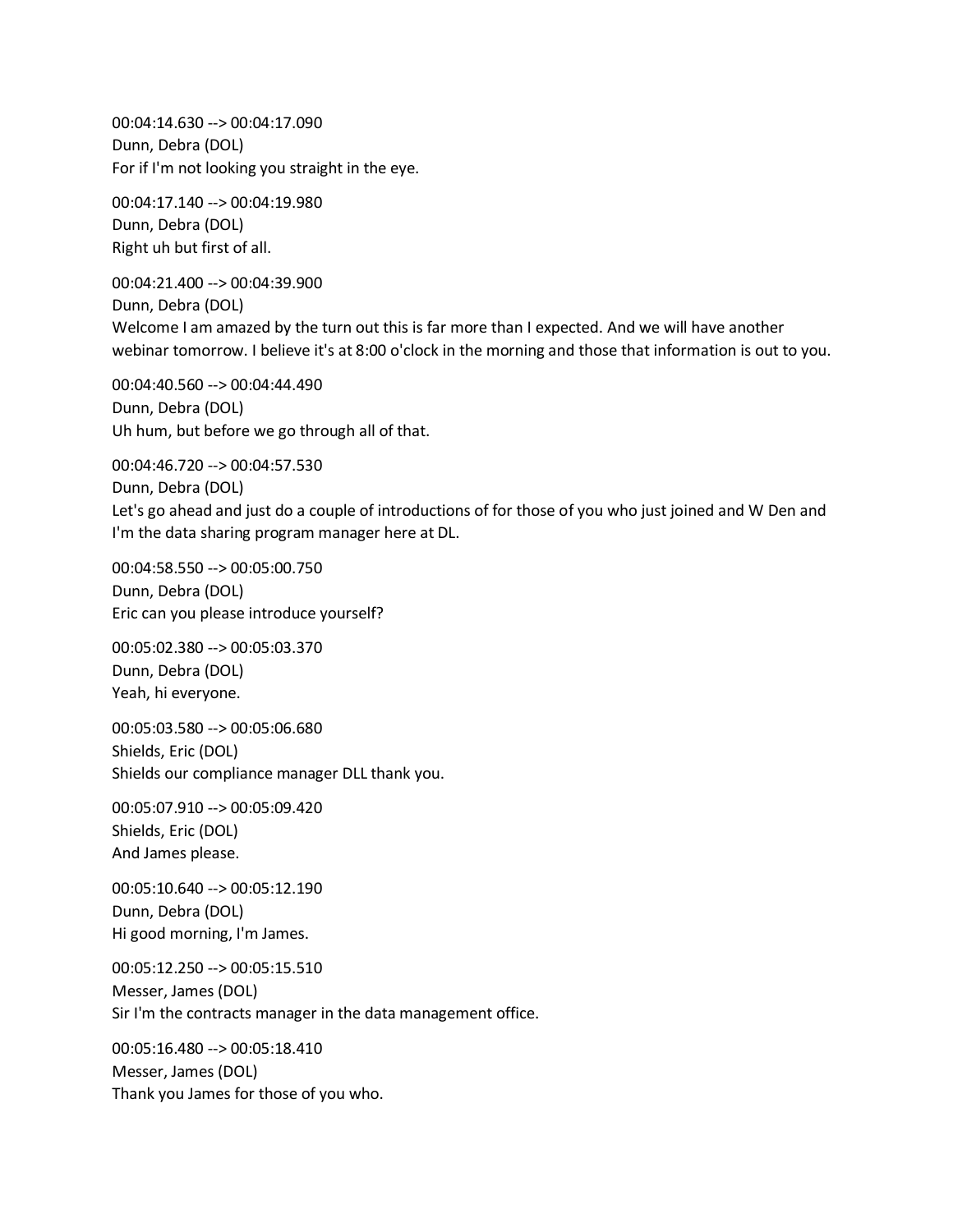00:05:18.380 --> 00:05:39.760

Dunn, Debra (DOL)

Food haven't realized yet Matt Lewin, who is our previously previous contract manager has still here. Within DL, but he's started a new data. Stewardship program and he's getting up that up and running so James is our contract manager and certainly last but not least.

00:05:39.820 --> 00:05:43.360 Dunn, Debra (DOL) Just come is Alex are you?

00:05:44.710 --> 00:05:47.180 Dunn, Debra (DOL) Odd here today somewhere yes, I am.

00:05:48.290 --> 00:05:58.900 Beaulac, Alex (DOL) Experiencing some bandwidth issues, so I mean, it goes there. My video, but I'm Alex Bell. Like I'm the admin assistant for Fred weighed the director of Open.

00:06:00.480 --> 00:06:02.040 Beaulac, Alex (DOL) Thanks Alex Alex is.

00:06:01.960 --> 00:06:08.120 Dunn, Debra (DOL) Gonna play a key role for us today and he's going to record comments and questions for us.

00:06:08.740 --> 00:06:26.790 Dunn, Debra (DOL) Uh because what we're going to be doing is out of both this session. Tomorrow's webinar and any questions or comments that are submitted to our group mailboxes we will be developing a FAQ.

00:06:28.150 --> 00:06:29.150 Dunn, Debra (DOL) And.

00:06:30.890 --> 00:06:35.140 Dunn, Debra (DOL) I just lost my screen.

00:06:37.470 --> 00:06:40.890 Dunn, Debra (DOL) What are you guys seeing it looks like I'm seeing if your email?

00:06:42.430 --> 00:06:44.630 Dunn, Debra (DOL) OK, that's not my email.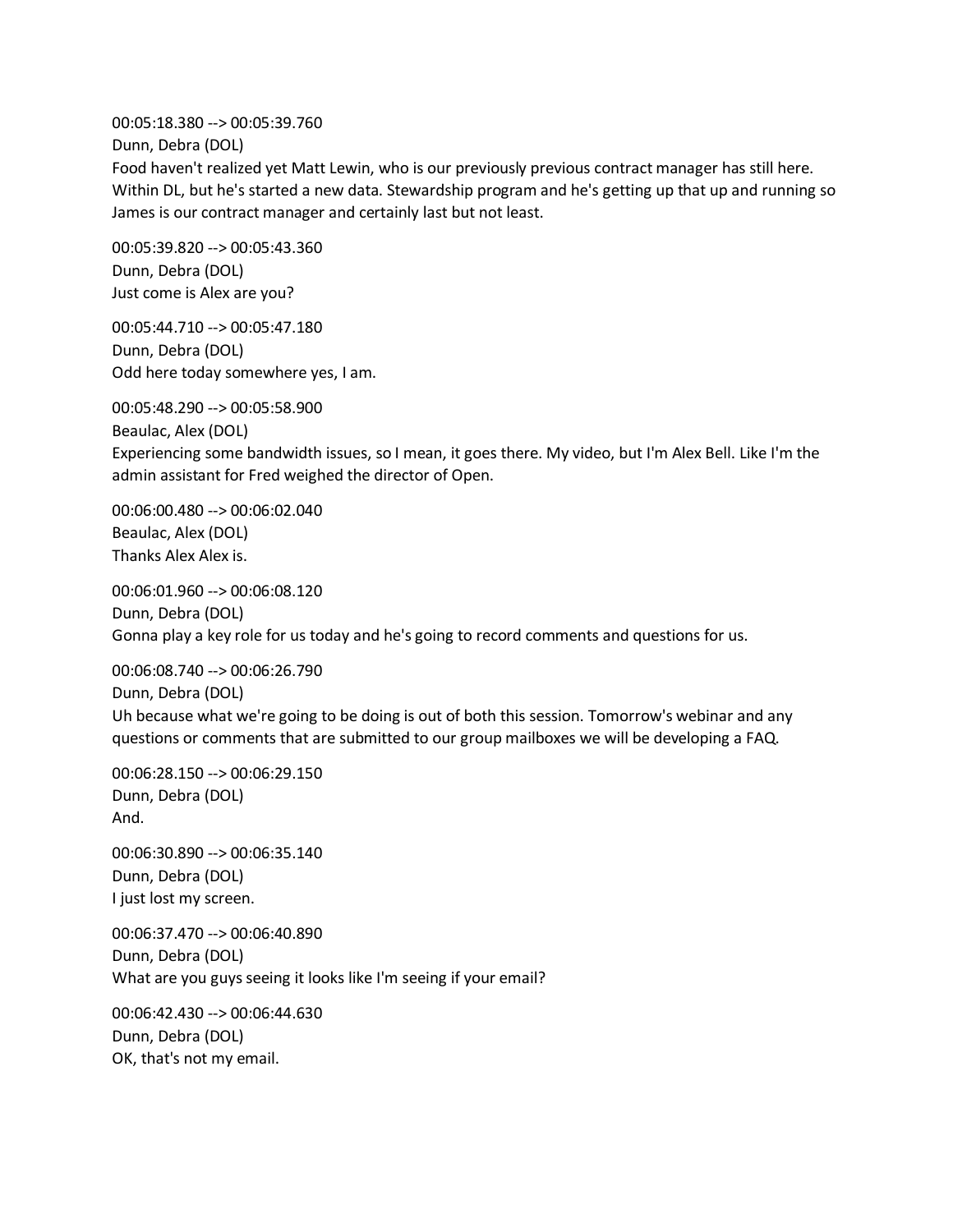00:06:47.360 --> 00:06:52.100 Dunn, Debra (DOL) Did someone take control someone took control so we're looking at somebody 's email?

00:06:53.880 --> 00:06:55.240 Dunn, Debra (DOL) Please relinquish control.

00:07:03.990 --> 00:07:06.000 Dunn, Debra (DOL) OK let's try this again.

00:07:07.050 --> 00:07:08.920 Dunn, Debra (DOL) I'm going to try to.

00:07:09.750 --> 00:07:12.070 Dunn, Debra (DOL) Uh present at the end.

00:07:18.930 --> 00:07:20.320 Shields, Eric (DOL) Anyway as

00:07:20.280 --> 00:07:21.480 Dunn, Debra (DOL) This is coming up.

00:07:22.990 --> 00:07:25.200 Dunn, Debra (DOL) Are you? Are you able to see my screen again?

00:07:26.270 --> 00:07:26.740 Dunn, Debra (DOL) Yes.

00:07:27.380 --> 00:07:27.790 Dunn, Debra (DOL) OK.

00:07:32.120 --> 00:07:37.610 Dunn, Debra (DOL) So anyway, what I was saying, is we're going to do a FAQ of sorts.

00:07:38.560 --> 00:08:00.580

Dunn, Debra (DOL)

And be distributing that out, probably as updates, Cisco go as well. I was really hoping to have a kind of a website that we could just post this on stuff on and and things could get people could self serve themselves on the epic use and attachments and things like that. We just weren't able to do that, so as.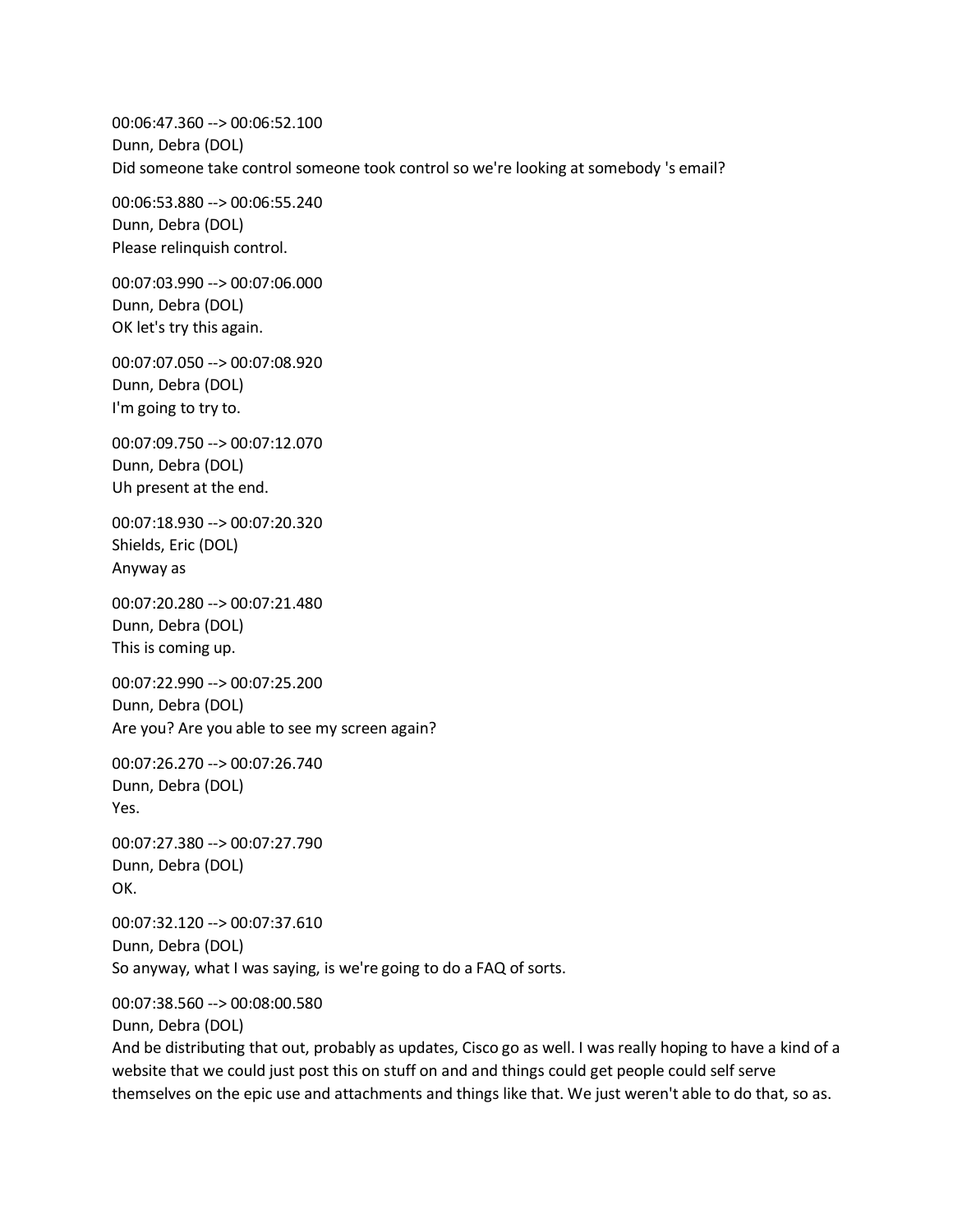00:08:00.640 --> 00:08:10.880 Dunn, Debra (DOL) Uh RFA Q Gets updated we will be sending that out to the contract administrator or managers and for each service is the administrators.

00:08:11.850 --> 00:08:15.830 Dunn, Debra (DOL) Come on a regular basis, so that you guys will have all that information.

00:08:18.220 --> 00:08:19.200 Dunn, Debra (DOL) Uhm.

00:08:20.330 --> 00:08:24.490 Dunn, Debra (DOL) I'm sorry, it looks like I've lost. I I jumped ahead on the pages unfortunately.

00:08:25.100 --> 00:08:28.890 Dunn, Debra (DOL) When I somehow lost control of the screen.

00:08:28.940 --> 00:08:29.300 Dunn, Debra (DOL) What?

00:08:30.510 --> 00:08:31.260 Dunn, Debra (DOL) OK.

00:08:33.070 --> 00:08:34.550 Dunn, Debra (DOL) So dumb.

00:08:35.740 --> 00:08:59.890 Dunn, Debra (DOL) So first of all we're just for the agenda. We're gonna have an introduction to wax which is the acronym for administrative Washington administrative code, which are administrative rules, then we will have a just a brief overview of the new contract template.

00:09:00.580 --> 00:09:07.430 Dunn, Debra (DOL) Uh and Eric will go over the changes to the compliance in there.

00:09:08.260 --> 00:09:16.330 Dunn, Debra (DOL) Uh in that template we do wanna save the bulk of the time for the Q&A. So our presentations will be at a fairly high level.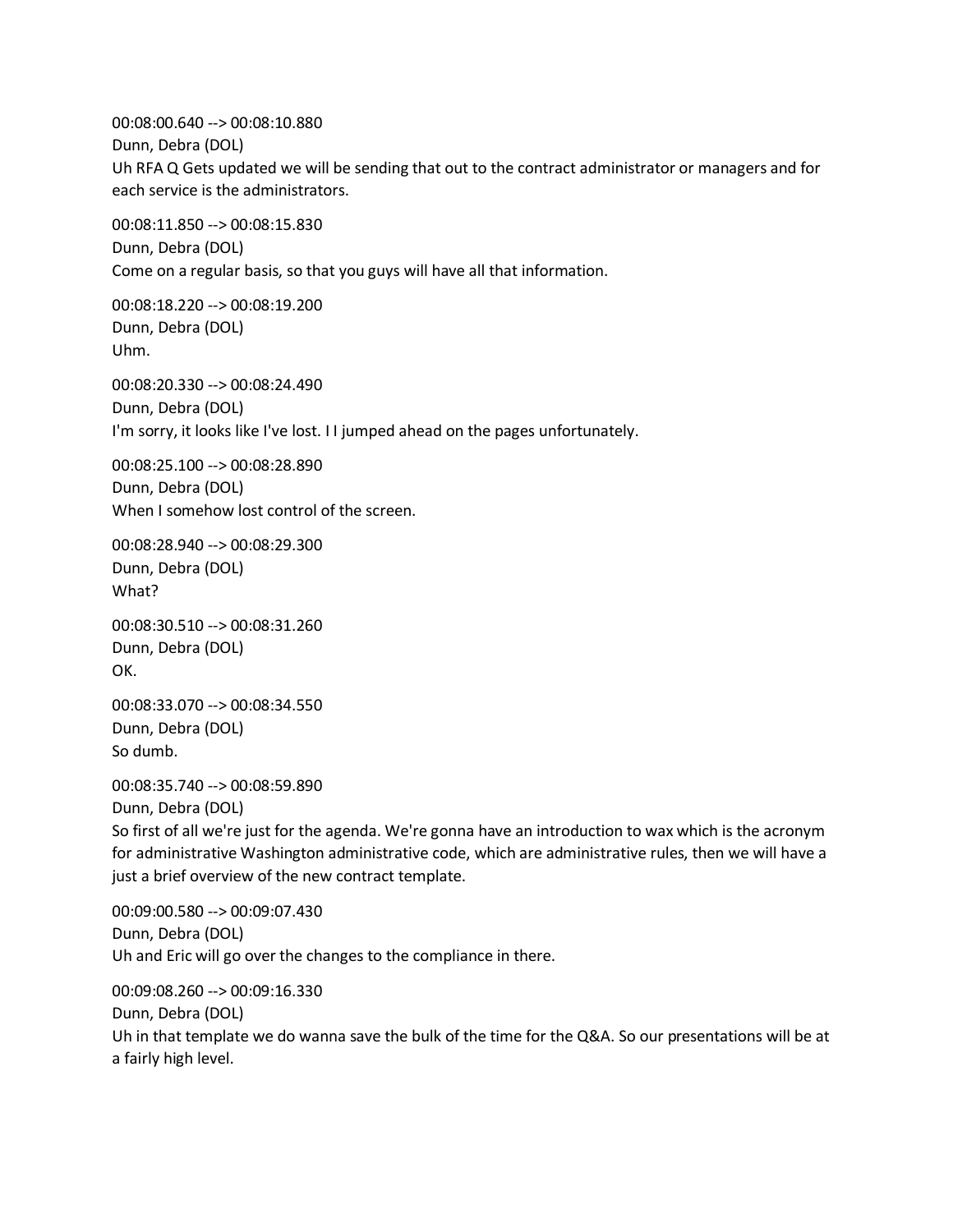00:09:17.200 --> 00:09:27.500 Dunn, Debra (DOL) Because we do want to hear your questions comments. That sort of thing and then James is going to do just a kind of a closing comments and summarize.

00:09:28.090 --> 00:09:28.860 Dunn, Debra (DOL) For us.

00:09:30.770 --> 00:09:40.750 Dunn, Debra (DOL) So last year substitute Senate bill 5152 passed in the Legislature. It is a a build that.

00:09:41.390 --> 00:09:43.890 Dunn, Debra (DOL) Uh twist specific to DLL.

00:09:44.810 --> 00:09:50.400 Dunn, Debra (DOL) And it created a few new statutes, which are there on the screen?

00:09:51.220 --> 00:09:54.870 Dunn, Debra (DOL) Uhm and it also updated.

00:09:55.660 --> 00:10:04.120 Dunn, Debra (DOL) Some of the permissible uses both for abstract of driving records as well as vehicle owner information.

00:10:05.910 --> 00:10:07.350 Dunn, Debra (DOL) And so.

00:10:07.760 --> 00:10:08.220 Dunn, Debra (DOL) Uhm.

00:10:09.390 --> 00:10:37.940 Dunn, Debra (DOL)

You need to be aware of those, and go look at that statute. If you haven't already the bill, although off also authorizes DLL to make additional requirements, so in that statute under 4622010. It does say some specific things that DL is supposed to do contractually and then gives us the authority to make additional contract requirements.

00:10:38.410 --> 00:10:44.530 Dunn, Debra (DOL) And that's what this whack process and the contract template are all about.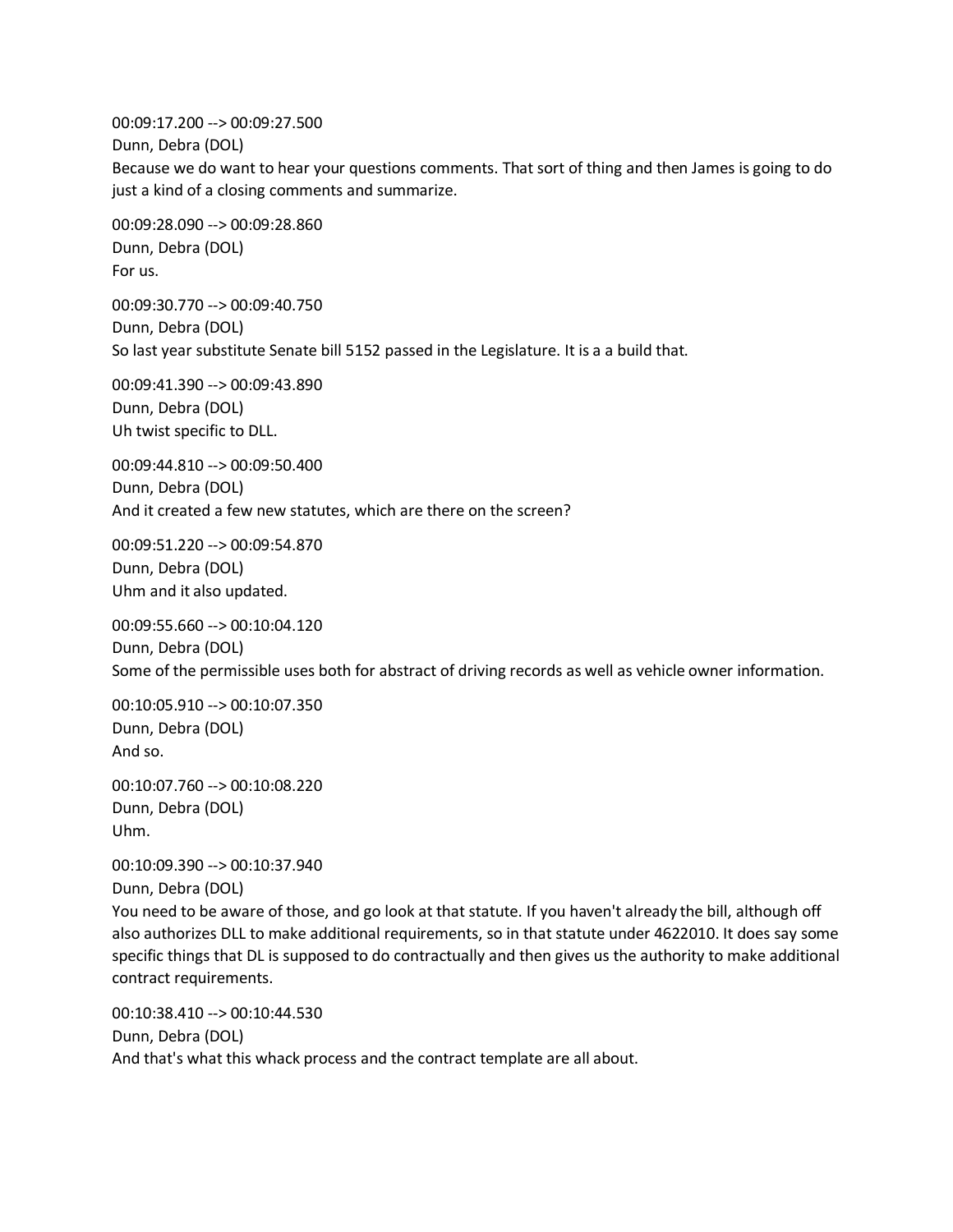00:10:45.600 --> 00:11:02.630 Dunn, Debra (DOL) For the most part well OK. I'll go into that for a second in a minute here. I don't want to jump ahead of myself. The law actually went into effect in July. But with the rulemaking that we're doing, and getting stakeholder input.

00:11:03.250 --> 00:11:08.460 Dunn, Debra (DOL) On our contract template we are anticipating that the the.

00:11:09.250 --> 00:11:17.190 Dunn, Debra (DOL) Draft or the wax and the contract templates will be effective November first of this year.

00:11:18.400 --> 00:11:25.270 Dunn, Debra (DOL) This is the first time we've done rulemaking for this and.

00:11:25.670 --> 00:11:29.610 Dunn, Debra (DOL) Uhm also for a broader.

00:11:30.440 --> 00:11:41.890

Dunn, Debra (DOL) Uh stakeholder input on our draft contract terms and conditions. So we're really excited about this because we really want your input.

00:11:42.620 --> 00:11:43.390 Dunn, Debra (DOL) Uhm.

00:11:44.940 --> 00:11:56.040 Dunn, Debra (DOL) Uh we are trying to balance we have a you know a responsibility to do so. The residents of Washington to protect their personal information.

00:11:57.020 --> 00:11:59.660 Dunn, Debra (DOL) But yeah, it's we also wanted to balance.

00:12:00.420 --> 00:12:07.810 Dunn, Debra (DOL) Uh our requirements with business needs as well, or concerns that are business partners have.

00:12:08.420 --> 00:12:09.910 Dunn, Debra (DOL) And so uh.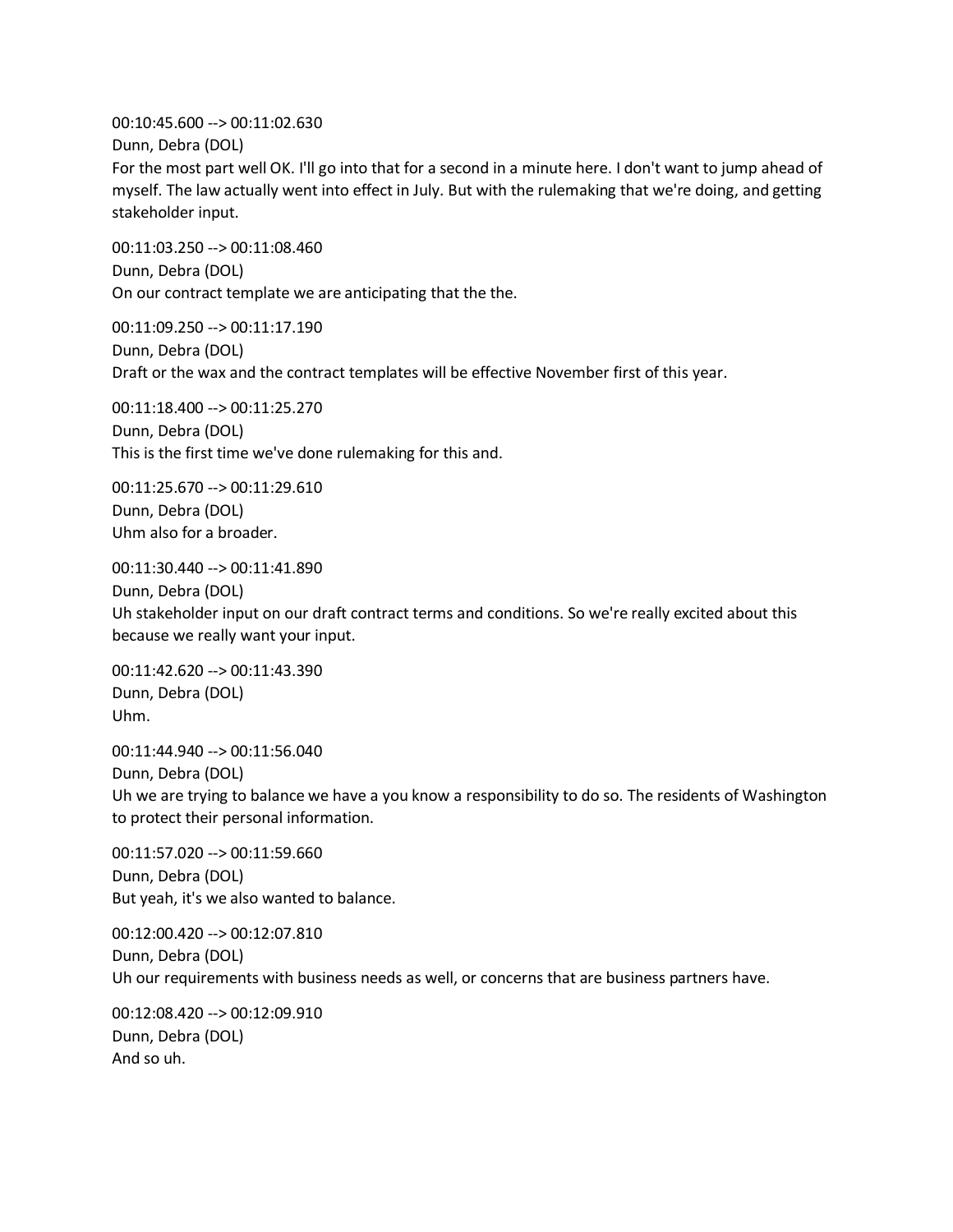00:12:11.090 --> 00:12:30.300 Dunn, Debra (DOL)

So that's what we're trying to do with this brand new process. We're very happy to be doing this, I've been wanting to do it for several years now and this is the first opportunity. We've actually had to do it, so and this will be the first opportunity where everybody will be on the same contract terms and conditions as well so as you're reviewing.

00:12:30.980 --> 00:12:38.180 Dunn, Debra (DOL) Uh the draft, Wack and the contract terms and conditions.

00:12:38.690 --> 00:12:39.520 Dunn, Debra (DOL) Uhm.

00:12:40.370 --> 00:13:09.720 Dunn, Debra (DOL) We're asking you that, if something seems overly burdensome before rejecting it. You know off summarily just rejecting it. We're asking that you look at the rationale for that closet. It could be that maybe we didn't word it right or we could have worded it better. That kind of thing, so with that documents that we send out with the whack and the contract template there's a table.

00:13:10.560 --> 00:13:19.510 Dunn, Debra (DOL) In the opening pieces of those that I believe it's the right hand column that kind of talks about what our intent is here.

00:13:20.980 --> 00:13:26.070 Dunn, Debra (DOL) And so when providing comment back to us we ask that.

00:13:27.120 --> 00:13:34.940 Dunn, Debra (DOL) That you cite the specific clause or section that you're referring to that will help us understand.

00:13:35.410 --> 00:13:40.240 Dunn, Debra (DOL) Uhm exactly where you're focusing on help us to understand.

00:13:40.870 --> 00:13:48.380 Dunn, Debra (DOL) Uh your position and why you have a concern for it or why you're suggesting the change.

00:13:49.110 --> 00:13:49.960 Dunn, Debra (DOL) Uh hum.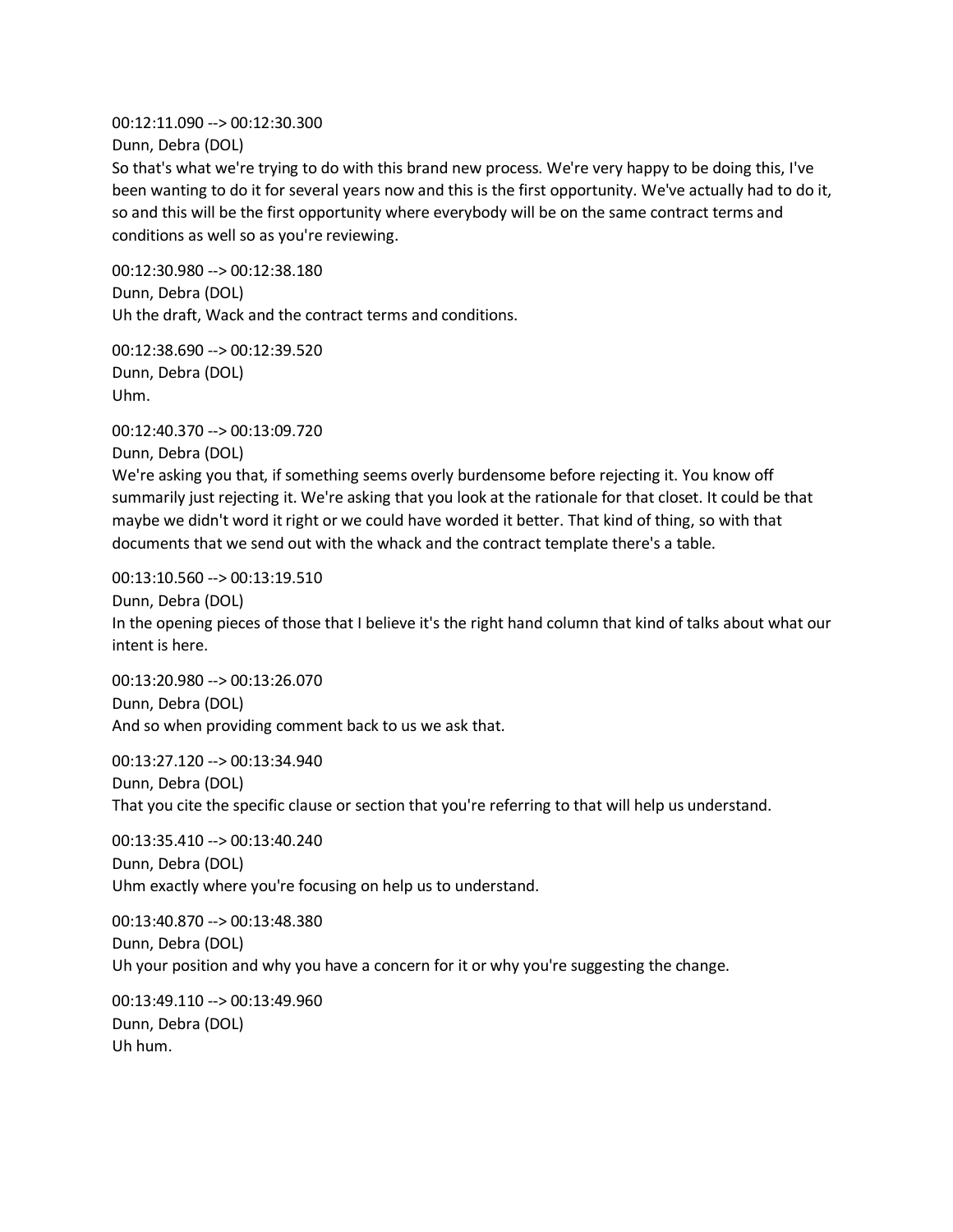00:13:51.310 --> 00:13:55.890 Dunn, Debra (DOL) That kind of thing, so that we can kind of understand and see from your perspective.

00:13:57.410 --> 00:14:08.390 Dunn, Debra (DOL) That's what's going on and we may also then want to call you and maybe have a conversation to understand it that further again.

00:14:08.790 --> 00:14:09.470 Dunn, Debra (DOL) Uhm.

00:14:10.290 --> 00:14:12.970 Dunn, Debra (DOL) Uh we will be developing a?

00:14:13.740 --> 00:14:17.150 Dunn, Debra (DOL) FAQ and distributing that.

00:14:18.020 --> 00:14:19.220 Dunn, Debra (DOL) Throughout.

00:14:20.110 --> 00:14:23.390 Dunn, Debra (DOL) The UM course of this.

00:14:24.960 --> 00:14:25.760 Dunn, Debra (DOL) Process.

00:14:29.430 --> 00:14:32.400 Dunn, Debra (DOL) Oh, Washington administrative code.

00:14:33.250 --> 00:14:37.440 Dunn, Debra (DOL) I don't know your guys is familiarity, but we have.

00:14:38.450 --> 00:14:53.000 Dunn, Debra (DOL) Statute that is enacted by the Legislature. Then the agencies have authority to do what we call rulemaking or make administrative rules and those have basically the same force and effect.

00:14:53.690 --> 00:15:01.990 Dunn, Debra (DOL) Of the statute and so our purpose here in rulemaking is to codify.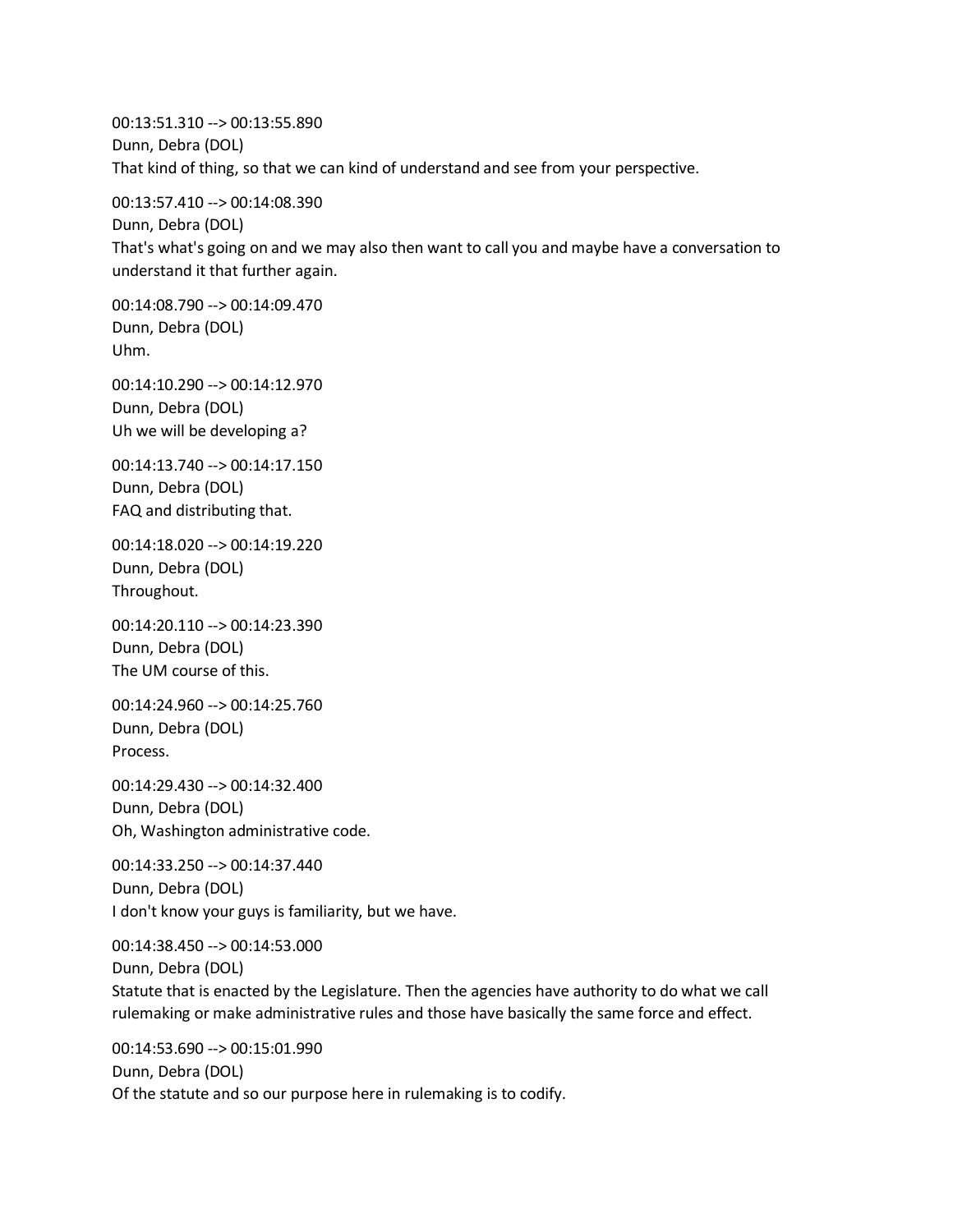00:15:02.650 --> 00:15:08.270 Dunn, Debra (DOL) And kind of fill in the gaps to implement the law and at a high level.

00:15:08.980 --> 00:15:20.330

Dunn, Debra (DOL) The processes and procedures that deal will follow in sharing protected personal information. Now that's a new term, which I will go over with here in on the next slide.

00:15:20.380 --> 00:15:20.650 Dunn, Debra (DOL) Made.

00:15:21.980 --> 00:15:25.230 Dunn, Debra (DOL) And for the our purposes here.

00:15:26.980 --> 00:15:28.830 Dunn, Debra (DOL) It'll be very high level.

00:15:29.440 --> 00:15:40.990

Dunn, Debra (DOL)

Uh and again, I will refer you back to that chart that table that we provided with the whack for the intent of each section? What we're trying to do there.

00:15:41.040 --> 00:15:45.190 Dunn, Debra (DOL) Right but there is a couple of things that I would like to go over.

00:15:46.940 --> 00:16:17.180 Dunn, Debra (DOL)

I I I need to apologize my cat is meowing in the background in a so if you hear her. I I apologize. She likes to participate so anyway, so there are few things in the definition section. We have, I believe there's 21 definitions. The term personal protected information because we have defined personal information in.

00:16:17.230 --> 00:16:20.690 Dunn, Debra (DOL) In Wack as well as identity information in Wack.

00:16:21.420 --> 00:16:28.010 Dunn, Debra (DOL) Uh but we just combined those 2 terms into protected personal information so it means both.

00:16:30.180 --> 00:16:30.510 Dunn, Debra (DOL) We.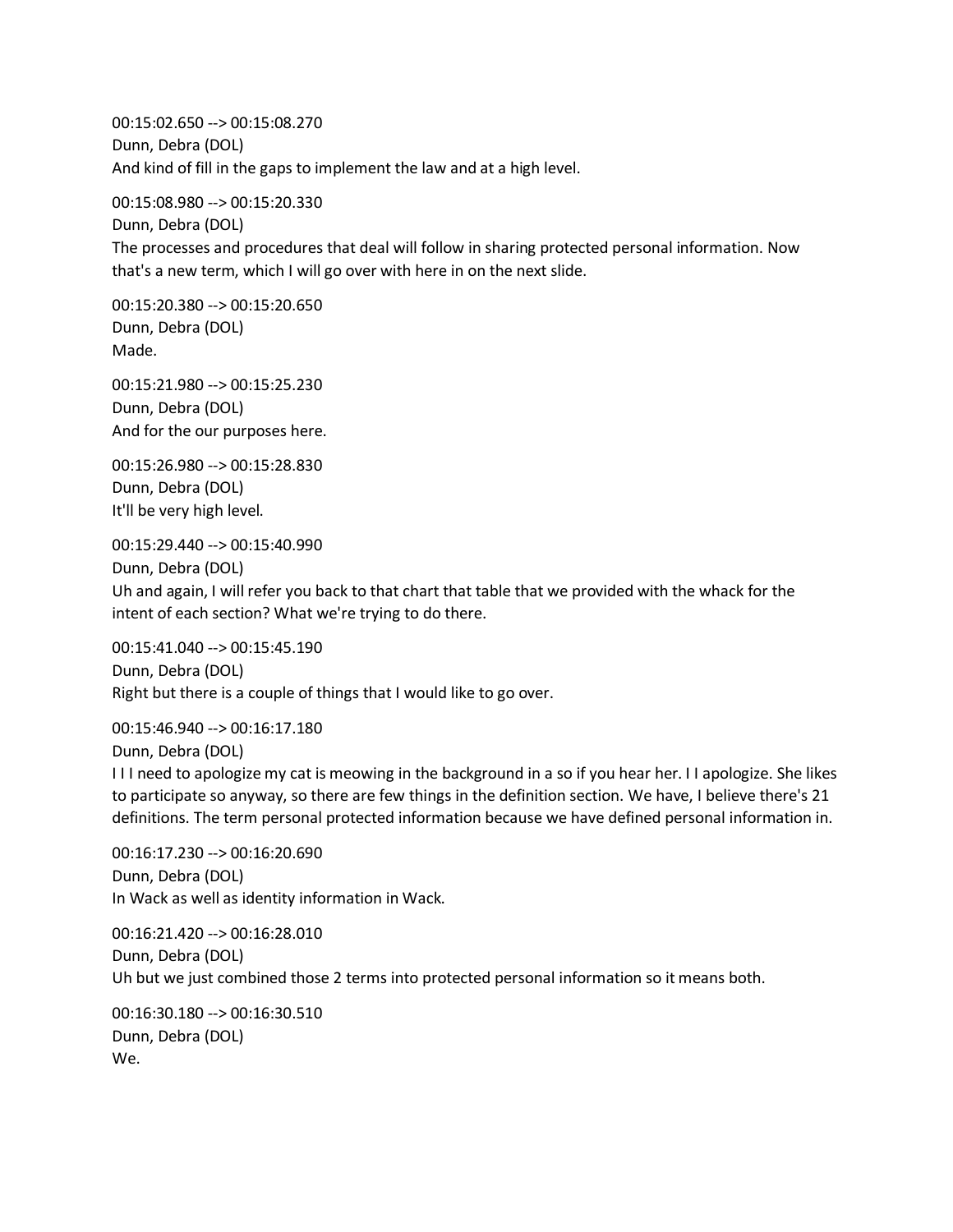00:16:30.370 --> 00:16:32.500 Lisa Jones Have also a new term customer.

00:16:32.430 --> 00:16:32.750 Dunn, Debra (DOL) Sure.

00:16:34.250 --> 00:16:38.970 Dunn, Debra (DOL) Customer is someone who?

00:16:39.020 --> 00:16:52.750

Dunn, Debra (DOL) Who uh an agent or a recipient may be requesting the data on behalf of but doesn't actually provide the data to them. They just process the data on their behalf.

00:16:53.370 --> 00:17:02.780 Dunn, Debra (DOL) There will be a requirement in the contract that when submitting for example, your sub recipient list. It's now being expanded.

00:17:03.850 --> 00:17:17.580

Dunn, Debra (DOL) To include customers as well, we feel that our Washington residents have a right to know who is getting their data and using their data, so that's what that is for?

00:17:19.040 --> 00:17:24.860 Dunn, Debra (DOL) Uh and then there are some terms that are almost interchangeable.

00:17:25.910 --> 00:17:33.600 Dunn, Debra (DOL) And so I wanted to kind of display it here in this table. The term recipient is not new.

00:17:34.370 --> 00:17:39.760 Dunn, Debra (DOL) Uh uh recipient is anyone who gets to read data directly from DL.

00:17:40.890 --> 00:17:42.700 Dunn, Debra (DOL) They could also be an agent.

00:17:43.920 --> 00:17:51.730 Dunn, Debra (DOL) Acting on behalf of somebody else to pull the record or they could be just the request are themselves.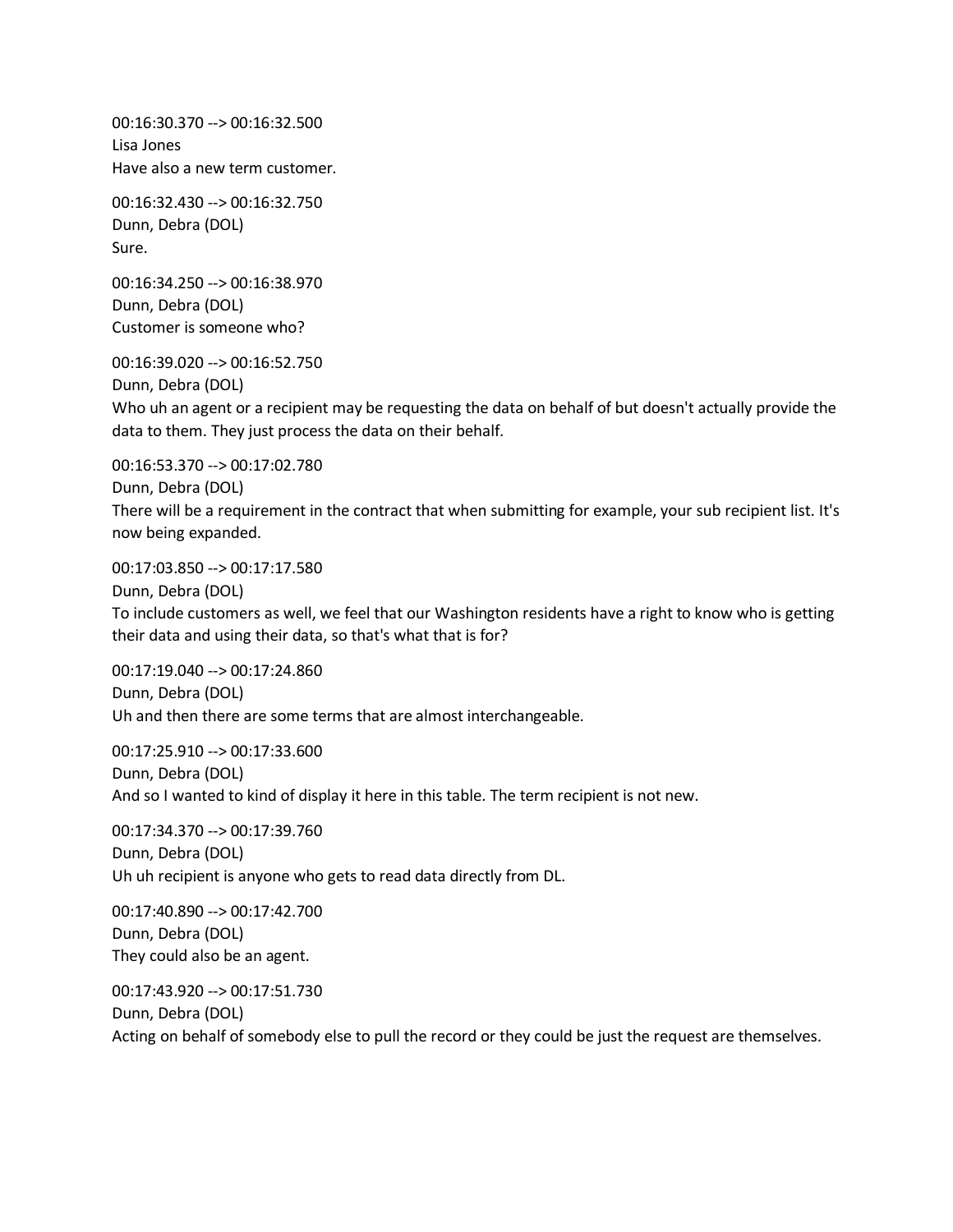00:17:53.020 --> 00:17:58.410 Dunn, Debra (DOL) And the the request here is the person that has actual the actual permissible use.

00:18:00.140 --> 00:18:01.180 Dunn, Debra (DOL) So.

00:18:02.780 --> 00:18:12.800 Dunn, Debra (DOL) In the example of our East services. We have some businesses that can just pull in ADR down download for themselves that would be a requester.

00:18:13.450 --> 00:18:14.920 Dunn, Debra (DOL) And also a recipient.

00:18:16.080 --> 00:18:20.240 Dunn, Debra (DOL) The sub recipients sorry I need to tuck in my cat here.

00:18:22.550 --> 00:18:23.590 Dunn, Debra (DOL) Sorry about that.

00:18:25.310 --> 00:18:25.920 Dunn, Debra (DOL) Uhm.

00:18:27.010 --> 00:18:42.500

Dunn, Debra (DOL)

The sub recipient is someone who receives the the personal information or the protected personal information from a recipient or an agent. They also can be an agent and they can also be the request are.

00:18:43.190 --> 00:18:49.060 Dunn, Debra (DOL) So our new legislation allows for multiple agents so for example.

00:18:49.600 --> 00:18:57.850 Dunn, Debra (DOL) Uh and which didn't happen before, but for example, bobs pizza has hired an employment agency too.

00:18:57.900 --> 00:19:07.810

Dunn, Debra (DOL)

You UM hired some drivers and manage their driving records for example, that employment agency uses a data broker.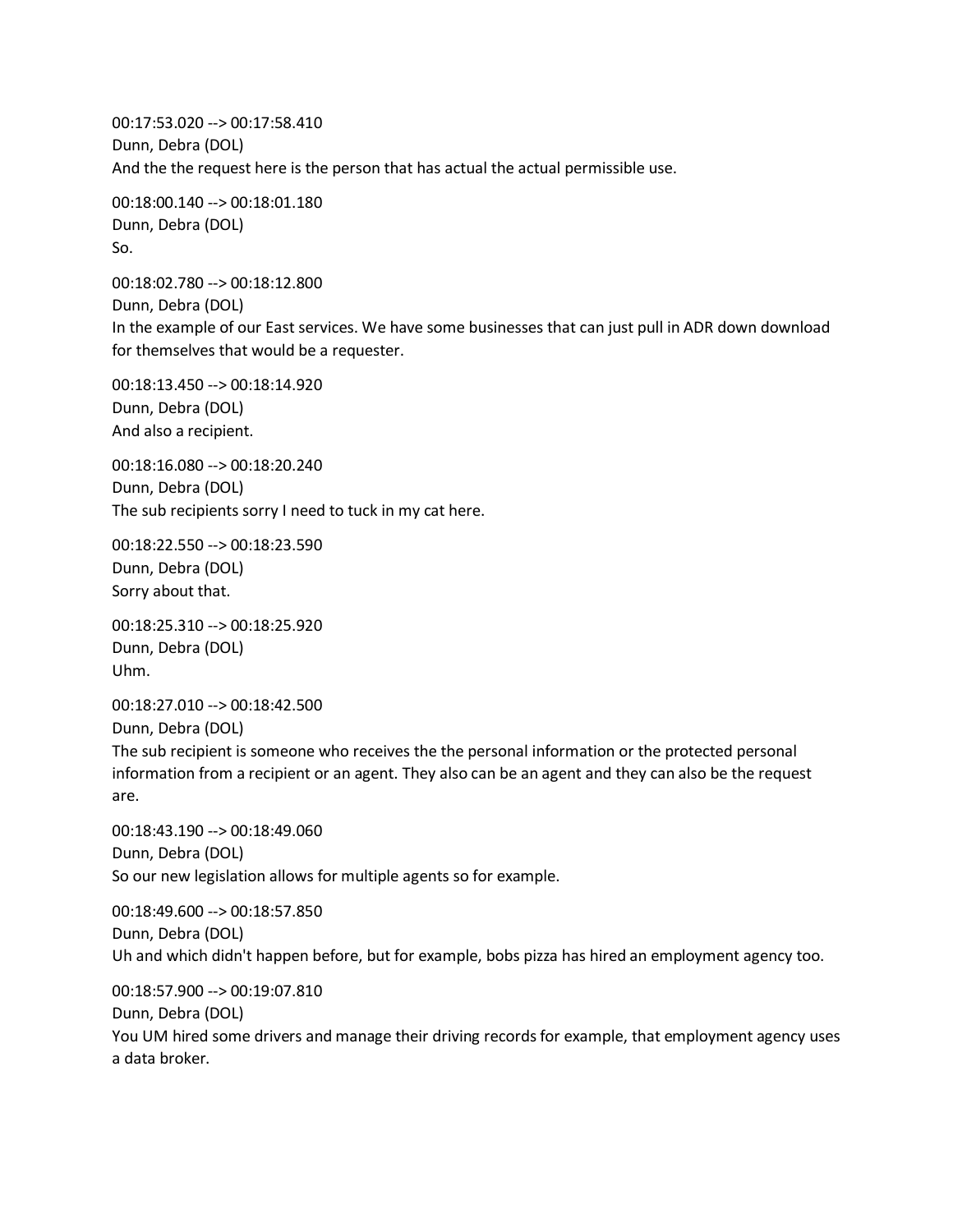00:19:08.680 --> 00:19:15.160 Dunn, Debra (DOL) The Who posted the data directly from us so the data broker is the recipient.

00:19:16.000 --> 00:19:26.660 Dunn, Debra (DOL) This sub recipient, maybe the agent or or and or the requester if Bob 's pizzas. Will it also ends up with the data or bumps pizza could be the customer if they don't actually get the driving record.

00:19:30.780 --> 00:19:36.490 Dunn, Debra (DOL) And so there are agent can just be the recipient and they could also be a sub recipient.

00:19:37.540 --> 00:19:43.310 Dunn, Debra (DOL) And then Requester Is everybody could be everybody and depending on all the scenarios.

00:19:44.030 --> 00:19:49.280 Dunn, Debra (DOL) So I know it's confusing but I hope that will help as you read through these terminologies.

00:19:49.810 --> 00:19:54.440 Dunn, Debra (DOL) Uh and through our terms and conditions that might help understand.

00:19:55.040 --> 00:19:57.720 Dunn, Debra (DOL) Uh where we were going there.

00:20:02.510 --> 00:20:17.500 Dunn, Debra (DOL) And you will also notice that we put the definitions and whack that is for consistency. We want all all of the terms or the definitions to be consistent across all data contracts.

00:20:19.060 --> 00:20:21.140 Dunn, Debra (DOL) So Speaking of data contracts.

00:20:23.470 --> 00:20:26.020 Dunn, Debra (DOL) Because we're doing this.

00:20:28.190 --> 00:20:39.060 Dunn, Debra (DOL) Uh stakeholder input we will not be negotiating contracts. We have done that in some instances, with people in the past.

00:20:39.680 --> 00:20:55.340 Dunn, Debra (DOL)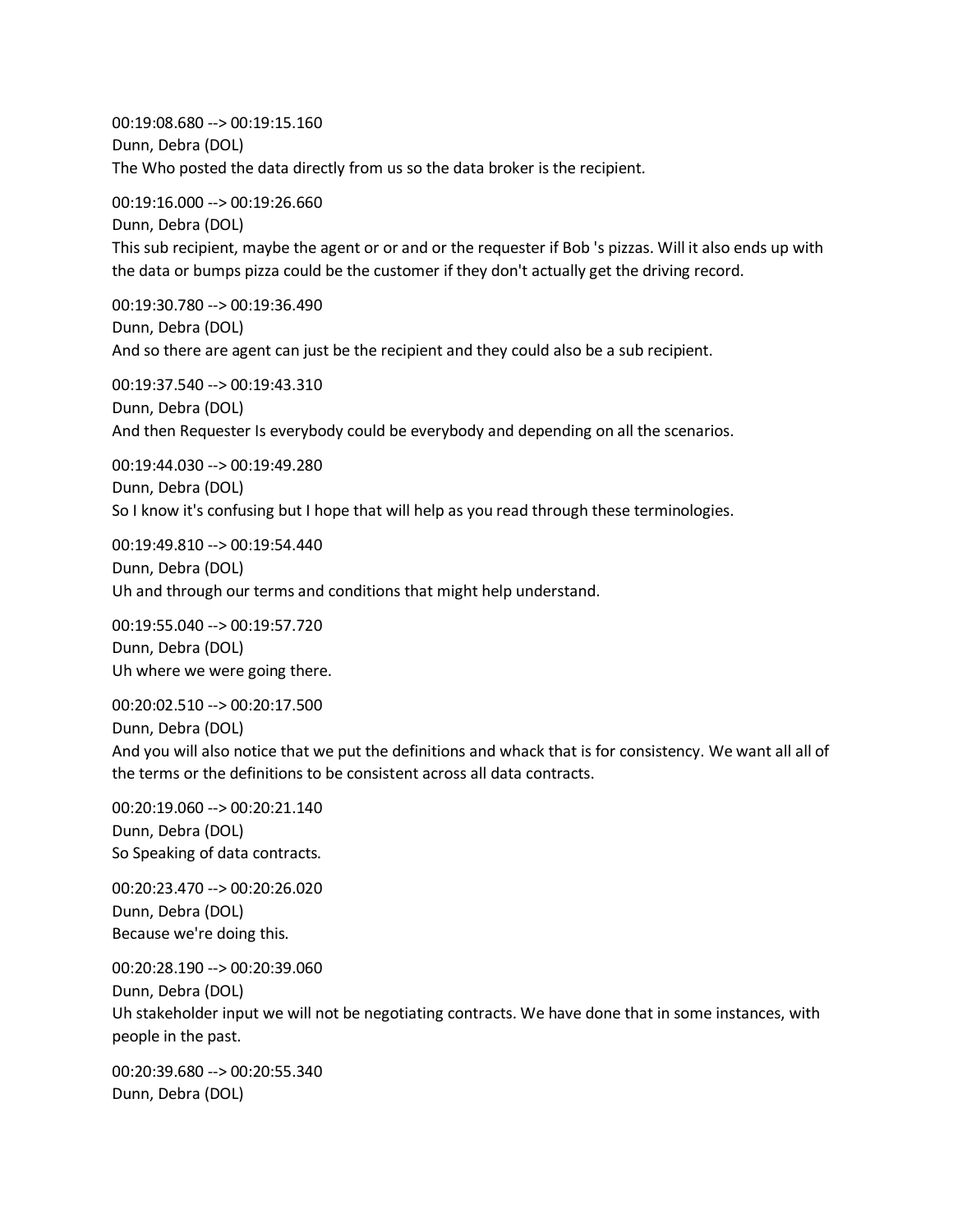Uh we are doing this for a couple of reasons, one to get gather everybody stakeholder input upfront. Everybody will have the same terms and conditions as everybody else with a few exceptions, so for example.

00:20:55.790 --> 00:20:56.540 Dunn, Debra (DOL) Uhm.

00:20:59.330 --> 00:21:08.350 Dunn, Debra (DOL) Uh there are some terms and conditions requirements that might apply to driving records versus vehicle records and vice versa.

00:21:08.960 --> 00:21:28.390

Dunn, Debra (DOL)

If you are a public entity versus a private entity there might be a few differences there. But generally speaking, everybody will operate under the same terms and conditions. It has a especially in the private sector it will have.

00:21:28.890 --> 00:21:52.620

Dunn, Debra (DOL)

Like uh effective leveling the playing field for everyone as well as make it much more easier on Derek 's team when trying to do all these audits. We have hundreds of contracts to audit at some point at some level and so to have different contracts and different terms and conditions isn't working for us so.

00:21:52.670 --> 00:21:54.440 Dunn, Debra (DOL) No uh.

00:21:55.180 --> 00:22:02.770 Dunn, Debra (DOL) So, please provide your input that's what this is for the rewrite of the contract.

00:22:03.590 --> 00:22:04.400 Dunn, Debra (DOL) Uhm.

00:22:05.850 --> 00:22:25.540

Dunn, Debra (DOL)

It you'll notice some things that have changed so the data licensing statements. We've moved some things that are specific to a particular data service or a particular type of data to the data licensing statement so that the general terms and conditions are consistent across all contracts.

00:22:26.810 --> 00:22:38.200 Dunn, Debra (DOL)

Some of those requirements like for those who are required to do audits for driving records to make sure that that release of interest was signed.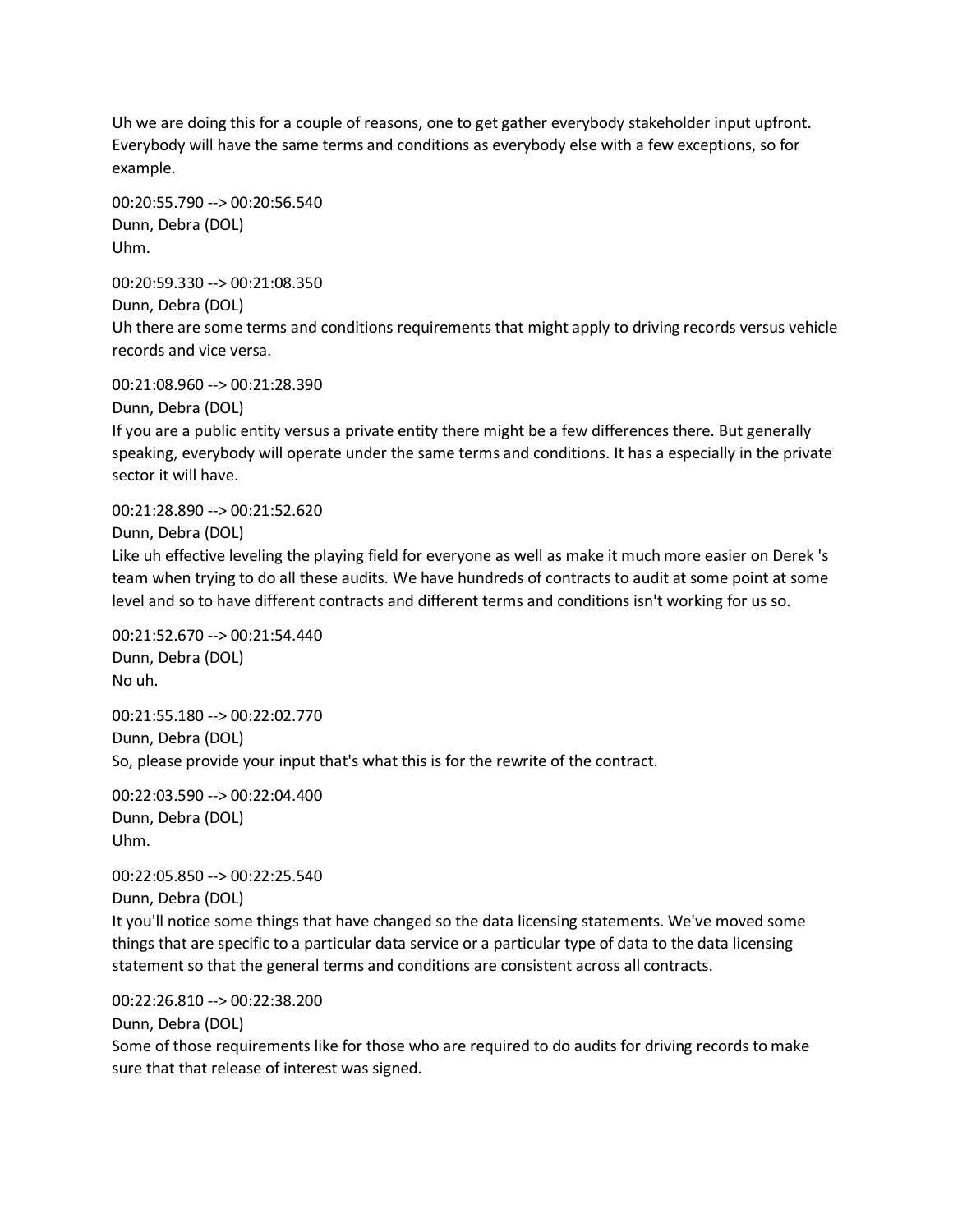00:22:39.240 --> 00:22:44.570 Dunn, Debra (DOL) That would uh you know that would be moved into the data licensing statement for driving records.

00:22:49.010 --> 00:22:52.930 Dunn, Debra (DOL) For the most part, though what we've done is.

00:22:53.820 --> 00:22:54.660 Dunn, Debra (DOL) Uhm.

00:22:55.640 --> 00:23:09.860 Dunn, Debra (DOL) Tried to not just to kind of memorialize our current practices. We are not changing a lot of the requirements themselves, although there are some and we will try to go over those for you.

00:23:10.980 --> 00:23:36.360

Dunn, Debra (DOL)

We have done a lot of rewrite as we've gone through audits. We have learned that sometimes we didn't write a clause as clearly as we had intended to or it could have been interpreted a couple of different ways. That kind of thing. So we're trying to do that rewrite so that it's clear about what our requirements are in that everybody can understand better.

00:23:37.560 --> 00:23:44.810

Dunn, Debra (DOL) There are a couple contract requirements changes that I would like to try to go over and Eric will go over some as well.

00:23:45.870 --> 00:23:50.410 Dunn, Debra (DOL) We are now looking at requiring cyber liability insurance.

00:23:51.960 --> 00:24:20.990

Dunn, Debra (DOL)

It is a new requirement and the clause that you have in the contract right now. The template is the old version. We are still working on trying to figure out how to do this and once we have a new clause drafted we will share that as well for stakeholder input. Our intent is to do it on a sliding scale so if you get a handful of records per year.

00:24:22.050 --> 00:24:27.510 Dunn, Debra (DOL) And you would likely not be required to.

00:24:27.560 --> 00:24:32.550 Dunn, Debra (DOL) Do uh have the cyber liability insurance and then as.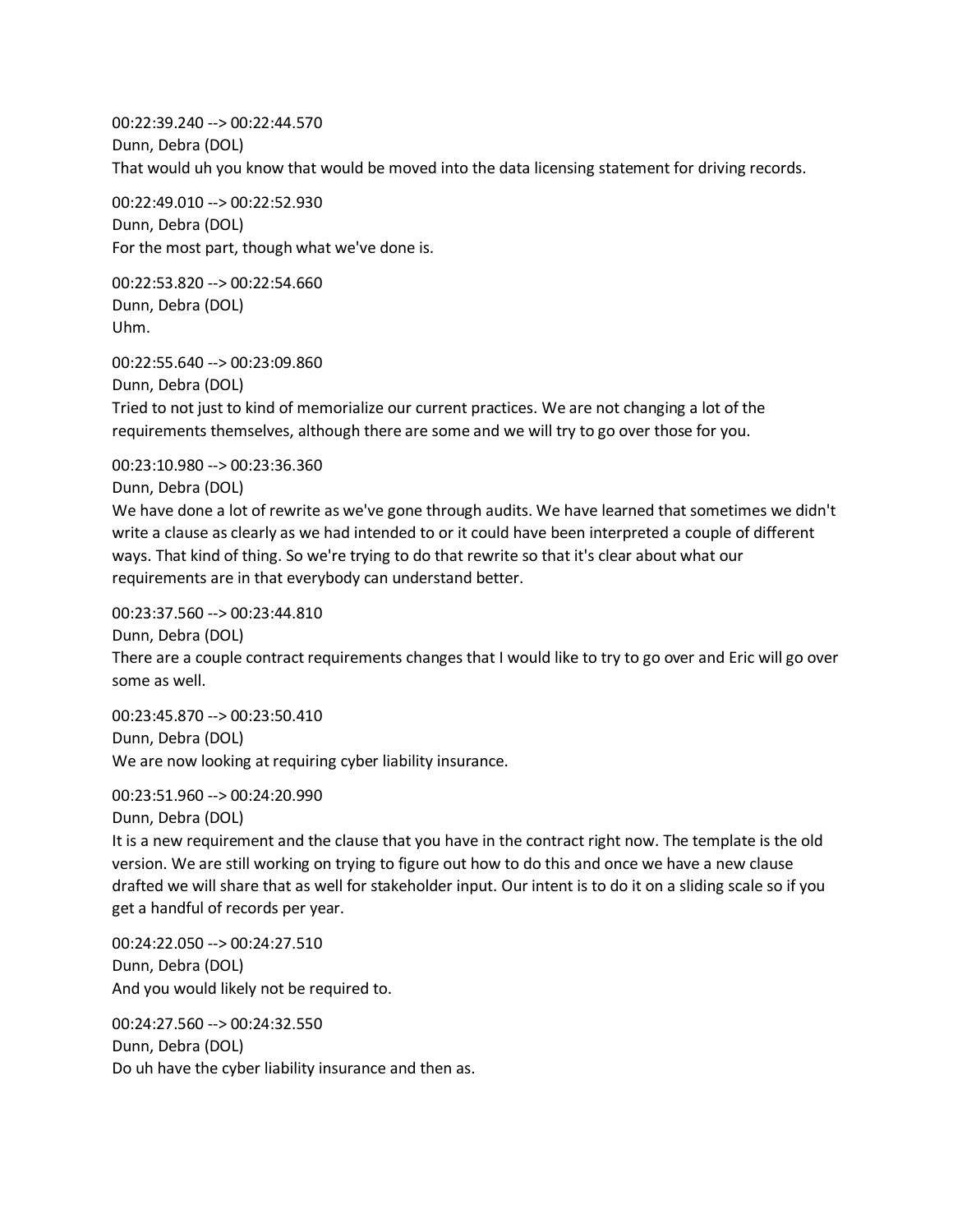00:24:33.160 --> 00:24:38.360 Dunn, Debra (DOL) This yeah, the more records, you get the higher the requirement will be.

00:24:40.460 --> 00:24:52.350 Dunn, Debra (DOL) And we are looking at that it would be the number of records. You have on a person so for example, on driving records, you May.

00:24:52.830 --> 00:25:09.590

Dunn, Debra (DOL)

Uh pull a record on a monthly basis throughout the year to ensure that you've got the most current information on them, but you're only doing it on one person so that would count as one record over the course of a year. It would not count as 12 for the purposes of cyber liability insurance.

00:25:11.180 --> 00:25:11.690 Dunn, Debra (DOL) And.

00:25:13.100 --> 00:25:17.310 Dunn, Debra (DOL) There are some things that we're also considering where.

00:25:18.660 --> 00:25:24.690 Dunn, Debra (DOL) We might be able to mitigate that up and we're we're considering.

00:25:25.300 --> 00:25:34.100 Dunn, Debra (DOL) Uhm some factors where maybe if you recently had a data security with audit with us.

00:25:34.710 --> 00:25:44.020

Dunn, Debra (DOL)

And whether there was deficiencies or not if he had deficiencies there were all corrected no deficiencies at all if you have.

00:25:44.690 --> 00:25:53.180 Dunn, Debra (DOL) Other things we're still trying to figure out what that is, but then we might be able to require a lower level of the cyber liability insurance.

00:25:53.850 --> 00:26:04.160 Dunn, Debra (DOL) Uhm so still still looking at that and when we have something more solidified that we can share with you and get your input on we will certainly do that.

00:26:09.080 --> 00:26:17.940 Dunn, Debra (DOL)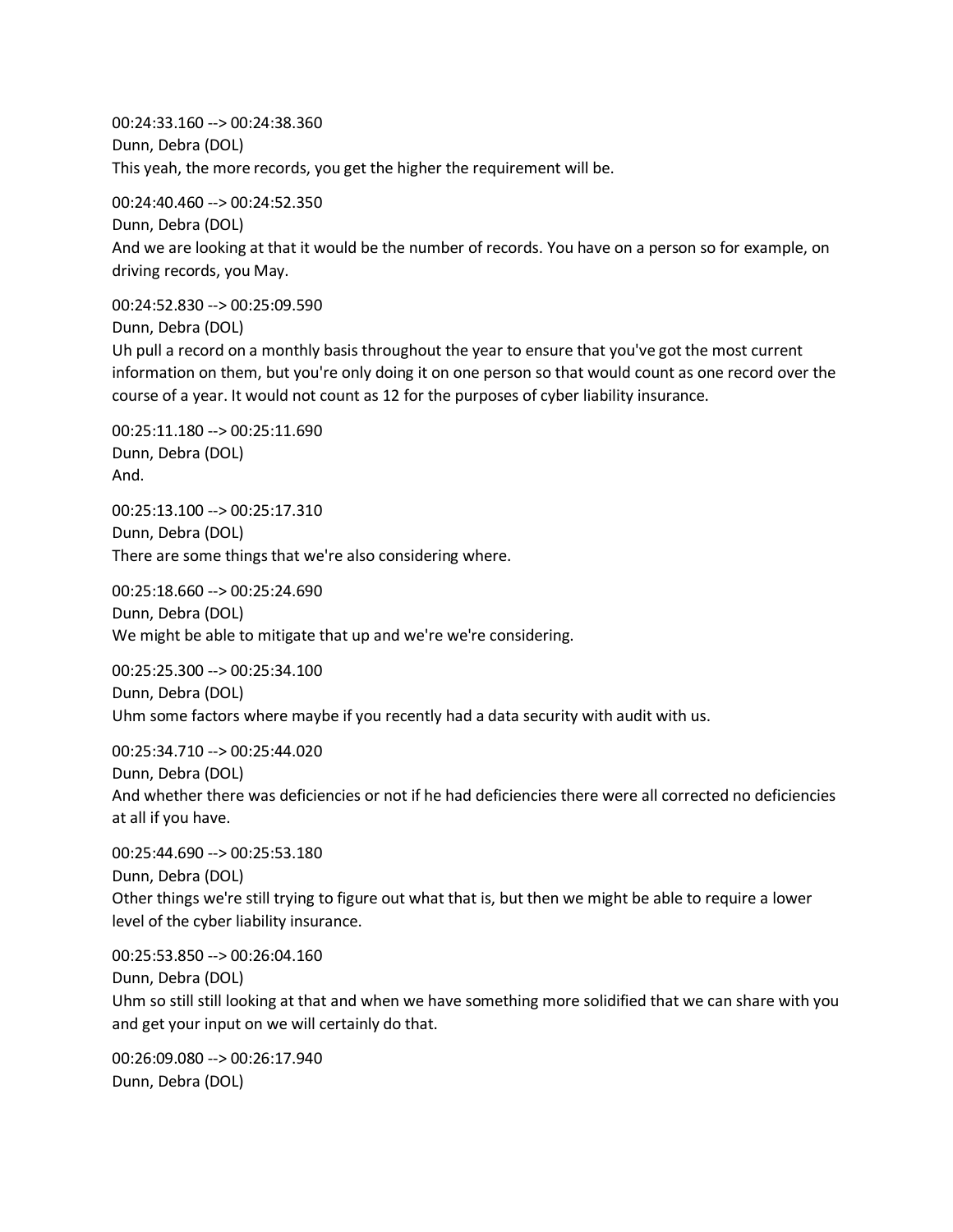Uhm one of the new requirements as well is and some of you already do this, but it will be a system requirement.

00:26:18.940 --> 00:26:20.980 Dunn, Debra (DOL) When you request, the record.

00:26:21.830 --> 00:26:29.450 Dunn, Debra (DOL) And this is for the bulk data customers not the East service customers at this point but the book data.

00:26:30.120 --> 00:26:30.790 Dunn, Debra (DOL) Uh.

00:26:31.860 --> 00:26:40.430 Dunn, Debra (DOL) We we were going to ask you to you'll be required to both submit the the sub recipients name and the permissible use.

00:26:41.320 --> 00:26:43.730 Dunn, Debra (DOL) Again, that's for transparency reasons.

00:26:44.840 --> 00:26:48.110 Dunn, Debra (DOL) Or and the customer name customer name if you weren't if the.

00:26:48.790 --> 00:26:56.390 Dunn, Debra (DOL) Customer is not receiving the protected personal information. We believe that our residents have the right to know where their data is being used.

00:26:57.010 --> 00:27:02.120 Dunn, Debra (DOL) And sometimes if they see the name of a data broker.

00:27:03.010 --> 00:27:27.630 Dunn, Debra (DOL) They don't really understand that that data broker who shared the information on with their employer. For example, or their insurance company. They don't recognize the name of the data brokers so that's why we're asking for that requirement and then I mentioned earlier. The sub recipient versus customer. We are going to ask for like example on the sub recipient list. It'll be the sub recipient and customer list.

00:27:33.530 --> 00:27:37.160 Dunn, Debra (DOL) I think I covered that page and Eric.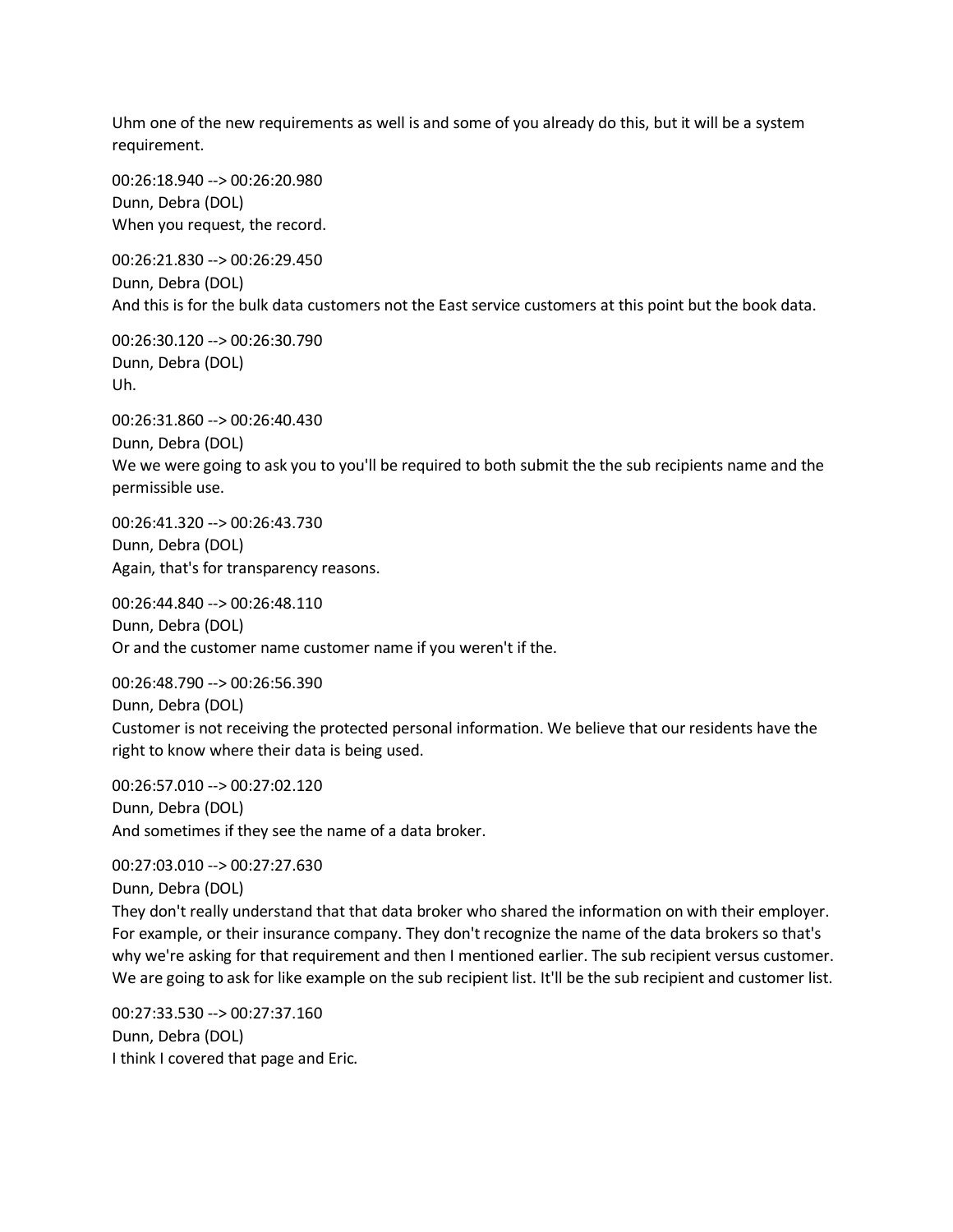00:27:38.250 --> 00:27:40.070 Dunn, Debra (DOL) Would you like to?

00:27:40.940 --> 00:27:43.420 Dunn, Debra (DOL) Discuss compliance changes.

00:27:44.430 --> 00:27:45.850 Dunn, Debra (DOL) Yes, I would thank you Debbie.

00:27:46.870 --> 00:28:00.210

Shields, Eric (DOL)

So, in compliance one of things I want to lay out as a foundation between the RCW 's or or state statutes of the new wack the new rules in our contract.

00:28:00.840 --> 00:28:27.950

Shields, Eric (DOL)

I mean, we have a theme which is basically we're handling data on behalf of our customers are residents in a way that reflects a privacy framework. So you'll see themes about data minimization data retention. The shortest time possible conducting audits and so forth so that results in many of the requirements that you now see in the contract.

00:28:29.080 --> 00:28:35.540 Shields, Eric (DOL) And at the end of the day that's what my team is responsible to enforce hence our compliance program.

00:28:36.800 --> 00:28:56.960

Shields, Eric (DOL)

Some things I want to point out First off we have a number of preemptions. There's a couple of things that arise over time. Uh one being that we're being asked to sign a non-disclosure agreement to protect the information that we're accessing with conducting an audit or an investigation.

## 00:28:58.220 --> 00:29:12.450

Shields, Eric (DOL)

Uh by entering into this agreement you basically accept the fact that we have accessed here audits without having to sign in non disclosure agreement. And if the wording in the agreement is not to your satisfaction.

## 00:29:13.520 --> 00:29:42.370

Shields, Eric (DOL)

And you think you would still need us to sign it, NDA before stepping into your audits, then we need that input because the requirement to sign an NDA causes delay and it's one that we're hoping to avoid the other piece. There is the exemption from disclosure. This is we have a public record act and it exempts from public disclosure data security audits that we've had a number of our entities attempt.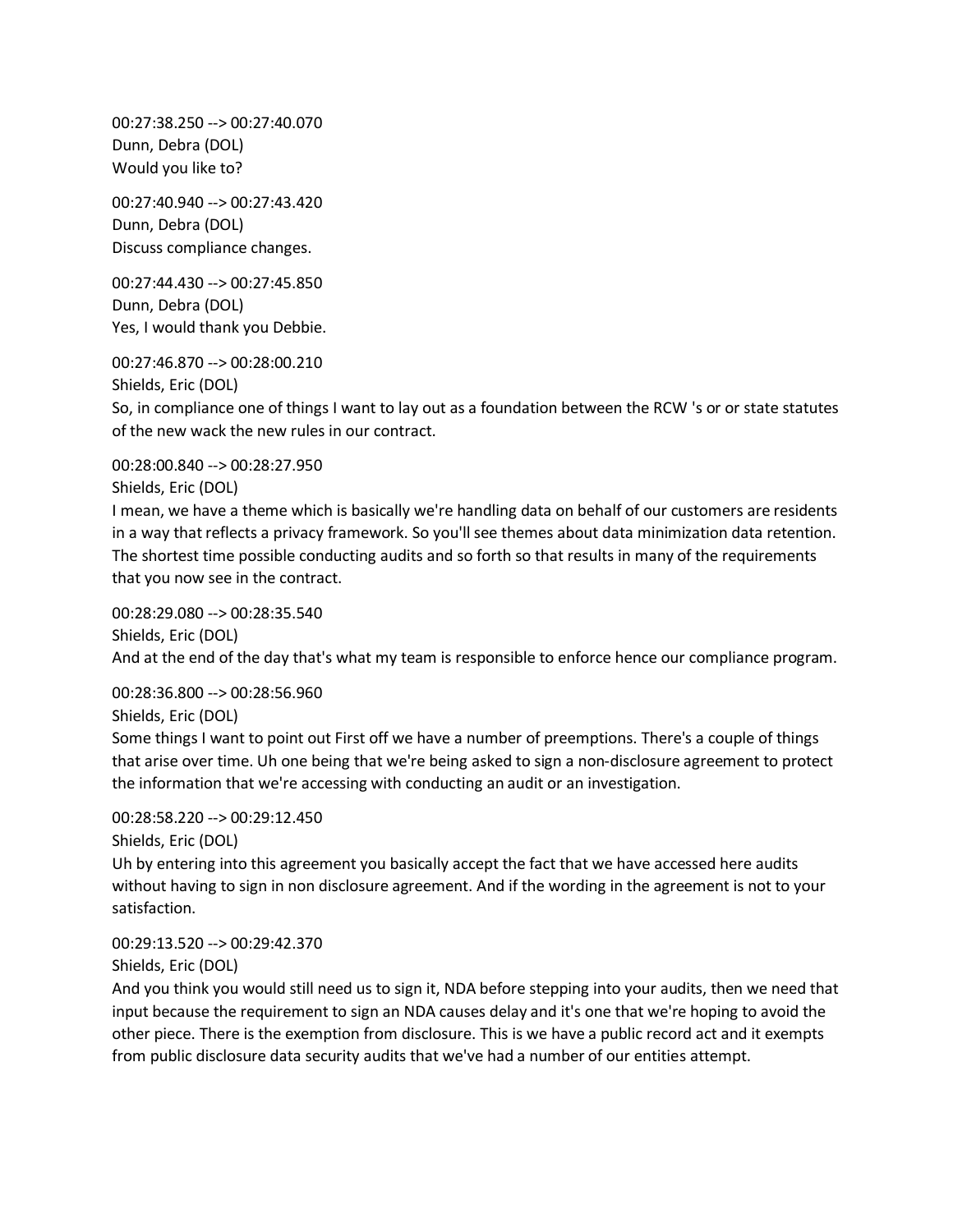00:29:43.040 --> 00:29:50.550 Shields, Eric (DOL) Uh to claim that they don't have to disclose their audit us because it's exempt and so we're removing that as well.

00:29:52.420 --> 00:30:05.510 Shields, Eric (DOL) Uh you're gonna see if there's a piece in here on a privacy requirements and what this is done. So we've encompassed data security permissible use and privacy into one umbrella set of requirements.

00:30:06.730 --> 00:30:14.440 Shields, Eric (DOL) And again this was back to this idea of a privacy framework where you have security permissible use and so on.

00:30:15.440 --> 00:30:37.360 Shields, Eric (DOL) Some of the biggest changes you're going to see here well. We want you to have privacy policies. We want you to understand the significance of protecting this information that we're sharing again. Our job is to give our residents confidence that every step of the way that where their data is being accessed. It is secure from harm.

00:30:38.810 --> 00:30:41.790 Shields, Eric (DOL) Uh next data disposal is one that stands out.

00:30:42.530 --> 00:30:43.190 Shields, Eric (DOL) Uh.

00:30:43.960 --> 00:30:52.410 Shields, Eric (DOL) What we're after here is that we want you to keep the data for as short a time as possible once it's been used.

00:30:53.100 --> 00:30:57.200 Shields, Eric (DOL) For the purpose that you requested it, it needs to be removed.

00:30:58.090 --> 00:31:07.820 Shields, Eric (DOL) And so we're looking for you to have a pretty tight policy on how long you gonna keep the data for business use and that's what will be auditing against.

00:31:08.640 --> 00:31:16.440 Shields, Eric (DOL) One of the big pieces here that pertains to the Fair Credit Reporting Act F CRA Fikru.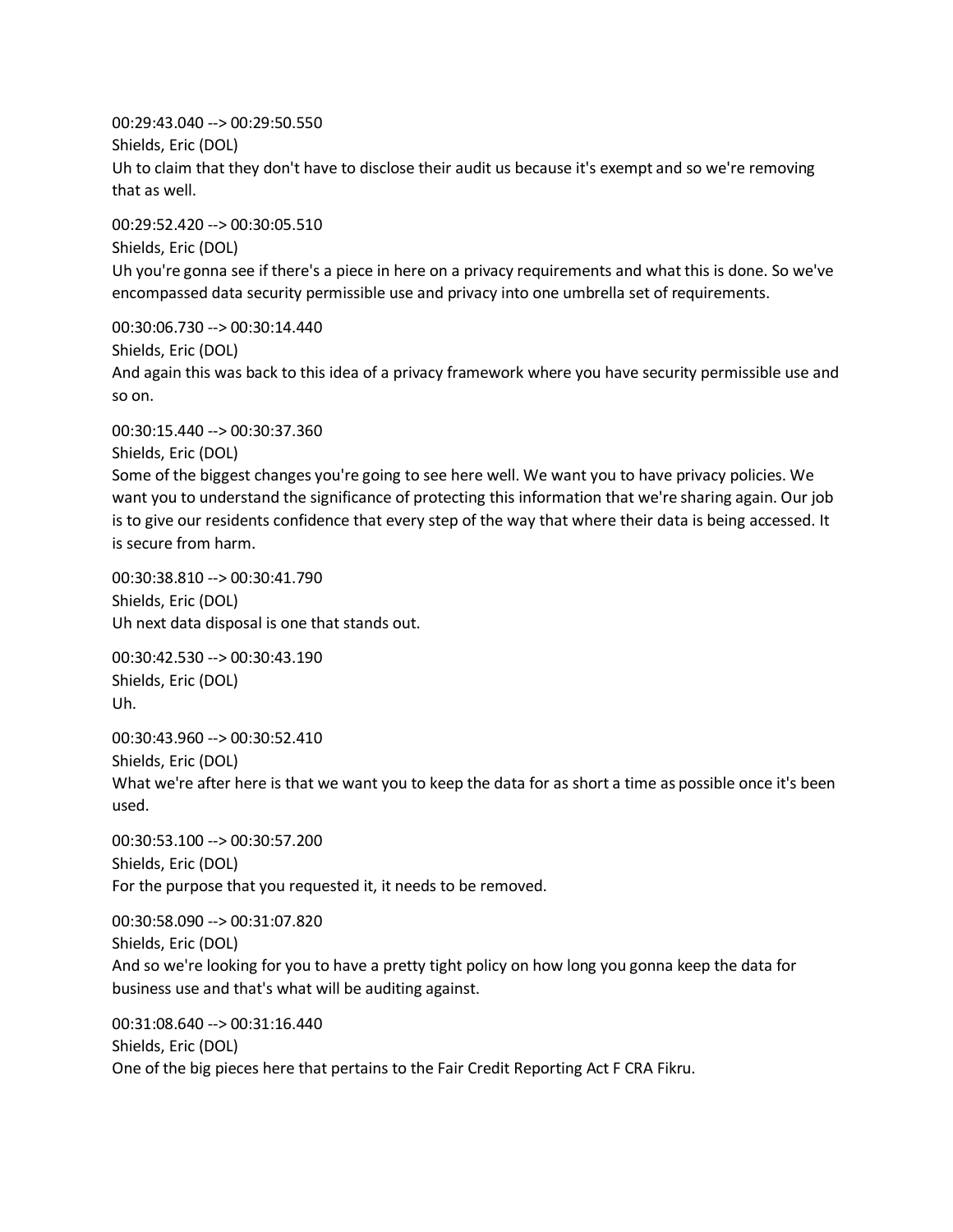00:31:17.170 --> 00:31:39.830 Shields, Eric (DOL)

Uh we've often heard that the FCRA is caused to keep data for a long period of time. We are taking that away as a basis to retain data there must be a sound legal basis for you to retain data not on the off chance that you're hoping to protect yourself from a lawsuit.

00:31:43.140 --> 00:32:04.010

Shields, Eric (DOL)

Audits previously we had audits defined under the terms and conditions. Now we've attached attachment. DD Delta to the agreement and so we've tried to lay out a couple of things one regarding you know the objectives of the audits road and you know what each audit will be testing you for.

00:32:05.320 --> 00:32:21.300

Shields, Eric (DOL)

And it raises the information about corrective action plans an important note here is on the annual statement of compliance and this is where we are also then going to enforce their corrective action plan, so whether you are a boat customer service customer.

00:32:22.460 --> 00:32:28.680

Shields, Eric (DOL)

You generally need to provide us with an annual statement of compliance and this is where it will be enforcing those as well.

00:32:29.880 --> 00:32:30.380 Shields, Eric (DOL) Ah.

00:32:31.460 --> 00:32:33.110 Shields, Eric (DOL) Other big things that pop out.

00:32:34.710 --> 00:32:38.950 Shields, Eric (DOL) Uh we will be invoicing now for the review of data security audits.

00:32:39.580 --> 00:32:49.700 Shields, Eric (DOL) The statutes have always read that the Department is not responsible for the cost of the audit and we've always absorbed our internal costs to review the audit.

00:32:50.290 --> 00:33:20.060 Shields, Eric (DOL)

And with the new wax and with the new contract. We will be invoicing for that now. I want to point out that our invoices are typically in the neighborhood of 4 figures. And while that may sound like a lot. I'm going to point out that many states charged for their audits and we hear stories of them charging 5 to 6 figures for their audits. So we believe that the work. We're doing its due diligence. It's reasonable.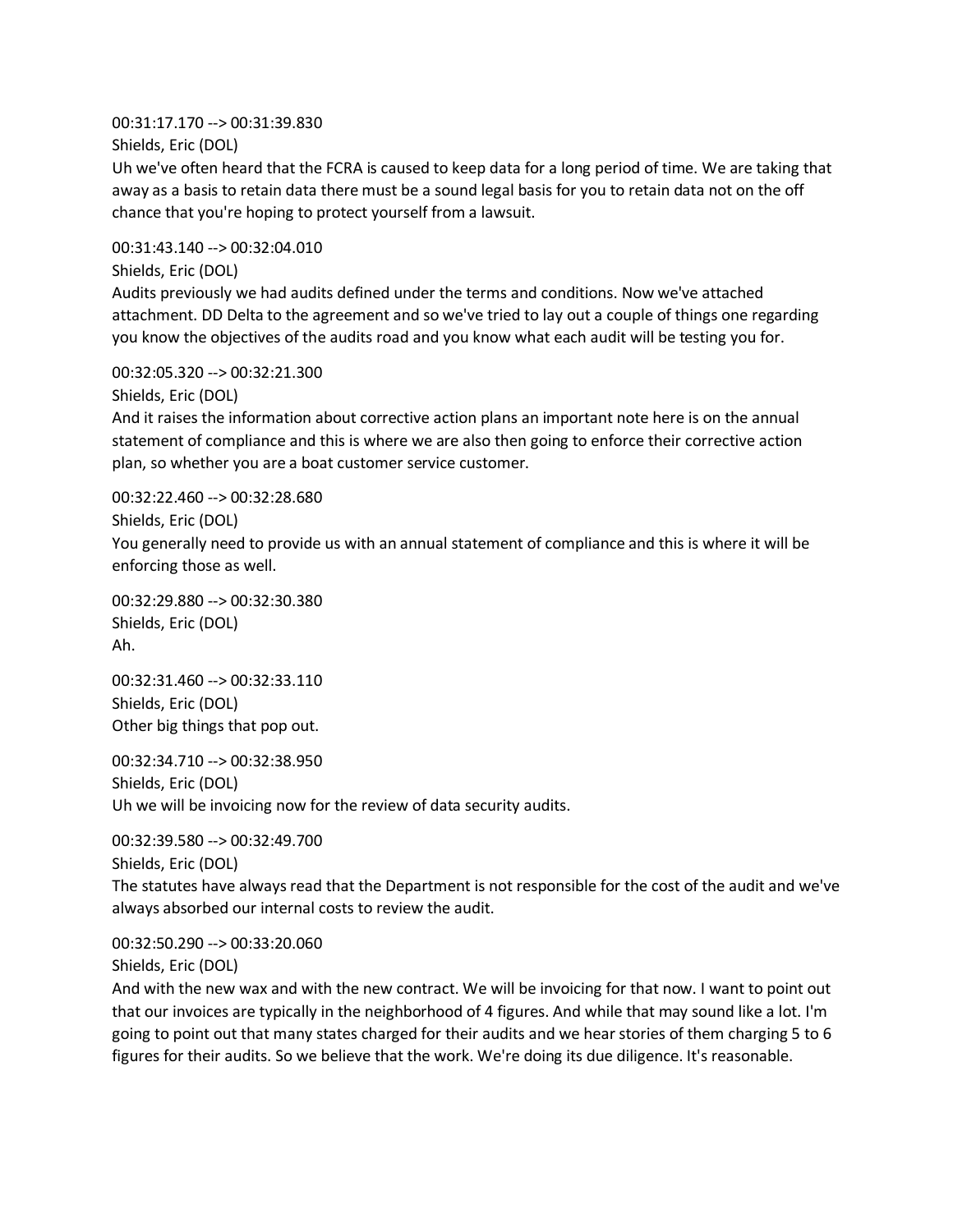00:33:20.300 --> 00:33:23.390 Shields, Eric (DOL) And the prices are will be uh as.

00:33:24.460 --> 00:33:33.160

Shields, Eric (DOL) Best we can do the attachment does layout those areas that will be invoicing for so again. We're looking for your comments and feedback on that.

00:33:35.080 --> 00:33:45.890 Shields, Eric (DOL)

One of the biggest things here when you have sub recipients in one that I'm sure is gonna cause a little bit of heartburn. Historically, we've had this aspect that you're required to pass through the requirements.

00:33:46.940 --> 00:33:49.080 Shields, Eric (DOL) As they pertain to securing data.

00:33:49.690 --> 00:34:02.950 Shields, Eric (DOL) Or the PPI is the term we use now are protected personal information or you passed that PPI through to a sub recipient. We want you to pass through the requirements and we've had.

00:34:03.790 --> 00:34:12.260 Shields, Eric (DOL) A host a whole number of versions of reasons, a White House pay successful or unsuccessful.

00:34:13.010 --> 00:34:24.540 Shields, Eric (DOL) How we want to make it simple and I know it appears burdensome if you're keen on this topic you know a 6 page. Addendum seems like a heck of a a task.

00:34:25.110 --> 00:34:42.160 Shields, Eric (DOL) But we wanna make it very clear on what requirements you need to pass through in your agreement with your sub recipients. I expect will have no shortage of feedback on this one, but that's the intent. We want to remove any.

00:34:43.000 --> 00:34:45.960 Shields, Eric (DOL) Any doubt on what we want you to pass through.

00:34:46.860 --> 00:34:52.040 Shields, Eric (DOL) 2 now, so that's a big one, I look for your comments on that.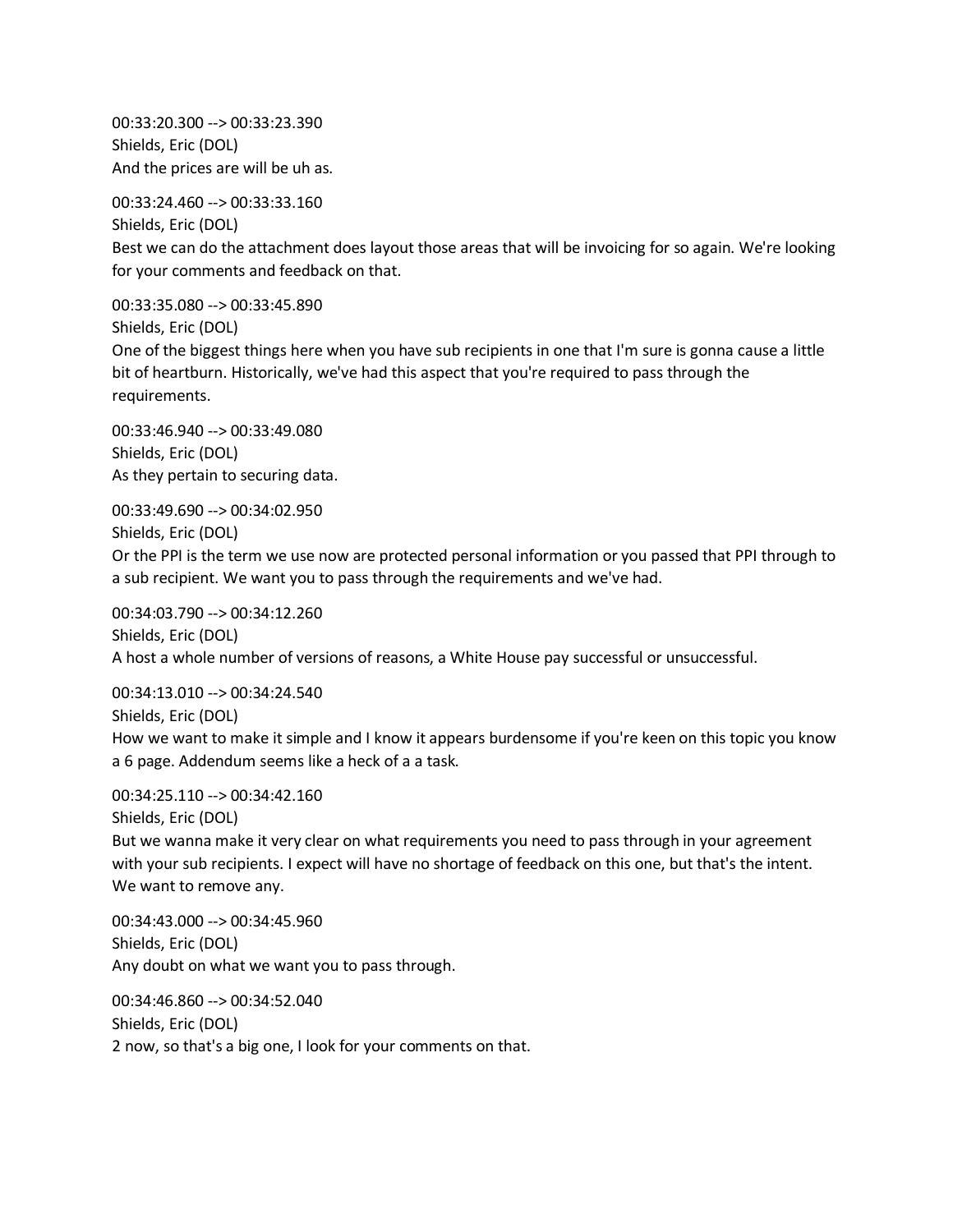00:34:52.840 --> 00:34:53.310 Shields, Eric (DOL) Uh.

00:34:54.090 --> 00:34:56.300 Shields, Eric (DOL) I'm gonna one last comment. I'm gonna make real quick.

00:34:57.740 --> 00:35:25.280 Shields, Eric (DOL)

We have couple of comments one we have a new type of audit for those of you with sub recipient side drive records. We used to call it a desk audit or a sub recipient audit, we now. Call it a consent audit or we're looking to see that you obtained the authorized consent from the named individual and we'll be doing that whether it be a bulk agreement and he's service agreement and so on, but that's the consent audit.

00:35:26.220 --> 00:35:33.270 Shields, Eric (DOL) Uh we're also making it very clear that you when you have some recipients need to audit your sub recipients.

00:35:34.020 --> 00:36:03.980

Shields, Eric (DOL)

And we are not defining the term audit, but when it comes to that. Rather, we want you to do what a reasonable person would interpret that you did some due diligence to make sure that your sub recipients were in compliance with the Washington addendum. So there's no expectation that you're requiring a sock to type 2 audit, but instead it's gotta pass what I call a straight.

00:36:04.030 --> 00:36:17.940

Shields, Eric (DOL)

Face test that you did some due diligence, so happy to answer any questions later and so forth, but that's a rough outline of the compliance pieces and some of the requirements that you'll find in the client track some of that.

00:36:18.740 --> 00:36:19.520 Shields, Eric (DOL) Back to You Debbie.

00:36:20.930 --> 00:36:22.620 Shields, Eric (DOL) Thanks, Eric.

00:36:23.720 --> 00:36:24.840 Dunn, Debra (DOL) We are.

00:36:26.380 --> 00:36:38.470 Dunn, Debra (DOL)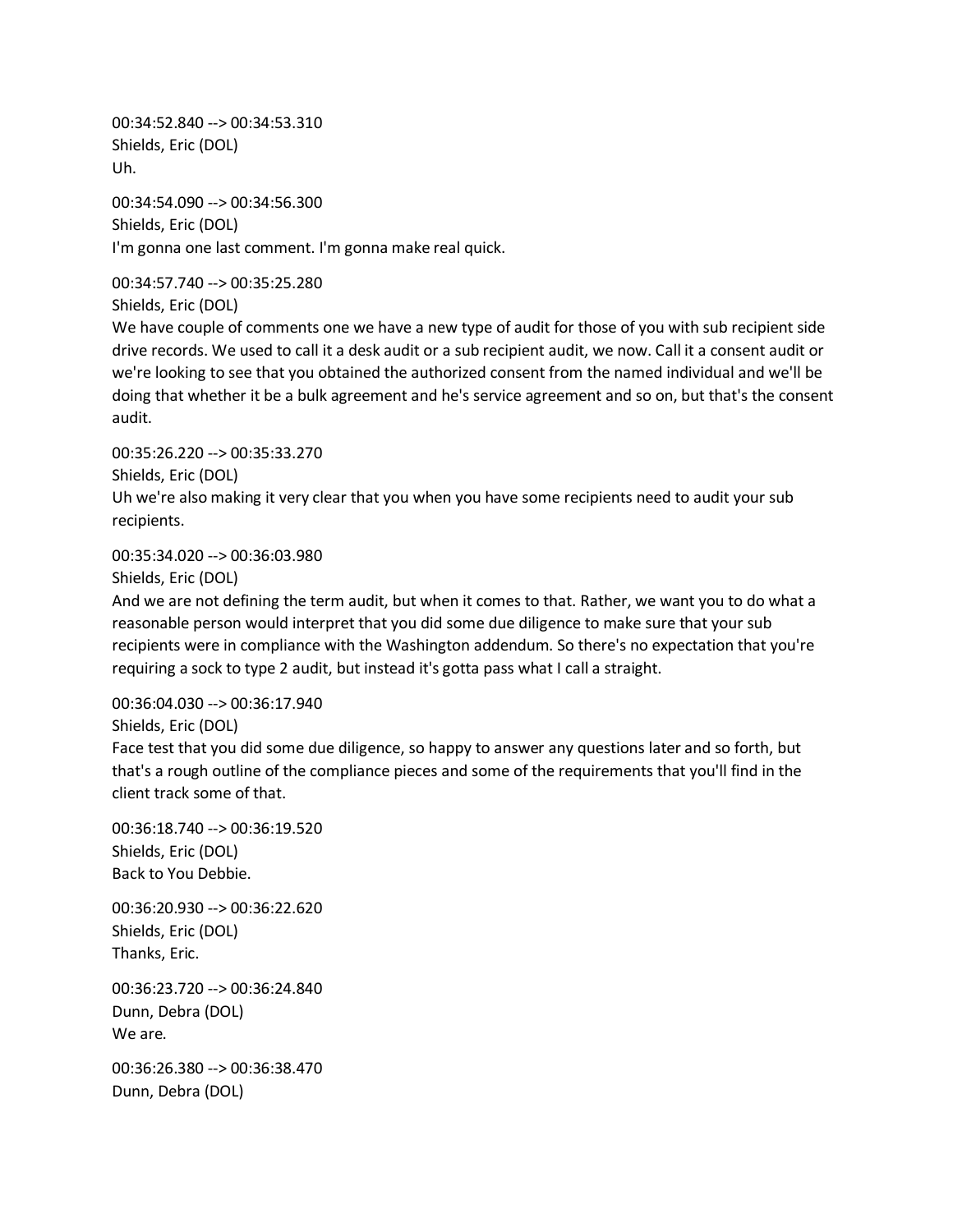Make sure I got the mouse is moving on to our Q&A section and appropriately. We've got a Q and so Eric there's a question in the chat related to.

00:36:39.570 --> 00:36:43.280 Dunn, Debra (DOL) The slide that you purchased on would you like me to read that for you?

00:36:44.950 --> 00:36:46.810 Dunn, Debra (DOL) I see it if that's the.

00:36:46.910 --> 00:36:50.150 Shields, Eric (DOL) Question from William is that right? Yes.

00:36:52.420 --> 00:36:58.110 Shields, Eric (DOL) Uh consideration being given to having an itemized invoice well, I just changed.

00:36:59.160 --> 00:37:00.660 Shields, Eric (DOL) Yeah, so for long question.

00:37:01.070 --> 00:37:03.270 Dunn, Debra (DOL) Bye bye OK, so for those of you on the phone.

00:37:03.110 --> 00:37:13.530 Shields, Eric (DOL) Phone this is the question is there any consideration being given to having an itemized invoice option or perhaps an itemized list available upon request.

00:37:14.300 --> 00:37:23.150 Shields, Eric (DOL) When we've had issues with discrepancies in the past, we have been unable to identify which user was at fault for corrective action.

00:37:24.120 --> 00:37:24.710 Shields, Eric (DOL) Ah.

00:37:25.650 --> 00:37:28.430 Shields, Eric (DOL) Let me think about this for a second Mister understand it properly.

00:37:32.520 --> 00:37:34.260 Dunn, Debra (DOL) See you tomorrow, I do want to point out.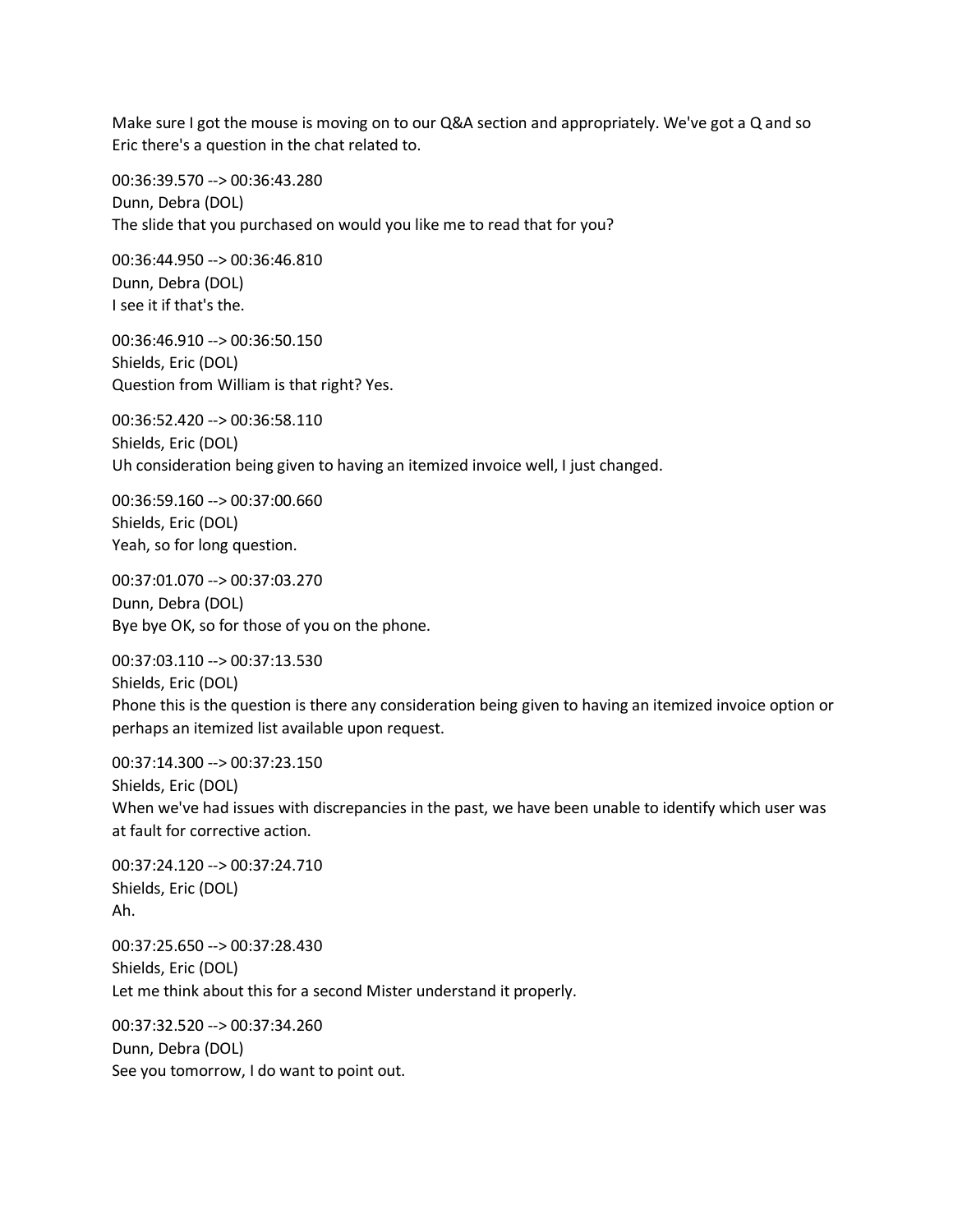00:37:36.160 --> 00:37:52.210 Dunn, Debra (DOL)

That the answer is that we're going to give here today are just the verbal answers or preliminary until we can do formal review of all our questions and make sure that we understand the question you know that kind of thing, so look for your FA Q coming.

00:37:52.760 --> 00:37:53.430 Dunn, Debra (DOL) Uhm.

00:37:55.080 --> 00:38:00.660 Dunn, Debra (DOL) To formally answer the questions but I think both Eric and I have a relatively good grasp.

00:38:01.300 --> 00:38:07.390 Dunn, Debra (DOL) I'm not our intentions are so hopefully, we'll be able to give you a good, solid answer.

00:38:08.980 --> 00:38:10.170 Dunn, Debra (DOL) OK, so trivia.

00:38:11.200 --> 00:38:23.550 Shields, Eric (DOL) A question from William Monroe Yeah, I think that David Itemized Invoice is doable. It's a sound suggestion and one that we will look at so that you know which parts of it.

00:38:23.600 --> 00:38:28.190 Shields, Eric (DOL) Uhm burn what which parts of the invoice pertained to which activity on our part.

00:38:29.680 --> 00:38:31.210 Shields, Eric (DOL) So we'll take that under advisement.

00:38:32.060 --> 00:38:39.460 Shields, Eric (DOL) And then to the comment that you've had issues with discrepancies in the past and being unable to identify which user was at fault.

00:38:40.170 --> 00:38:41.840 Shields, Eric (DOL) Uh for corrective action.

00:38:42.470 --> 00:38:42.860 Shields, Eric (DOL) Uh.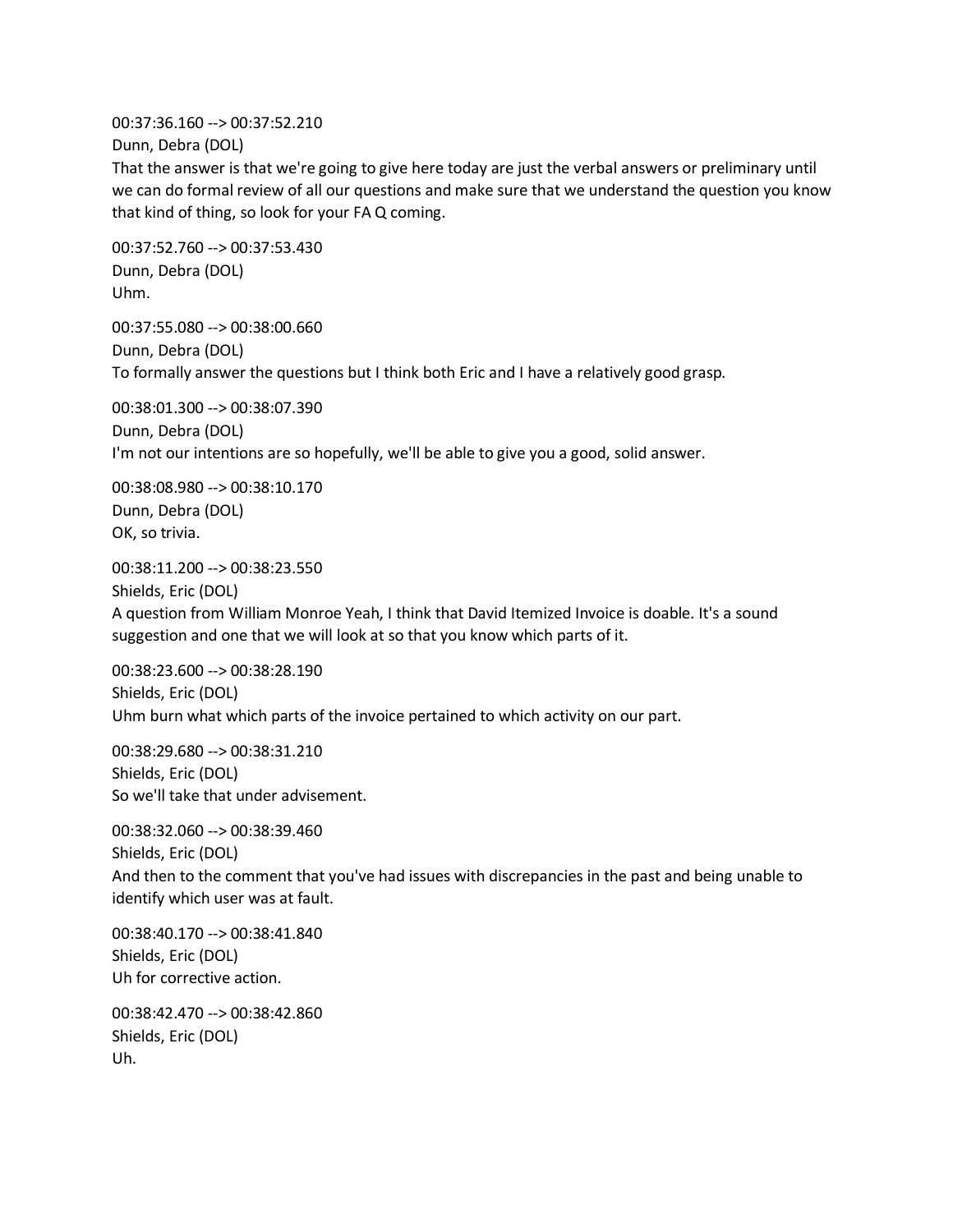00:38:43.920 --> 00:38:49.110 Shields, Eric (DOL) I need some more color on that one or some additional information to understand that's a question or just in statement.

00:38:51.230 --> 00:38:57.760 Shields, Eric (DOL) And William if you're there, you we would come off, mute and talking about that one real quick sure Eric thank you.

00:38:58.300 --> 00:39:01.020 Munroe, William I apologize the there wasn't perhaps very clear.

00:39:02.370 --> 00:39:16.680 Munroe, William The the topic of audits brought me to our use logs or or look at logs that we maintain we've got 14 employees and at 1:00 point, all of us had access and and utilized the service.

00:39:18.390 --> 00:39:33.820 Munroe, William We failed an audit couple years back because somebody must not have logged something or something like that, so since then. We have checked we get an invoice. It's for you know \$4.10 or whatever.

00:39:34.240 --> 00:39:36.190 Munroe, William Alright so wouldn't that \$4.12.

00:39:37.390 --> 00:39:40.640 Munroe, William And you know, we divide that amount by 4 cents we know how many.

00:39:40.810 --> 00:39:47.600 Munroe, William Uh how many searches we did, and then I compare that to how many searches are logged.

00:39:48.560 --> 00:39:53.510 Munroe, William But if there's a discrepancy. I don't have a way to find out who.

00:39:54.170 --> 00:39:55.650 Munroe, William Did a search that wasn't locked?

00:39:56.820 --> 00:39:58.630 Munroe, William And that's a problem because obviously.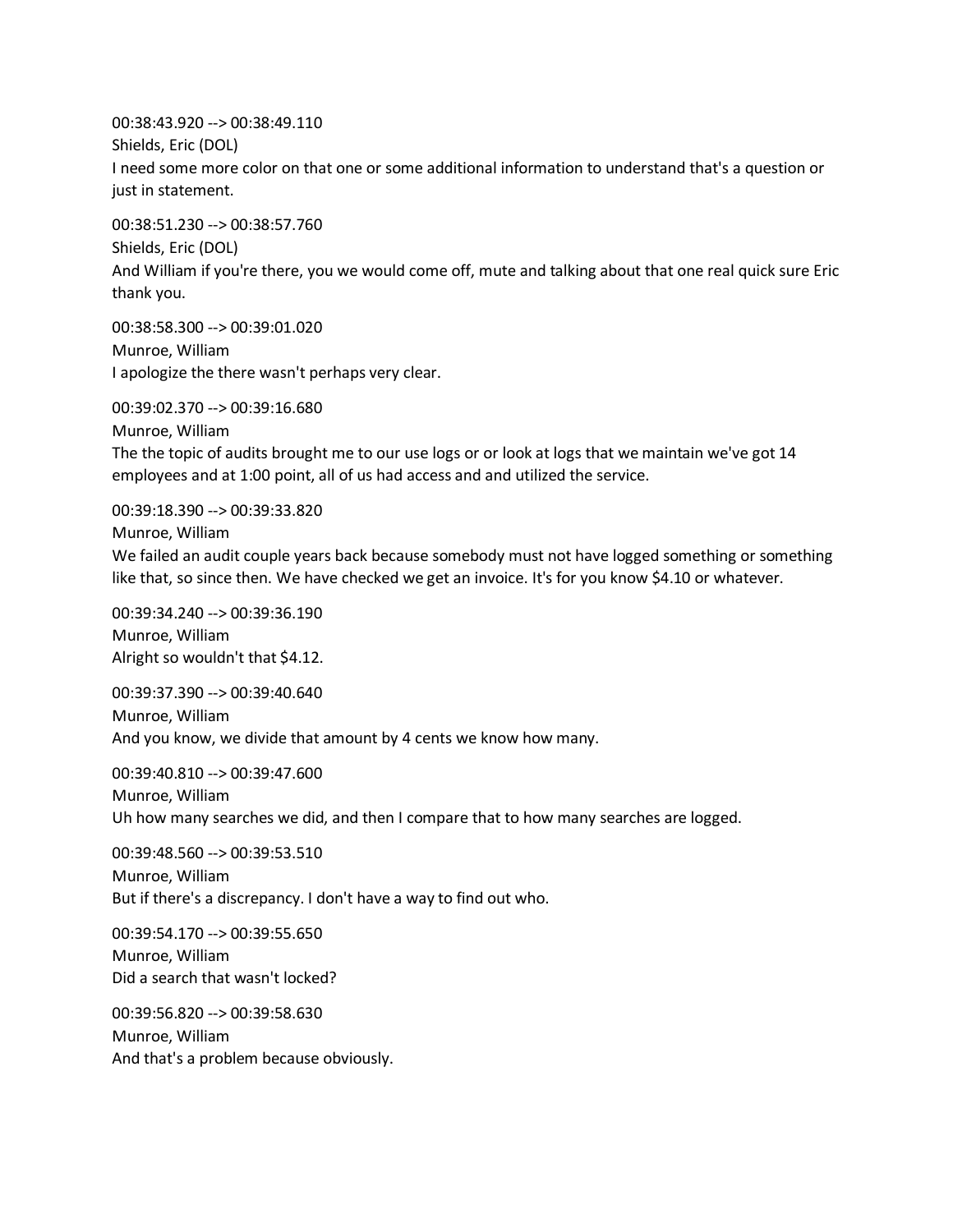00:39:59.520 --> 00:40:05.000 Munroe, William We need to correct that persons using program so is that an an Easter.

00:40:04.880 --> 00:40:06.110 Dunn, Debra (DOL) Yes yes.

00:40:07.420 --> 00:40:13.610 Dunn, Debra (DOL) Uh and administrator I believe should have the right to see you what everybody looked at.

00:40:14.890 --> 00:40:22.570 Dunn, Debra (DOL) And so we there's I believe there's some user guides on that Susan can you Debbie this? Yeah, this is Susan?

00:40:22.610 --> 00:40:37.210 Mitchell, Susan (DOL) No CPS that is one option, CPS does not provide but the the people on our side that doing the audits. They could provide the information to the administrator. We can run a report here and provide it to the administrator.

00:40:37.780 --> 00:40:38.300 Mitchell, Susan (DOL) That's correct.

00:40:38.680 --> 00:40:42.080 Mitchell, Susan (DOL) Think I'll mute myself in just a moment is is it.

00:40:41.960 --> 00:40:48.900 Munroe, William Possible to request that prior to an audit so if I recognize oh in January, we added discrepancy.

00:40:49.480 --> 00:40:52.610 Munroe, William I'd like to audit ourselves is that possible.

00:40:54.340 --> 00:40:56.900 Munroe, William Yes, you can just submit.

00:40:56.760 --> 00:41:00.710 Dunn, Debra (DOL) It's a request to our data services group box.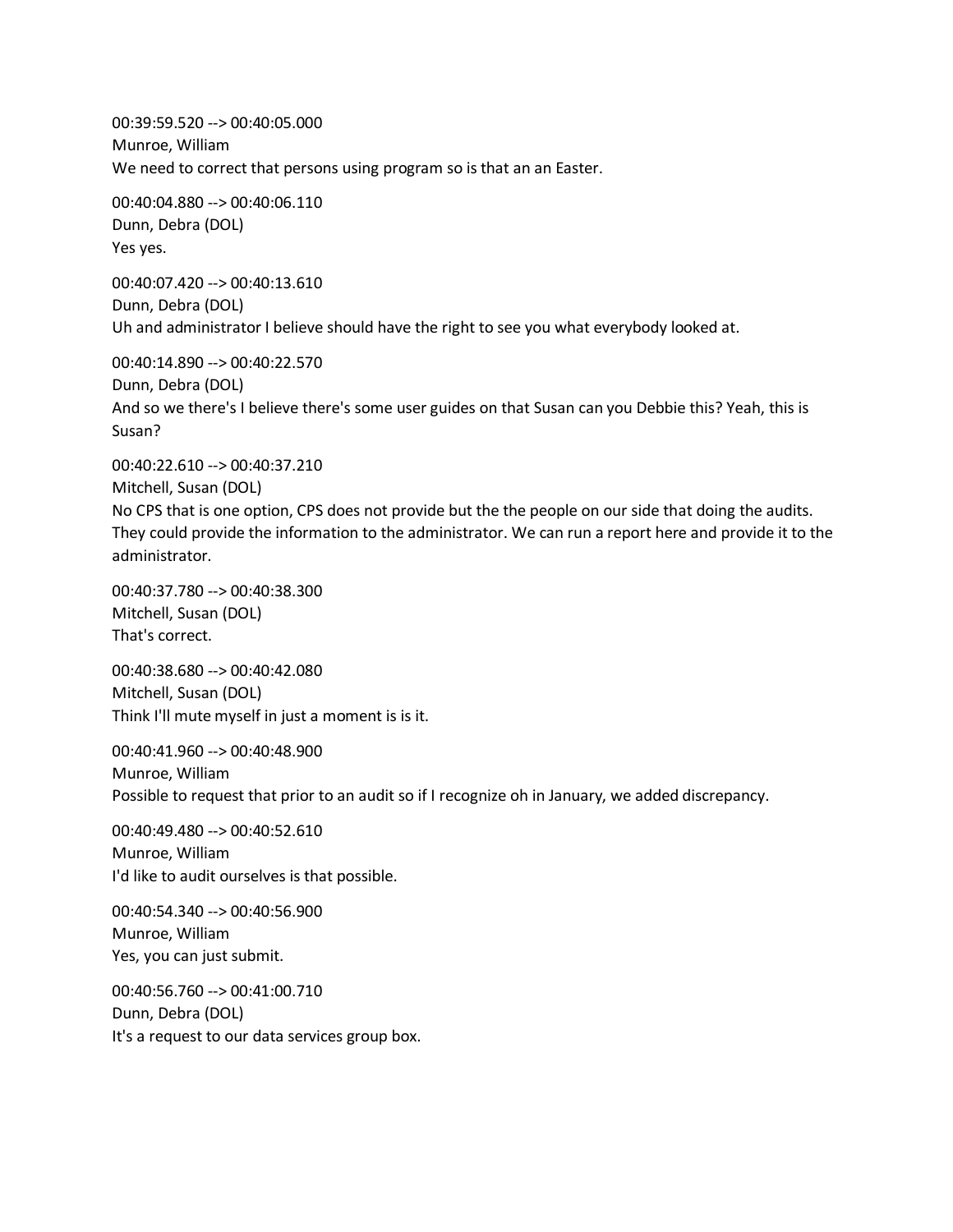00:41:01.460 --> 00:41:03.770 Dunn, Debra (DOL) Wonderful thank you, yeah, yeah.

00:41:05.710 --> 00:41:10.820 Dunn, Debra (DOL) Now that we like to introduce Susan Mitchell, many of you probably have worked with her on the services side.

00:41:11.400 --> 00:41:19.800 Dunn, Debra (DOL) Uh she is a lifeline for a lot of our E services folks and so appreciate that you're here today, Susan to help us.

00:41:20.420 --> 00:41:24.550 Dunn, Debra (DOL) Answer the questions she is much more of a subject matter expert on the.

00:41:25.800 --> 00:41:28.490 Dunn, Debra (DOL) These services than I am so.

00:41:28.880 --> 00:41:30.470 Dunn, Debra (DOL) I also want to say I do believe that we

00:41:30.330 --> 00:41:34.920 Mitchell, Susan (DOL) We have that on our list of to do 's to add that function that the administrators.

00:41:35.430 --> 00:41:46.120 Mitchell, Susan (DOL) Uh we have that ability because that is on some of our other services. Like I believed apps and Diaz has ability so we do have that our To Do List to add that to CPS great thank you.

00:41:46.680 --> 00:41:56.370 Dunn, Debra (DOL) so just so you know, we have a long list of things that we would like RIT Department to do to improve our our data services.

00:41:57.940 --> 00:42:02.410 Dunn, Debra (DOL) And unfortunately right now they are very short handed.

00:42:03.110 --> 00:42:12.420 Dunn, Debra (DOL) And UM have quite a large backlog of work to do, including some really high priority stuff like implementing legislation.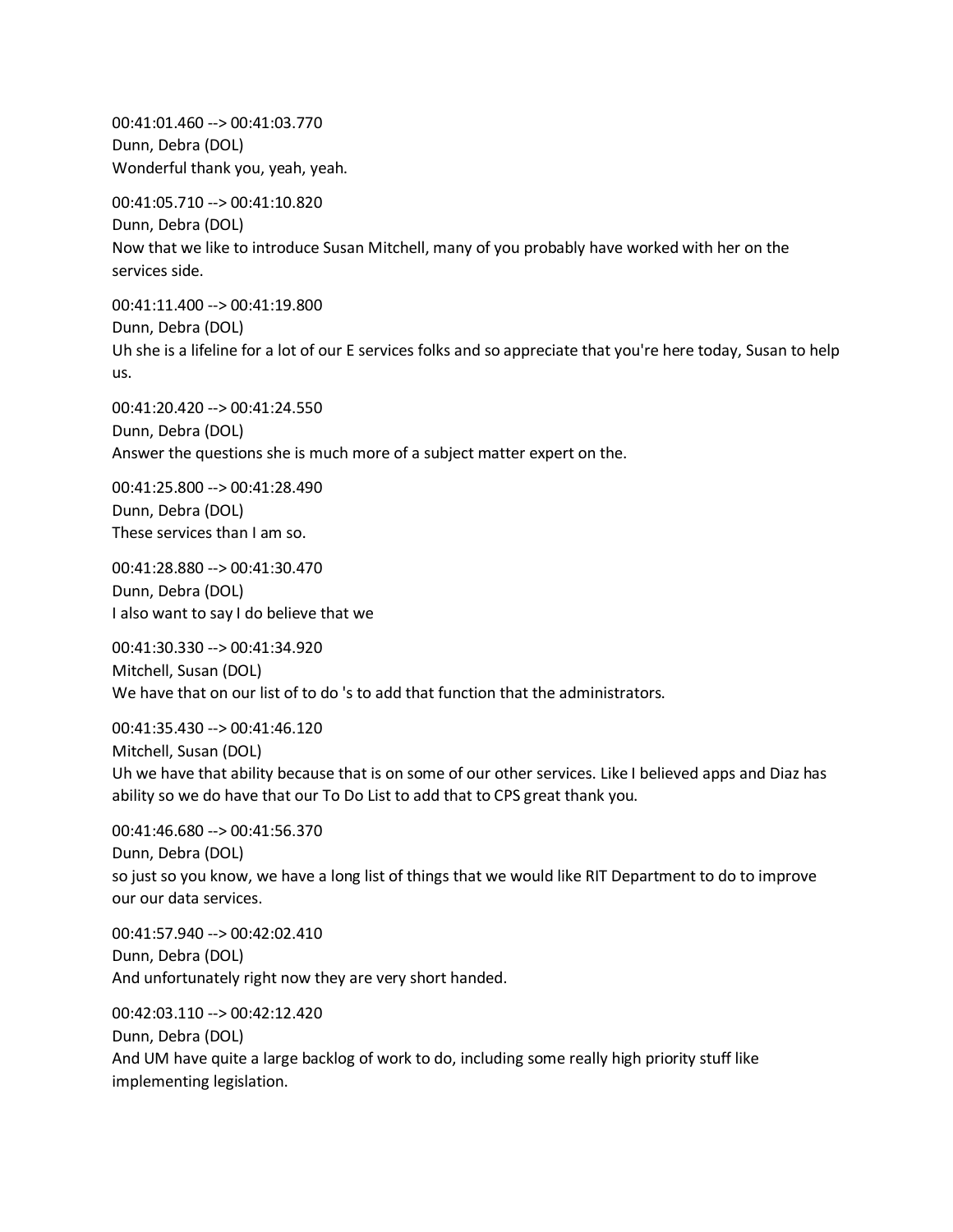00:42:13.200 --> 00:42:17.070 Dunn, Debra (DOL) So we don't anticipate that.

00:42:18.660 --> 00:42:25.020 Dunn, Debra (DOL) Our stuff is going to get any attention soon but that doesn't mean we're going to let go of the idea.

00:42:26.950 --> 00:42:32.440 Dunn, Debra (DOL) Will still be pushing to have our stuff done just when our IT staff.

00:42:33.290 --> 00:42:40.190 Dunn, Debra (DOL) Team is back staffed up and they've caught up on their battle backlog so thank you for your patience on that.

00:42:42.100 --> 00:42:43.920 Dunn, Debra (DOL) OK next question.

00:42:43.970 --> 00:42:47.100 Dunn, Debra (DOL) Turned up from James.

00:42:47.770 --> 00:42:57.850 Dunn, Debra (DOL) Uh if I can paraphrase 'cause it's kind of a long question you guys. It looks like you use contracted plate search and get charged with a 4 cents a record, but you often?

00:42:58.030 --> 00:43:02.390 Dunn, Debra (DOL) Uhm request very few records and so you get.

00:43:03.070 --> 00:43:04.400 Dunn, Debra (DOL) You know these tiny bills.

00:43:04.900 --> 00:43:08.260 Dunn, Debra (DOL) Uh we can certainly work we do have some.

00:43:09.290 --> 00:43:16.090 Dunn, Debra (DOL) That we build a less frequently than monthly like quarterly or something like that, we could work with Accounting Department on that.

00:43:16.800 --> 00:43:30.230 Dunn, Debra (DOL)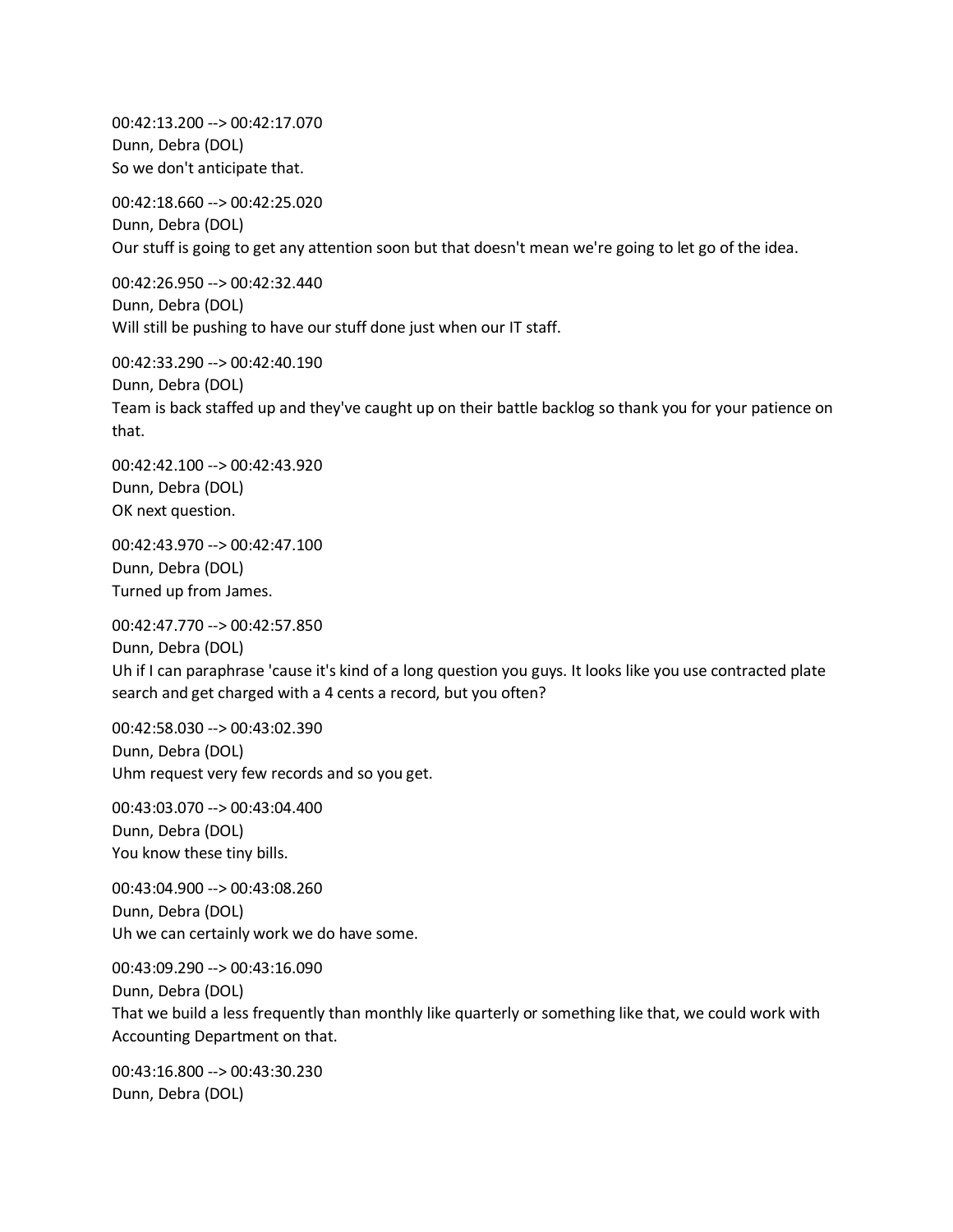And then also the other question on that was can. We just not charge if there's you know a minimum amount of records will have to look into that. We are required to charge fees in some areas.

00:43:31.210 --> 00:43:39.100 Dunn, Debra (DOL) And so I would have to look into that to see what our flexibility is there, but it's it might be a good idea.

00:43:43.020 --> 00:43:46.570 Dunn, Debra (DOL) And Jason did that kind of answer your question.

00:43:49.070 --> 00:43:49.490 Dunn, Debra (DOL) That's right.

00:43:50.090 --> 00:43:52.350 Shields, Eric (DOL) Yes, I did thank you OK thanks.

00:43:56.990 --> 00:43:57.990 Dunn, Debra (DOL) Federal.

00:44:01.720 --> 00:44:07.660 Dunn, Debra (DOL) Oh, OK what's the curls asking what the difference is between a bulk punts customer and any service.

00:44:08.820 --> 00:44:10.800 Dunn, Debra (DOL) So yeah, the

00:44:11.590 --> 00:44:23.810 Dunn, Debra (DOL)

uh it's not really about the volume, although the work term bulk kind of implies that it's really how you get your data so come on East service is almost like.

00:44:24.970 --> 00:44:42.400 Dunn, Debra (DOL) Uh and app. Maybe that you, you log directly in to our service whether it be contracted plate. Search driver record request abandoned vehicle reporting. You log directly into our system and you can request the record or do whatever you're doing.

00:44:43.030 --> 00:44:45.980 Dunn, Debra (DOL) Uhm directly in our system.

00:44:47.950 --> 00:44:59.920 Dunn, Debra (DOL)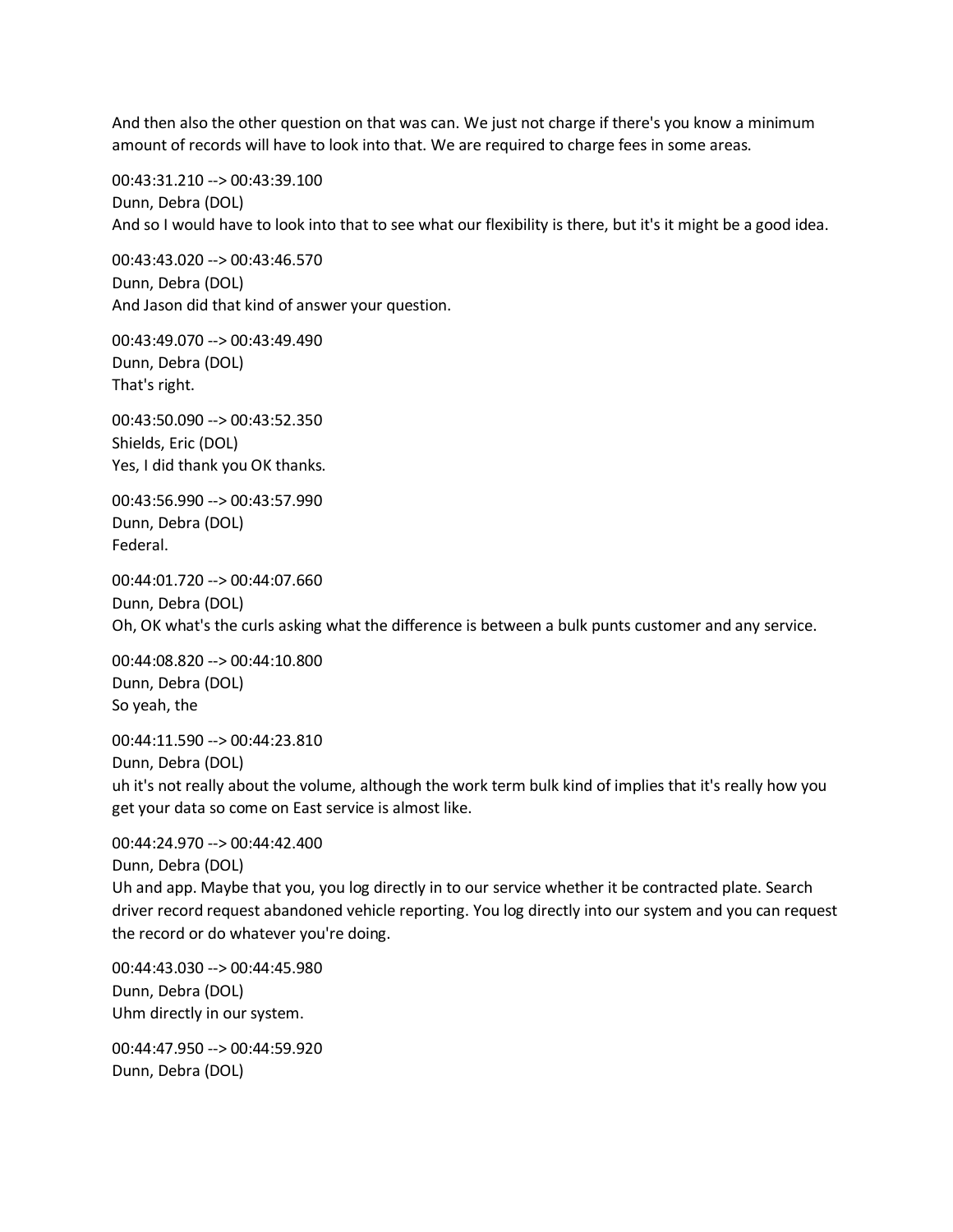The other the book is either a web interface or SFTP process where we generate the file put it out on the secure.

00:45:01.630 --> 00:45:12.560

Dunn, Debra (DOL) Site and then the customer picks it up from that, and then uses the data. From there, so that's kind of the 2 differences. I hope Carol did that help you understand.

00:45:16.060 --> 00:45:17.520 Dunn, Debra (DOL) The thumbs up or

00:45:21.190 --> 00:45:21.680 Carol Landwehr (Guest) OK.

00:45:24.620 --> 00:45:25.870 Carol Landwehr (Guest) OK, well, I'm going to move on.

00:45:26.430 --> 00:45:28.460 Dunn, Debra (DOL) yeah, I'll do it, I'll take the next month.

00:45:28.850 --> 00:45:29.190 Shields, Eric (DOL) OK.

00:45:29.600 --> 00:45:54.150 Shields, Eric (DOL)

And then so this is from Alex and it talks about the you know the 5 figure range on invoices when conducting audits and and this question. The concern that you know city of Tacoma would they be paying you know thousands of dollars or more for us to perform an audit when they only request a small number of records each year.

00:45:55.110 --> 00:45:56.860 Shields, Eric (DOL) So I want to point out.

00:45:57.450 --> 00:46:10.600 Shields, Eric (DOL) Uh when I throw out those figures earlier. That's when we audit. The larger the the bulk data recipients where they are required to undergo idea to security audit permissible use on it.

00:46:11.990 --> 00:46:13.090 Shields, Eric (DOL) Every few years.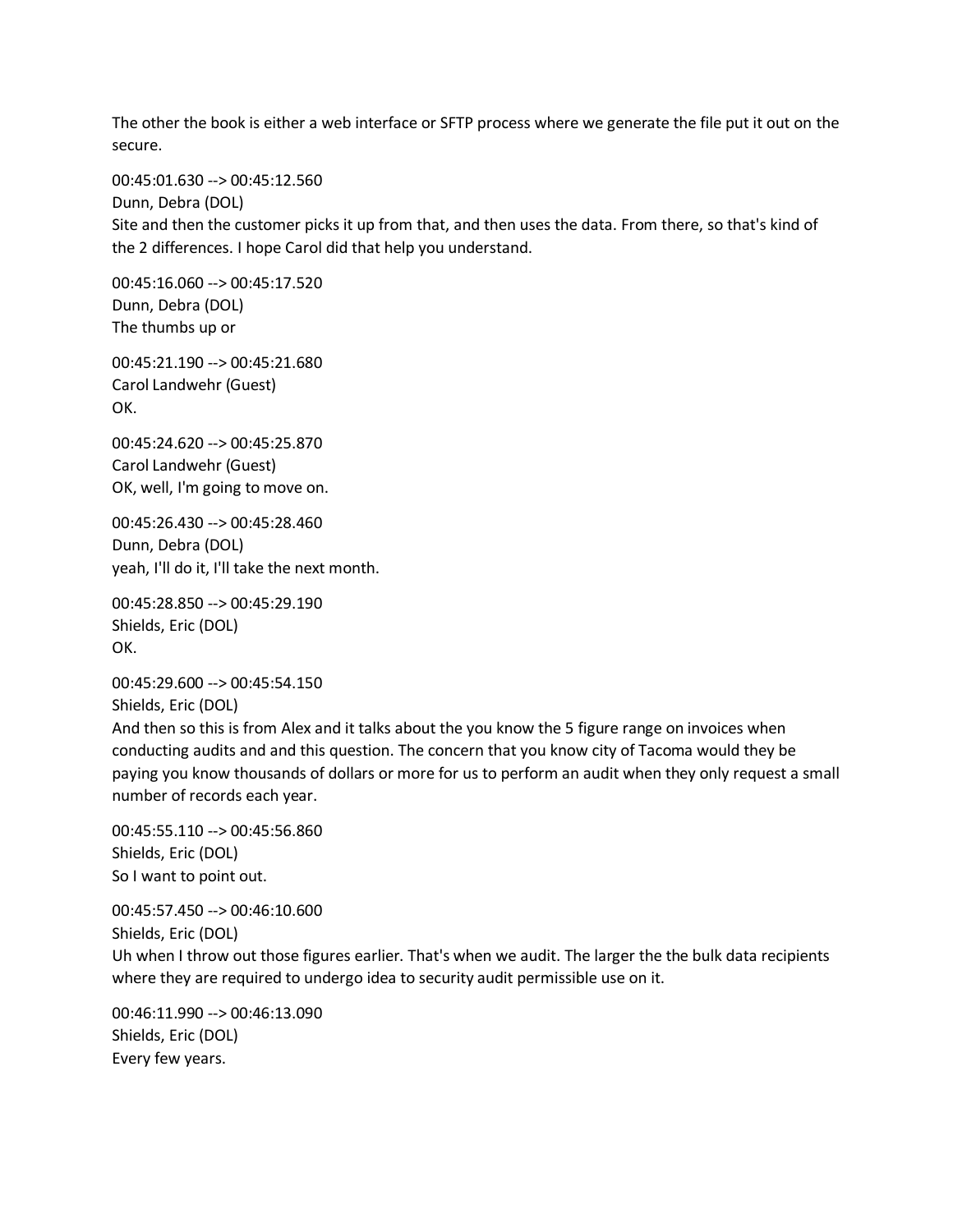00:46:14.200 --> 00:46:44.470 Shields, Eric (DOL)

The E services that perhaps you're referencing how we have the discretion and you see that in the contract template. We have the discretion to conduct an audit, but it's a risk based approach a day in day out. It's gonna be simple submit your annual statement compliance because there's just no way for us to audit thousands of East service customers on a practical basis, so we would do it.

00:46:44.520 --> 00:46:58.200 Shields, Eric (DOL) Or risk based if we had caused because of some large risk that we encountered there would be a series of discussions at the end of the conversation. It could lead to an audit, but I would suggest that the.

00:46:58.690 --> 00:47:07.580 Shields, Eric (DOL) The probability of us auto tenant E service to the tune of \$1000.00 or more is very, very, very low.

00:47:12.090 --> 00:47:13.140 Carol Landwehr (Guest) Thank you.

00:47:14.390 --> 00:47:21.730 Dunn, Debra (DOL) The next question is probably for you as well. Can you please clarify why federal law if RCA does not or data?

00:47:22.530 --> 00:47:27.410 Dunn, Debra (DOL) Retention requirements aren't necessary when other jurisdictions require it.

00:47:28.340 --> 00:47:29.450 Dunn, Debra (DOL) A great question.

00:47:30.320 --> 00:48:01.410 Shields, Eric (DOL)

And one that we've debated with folks the last several years. I wanna read of the FCRA in conjunction with opinions that we've received from council and they attorney generals office is that we don't find a data retention requirement in federal law. We see, there's a disposal requirement to dispose of the data. But it speaks to the technology used so that the data is rendered unrecoverable, but there's no timeline that we can.

00:48:01.470 --> 00:48:31.800 Shields, Eric (DOL)

Find an on this topic in the absence of us seen definitive statutory guidance from the federal agencies on this topic. We are importing our take on the matter. So if there is citations that we can see if there is a specific that can be brought to our attention will absolutely consider it but were unable to find that at this point, so that's our approach when it comes to.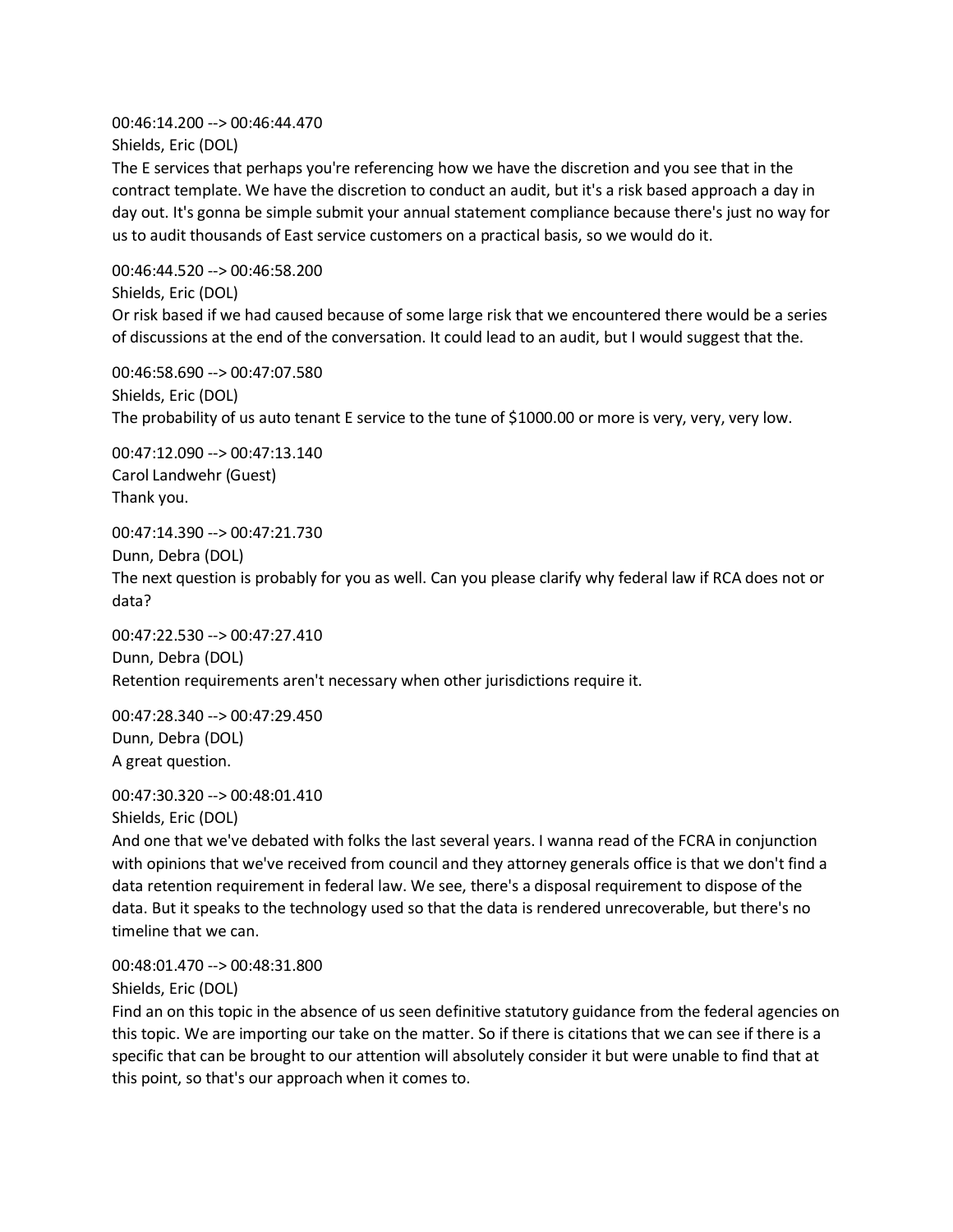00:48:31.970 --> 00:48:34.490 Shields, Eric (DOL) Retention and disposal of the PPI.

00:48:36.000 --> 00:48:36.810 Shields, Eric (DOL) Yeah, so.

00:48:37.070 --> 00:48:49.010

Dunn, Debra (DOL)

With that, if I may just kind of add as is then that we have to rely on the data has a permissible use once that permissible use has been accomplished.

00:48:50.070 --> 00:49:09.420

Dunn, Debra (DOL)

Uh you know you've got their driving record you being your hiring decision or you know for parking purposes or whatever. You're using the data for then that permissible use has been met and the data is no longer retained now in the case of on the clarified that a little bit so for instance, in parking or tolling.

00:49:09.940 --> 00:49:15.400 Dunn, Debra (DOL) Uh you know you may not need that data a little longer to actually collect from the person.

00:49:16.010 --> 00:49:25.790

Dunn, Debra (DOL) That's fine once you've collected or cleared out that you know record or account or something or excuse me account, then that record can be deleted so.

00:49:26.520 --> 00:49:27.710 Dunn, Debra (DOL) Hey it's

00:49:29.060 --> 00:49:30.290 Dunn, Debra (DOL) I'm gonna take out of that.

00:49:30.840 --> 00:49:44.870 Shields, Eric (DOL) Like in yes object to legal record retention requirements, so like in Washington public agencies have record retention requirements. So that would factor into that conversation as well. That's a good point. Thank you.

00:49:46.300 --> 00:49:52.390 Dunn, Debra (DOL) OK, OK, so next question also for you, or how often will the audits be done so.

00:49:53.140 --> 00:50:12.490 Shields, Eric (DOL) There's 2 types of audits and then let me break this out there's 2 types of customers that were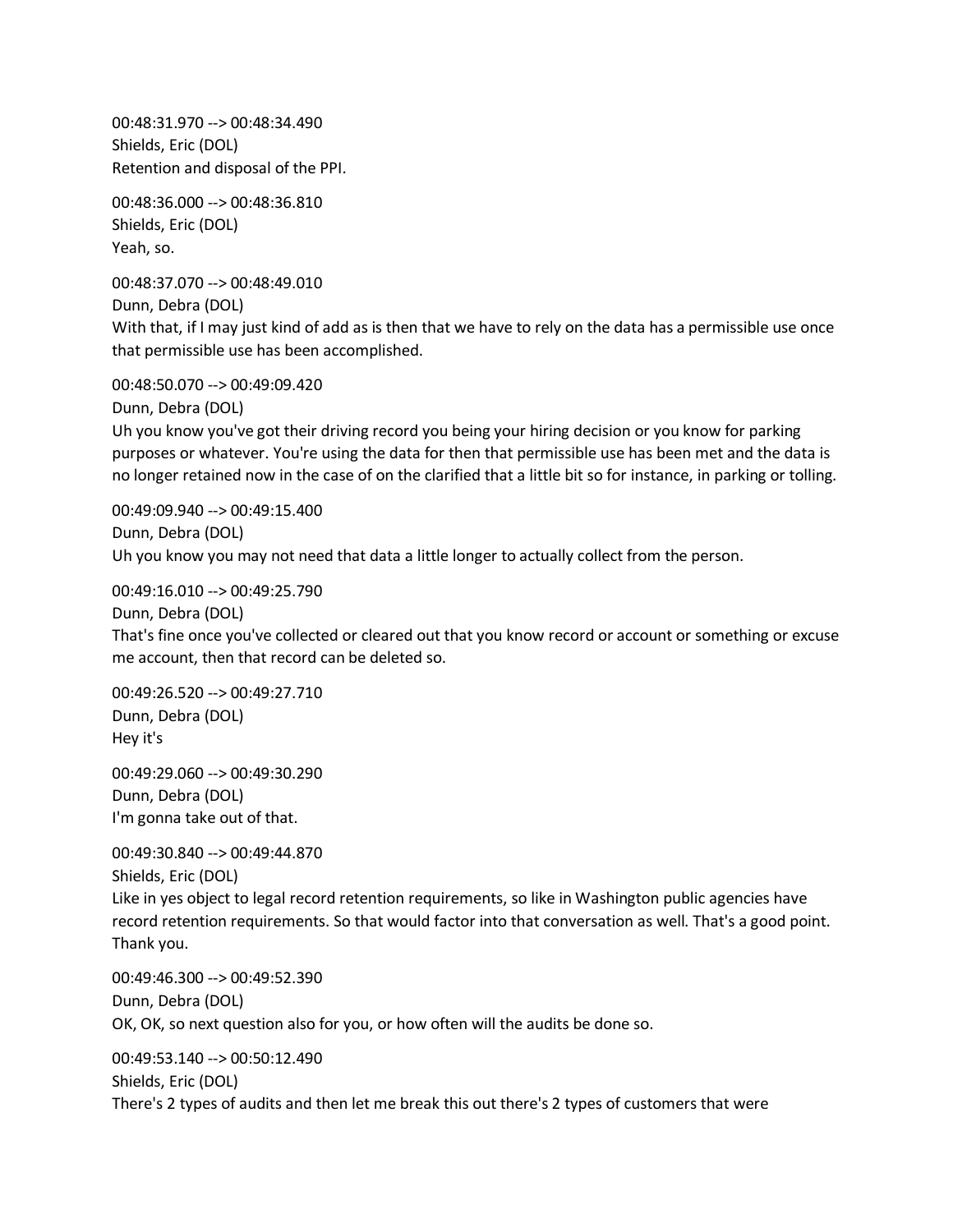recipients. We have our E services and we have our bulk data. Let me speak to the East purposes. First we consider the annual statement compliance where that's a requirement in your contract.

00:50:13.300 --> 00:50:35.490

Shields, Eric (DOL)

A type of audit so we are testing for compliance and looking to get your acknowledgement to that fact going back to the question, we had earlier from city of Tacoma. It's a risk based approach. If we see problems that warranted further investigation that could trigger a more in depth audit, but free services.

00:50:36.160 --> 00:51:06.370 Shields, Eric (DOL)

Think of the annual statement of compliance as the audit on the bulk data side where we are required to conduct the audit 's we have followed the practice from our office of the chief information officer where state agencies are required to do in a triennial Oreo and audit every 3 years now. So we've borrowed that as a best practice. But the bulk data recipients will note that again. Here we're looking at a bit of a risk based approach.

00:51:06.600 --> 00:51:22.390

Shields, Eric (DOL)

Yeah, well, we can identify lower risks and we are going to extend that we will extend that out to 4 years. However, we see high risks. It could be every 2 years. So we're looking for about a median 3 year but figure it's no more.

00:51:24.570 --> 00:51:33.880

Shields, Eric (DOL)

I should say no last night at least once every 4 years before the bulk data recipients have both uh uh permissible use and data security on it.

00:51:36.860 --> 00:51:37.970 Shields, Eric (DOL) Thank you Eric.

00:51:40.590 --> 00:51:55.840 Dunn, Debra (DOL) Elizabeth is asking we use these services law enforcement and I'm unable to see what each user polls. So will we be able to get more access to review Elizabeth. May I ask what you service, you are using?

00:52:01.000 --> 00:52:02.220 Carol Landwehr (Guest) Yes, it's daps.

00:52:02.790 --> 00:52:03.140 Carol Landwehr (Guest) OK.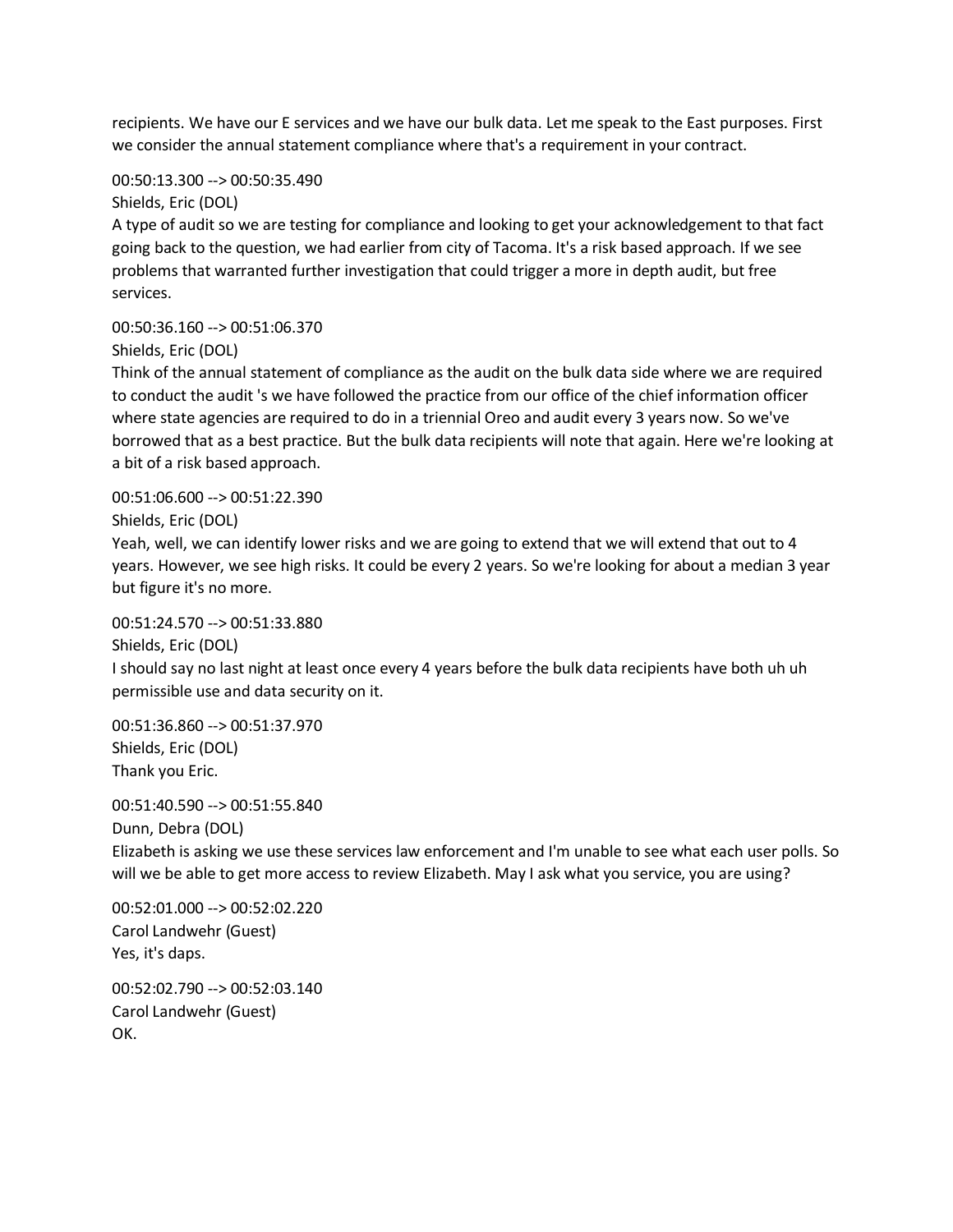00:52:03.530 --> 00:52:05.000 Massa, Elizabeth Susan can you help me with that.

00:52:05.090 --> 00:52:07.310 Dunn, Debra (DOL) It just administrators that can see.

00:52:08.070 --> 00:52:09.660 Dunn, Debra (DOL) Or is IT managers as well.

00:52:10.290 --> 00:52:12.070 Dunn, Debra (DOL) I believe it's just administrators.

00:52:12.360 --> 00:52:14.190 Mitchell, Susan (DOL) OK, so that's

00:52:14.280 --> 00:52:15.920 Dunn, Debra (DOL) 'cause that's a

00:52:17.000 --> 00:52:20.790 Dunn, Debra (DOL) the limitation in the system if you need to see what?

00:52:22.420 --> 00:52:23.010 Dunn, Debra (DOL) What?

00:52:23.900 --> 00:52:27.030 Dunn, Debra (DOL) Uh users are pulling ask your administrator to pull that report.

00:52:28.370 --> 00:52:29.060 Dunn, Debra (DOL) Uhm.

00:52:30.190 --> 00:52:32.900 Dunn, Debra (DOL) At this point, I don't think we have.

00:52:33.640 --> 00:52:35.770 Dunn, Debra (DOL) And intend to expand that.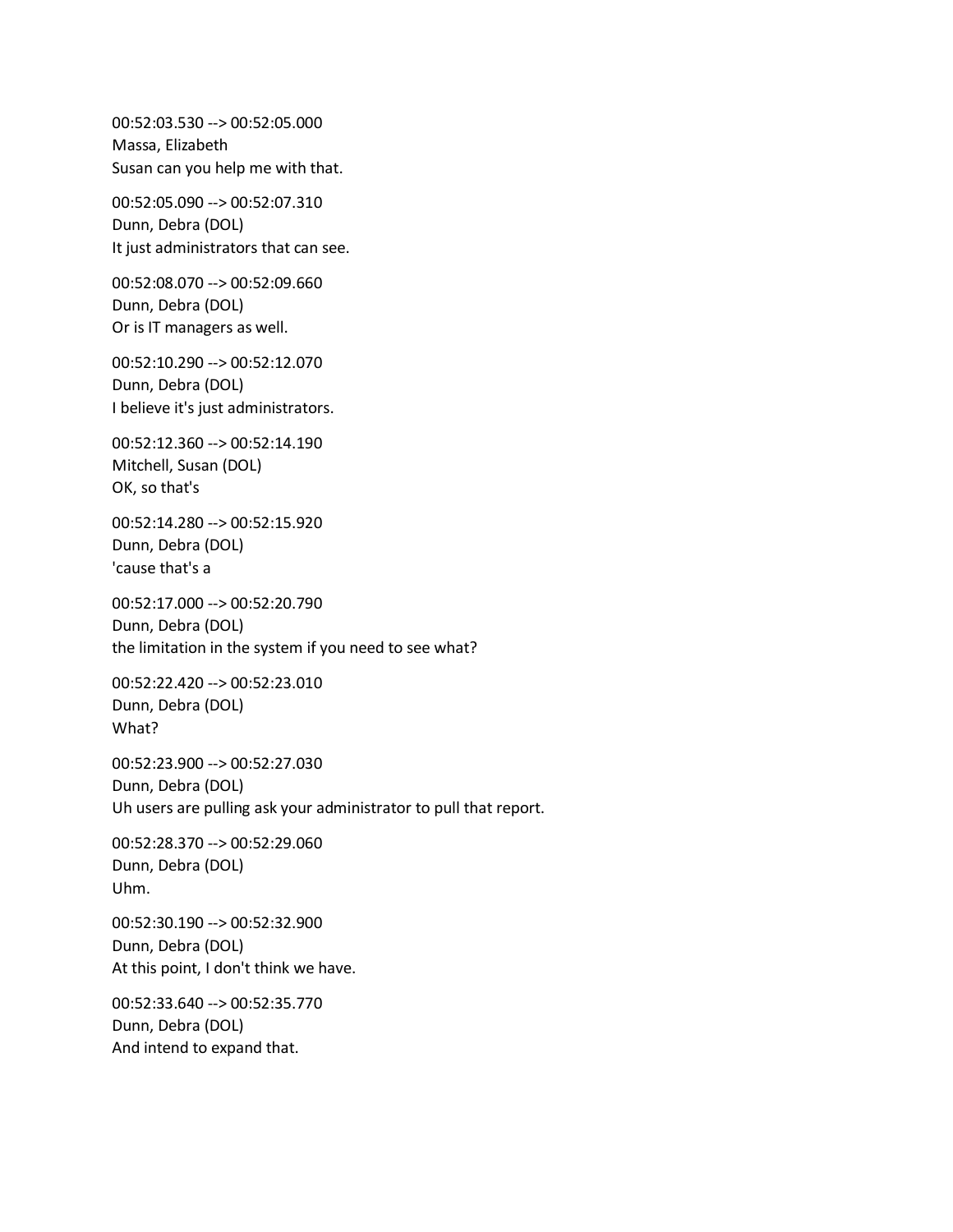00:52:36.410 --> 00:52:37.270 Dunn, Debra (DOL) Come to see.

00:52:38.090 --> 00:52:39.000 Dunn, Debra (DOL) Uh.

00:52:40.030 --> 00:52:45.220 Dunn, Debra (DOL) But if you see that there might be a need for managers to have that we could look into it again.

00:52:45.750 --> 00:52:51.220 Dunn, Debra (DOL) Uh it would probably be quite a while from now because of RIT resource issues.

00:52:54.590 --> 00:53:01.380 Dunn, Debra (DOL) Carmen, please clarify your position of changing or charging for reviewing of the data security audits.

00:53:02.150 --> 00:53:06.120 Dunn, Debra (DOL) Eric you wanna yeah, so does he continue the question there.

00:53:06.590 --> 00:53:14.830 Shields, Eric (DOL) Uh is that isolated to reviewing it data security audits or are you intending to charge for the 3 year permissible use audit.

00:53:15.540 --> 00:53:38.490 Shields, Eric (DOL) Uh so we already charge for the permissible use audit and that's something that we've done since day. One now that's the time that we've spent when conducting the audit, so there's a description of that in the audit table under cost of audit. It lays out the things that we would be invoicing for.

00:53:39.130 --> 00:53:53.420 Shields, Eric (DOL) And then it would also that apply to the data security audits as found in that first column of detail in the table, so to answer both types of audits that will be invoiced.

00:53:57.210 --> 00:53:58.990 Carol Landwehr (Guest) And again that is because.

00:53:58.880 --> 00:54:04.890 Dunn, Debra (DOL) As the statue now requires that we are not responsible for the cost to be on it.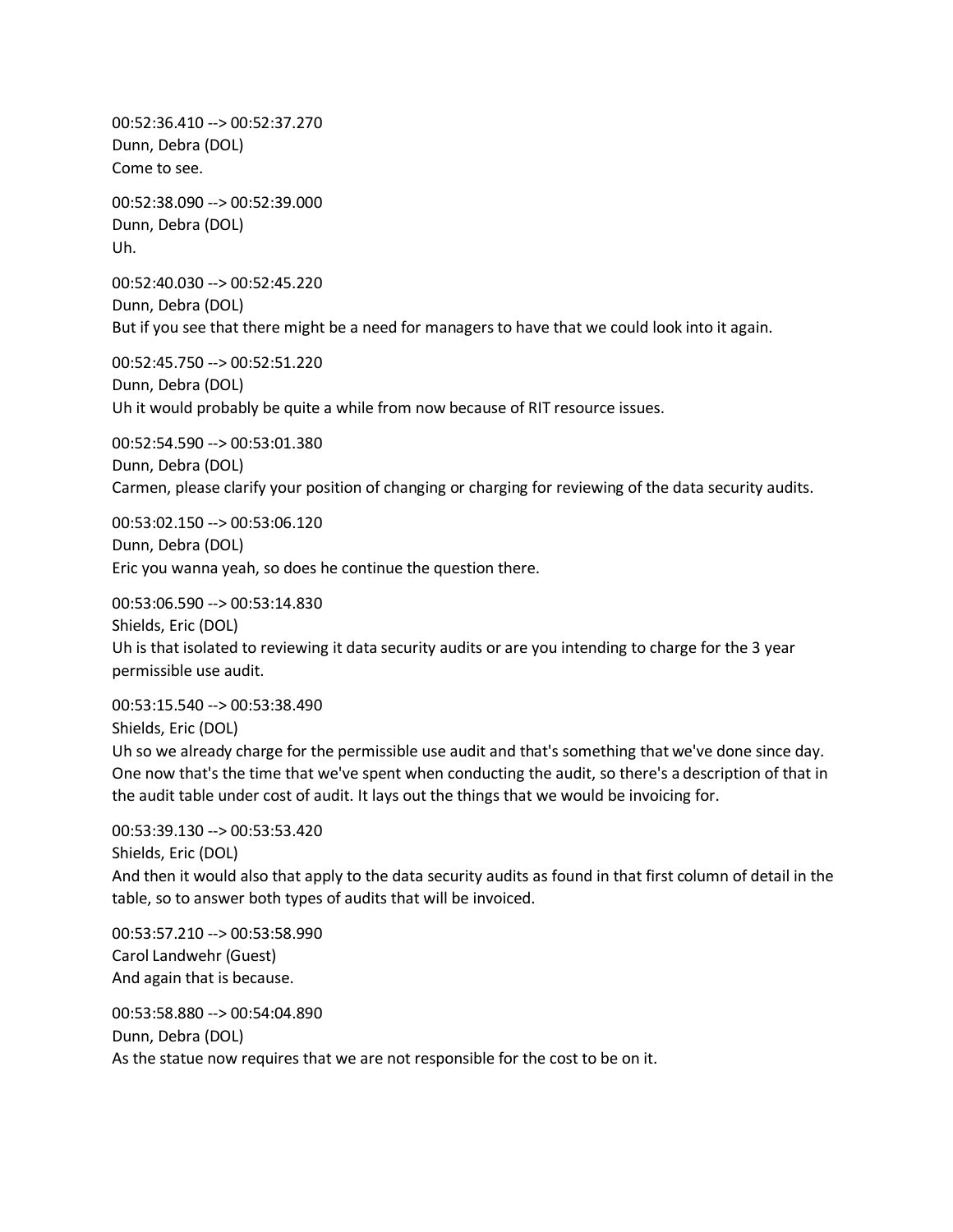00:54:06.950 --> 00:54:12.070 Dunn, Debra (DOL) A question from Alex I missed zero and my previous question \$10,000.00 audit.

00:54:12.950 --> 00:54:15.020 Dunn, Debra (DOL) So that's a worst worse.

00:54:15.050 --> 00:54:17.860 Shields, Eric (DOL) Case scenario we've seen the.

00:54:19.710 --> 00:54:27.450 Shields, Eric (DOL) Again, this, who go back to when we were doing the work and well when we've been doing the work the Odyssey bring in the range of 3 to.

00:54:28.540 --> 00:54:34.350 Shields, Eric (DOL) When we're not traveling it's in the neighborhood of 3 to 4 hours even say \$5000.00.

00:54:34.960 --> 00:54:35.370 Shields, Eric (DOL) Ah.

00:54:36.320 --> 00:54:39.230 Shields, Eric (DOL) It's really hot permissible you cited we haven't done.

00:54:39.850 --> 00:54:45.990 Shields, Eric (DOL) And we haven't invoiced for data security audit yet so we don't know what that's going to look like. But I imagine it's going to be similar.

00:54:48.620 --> 00:54:50.170 Carol Landwehr (Guest) It really I think part of it.

00:54:51.040 --> 00:54:52.030 Dunn, Debra (DOL) Also in

00:54:52.940 --> 00:54:55.910 Dunn, Debra (DOL) for at least data security it would depend on the complexity.

00:54:56.710 --> 00:55:12.140 Dunn, Debra (DOL) Of the environment? How much you're getting for example, we have some recipients who get multiple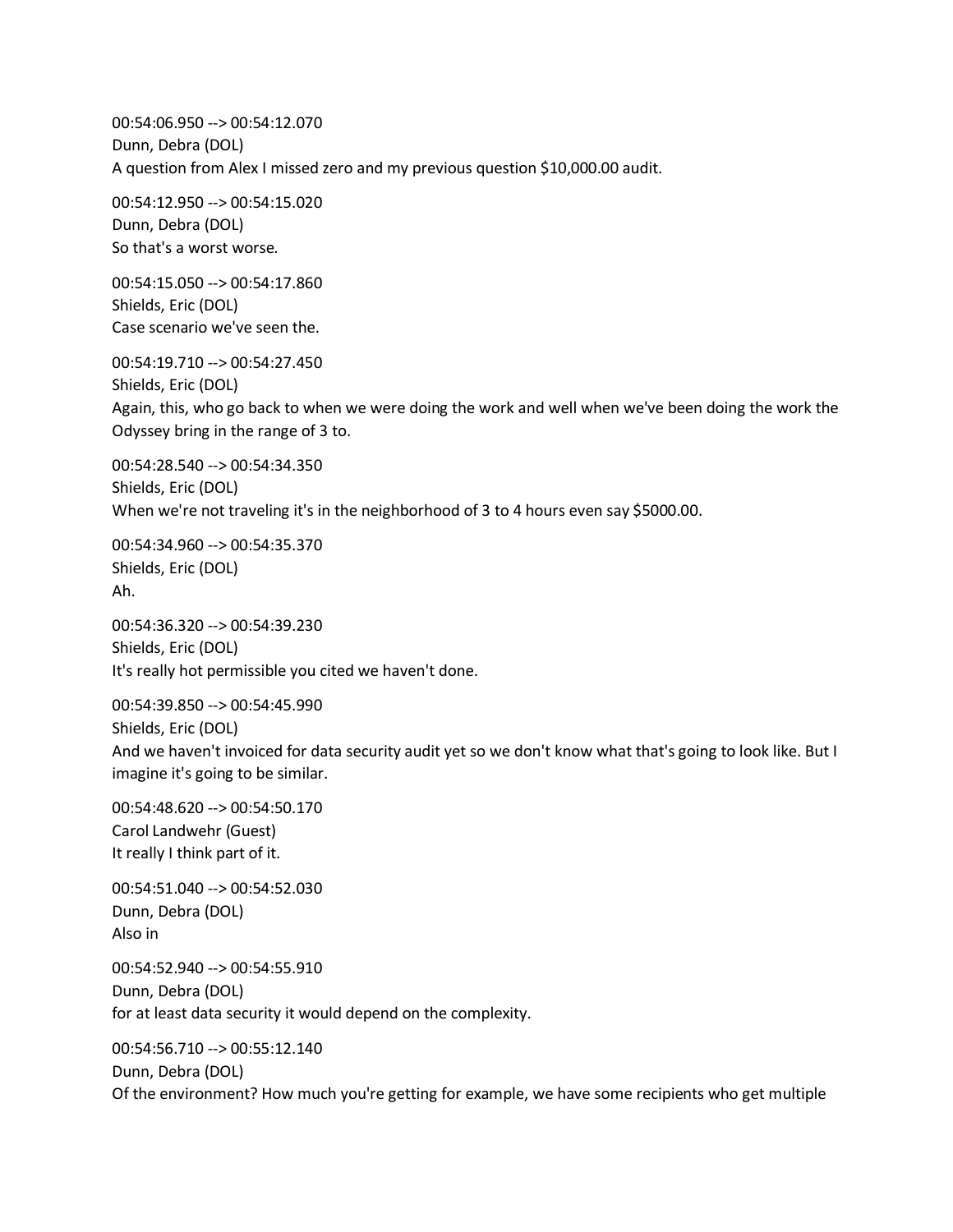types of data driver vehicle vessel data so they use E services and book data interfaces and so you know the bigger.

00:55:12.870 --> 00:55:13.630 Dunn, Debra (DOL) The UM.

00:55:14.620 --> 00:55:16.700 Dunn, Debra (DOL) And the variety of data the bigger the audit.

00:55:20.550 --> 00:55:28.480 Dunn, Debra (DOL) Can we get an estimate invoice prior to signing at as we have to get approved prior to budgeting and asking for money.

00:55:30.760 --> 00:55:31.020 Dunn, Debra (DOL) Is?

00:55:30.900 --> 00:55:33.230 Carol Landwehr (Guest) Not related I assume that's related.

00:55:33.110 --> 00:55:36.100 Dunn, Debra (DOL) To the audit question, yeah, and we can do that.

00:55:36.580 --> 00:55:39.480 Shields, Eric (DOL) Uh again, it's gonna be basis, Debbie just pointed out.

00:55:40.650 --> 00:55:43.860 Shields, Eric (DOL) Size of the system number of records pulled cetera.

00:55:44.930 --> 00:56:02.560 Shields, Eric (DOL) So we can give a range to give you an idea and that's one of the things that we've been by trying to get this out now is so that those who are developing their budgets. In the coming year. I don't see us invoicing for the data security audits until on next year 2023.

00:56:03.440 --> 00:56:05.040 Shields, Eric (DOL) When this gets up and operational.

00:56:06.200 --> 00:56:08.810 Shields, Eric (DOL) So there's time and, yes, we can provide an estimate.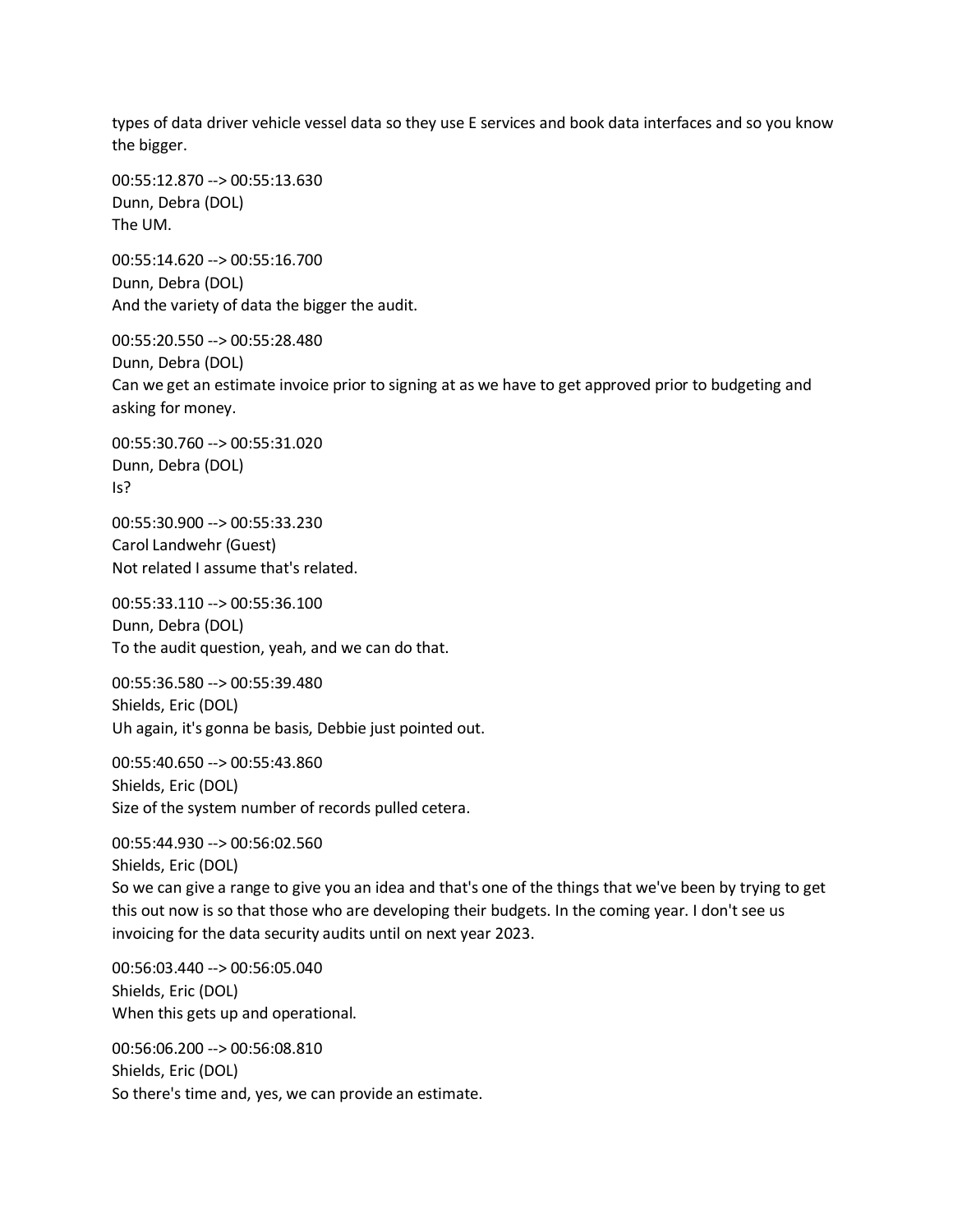00:56:09.880 --> 00:56:11.550 Shields, Eric (DOL) And since we now have.

00:56:11.840 --> 00:56:19.610 Dunn, Debra (DOL) Done some permissible use on its several of them. I think where we would be better at estimating them, then we were.

00:56:20.340 --> 00:56:22.690 Dunn, Debra (DOL) Prior to ever doing them before so.

00:56:23.900 --> 00:56:24.830 Dunn, Debra (DOL) Let's see.

00:56:28.250 --> 00:56:29.390 Carol Landwehr (Guest) Jason you're welcome.

00:56:30.600 --> 00:56:31.380 Dunn, Debra (DOL) Paula.

00:56:34.070 --> 00:56:35.850 Carol Landwehr (Guest) I have kept all this.

00:56:35.740 --> 00:56:43.560 Dunn, Debra (DOL) Driving records, I have run in a locked cabinet so you're stating I need to shred all the records.

00:56:45.330 --> 00:56:47.050 Dunn, Debra (DOL) This is for employees OK.

00:56:55.650 --> 00:56:55.850 Carol Landwehr (Guest) Here.

00:56:55.910 --> 00:56:57.150 Carol Landwehr (Guest) Doing work in Israel.

00:56:57.170 --> 00:56:59.320 Dunn, Debra (DOL) Could you OK? Could you explain?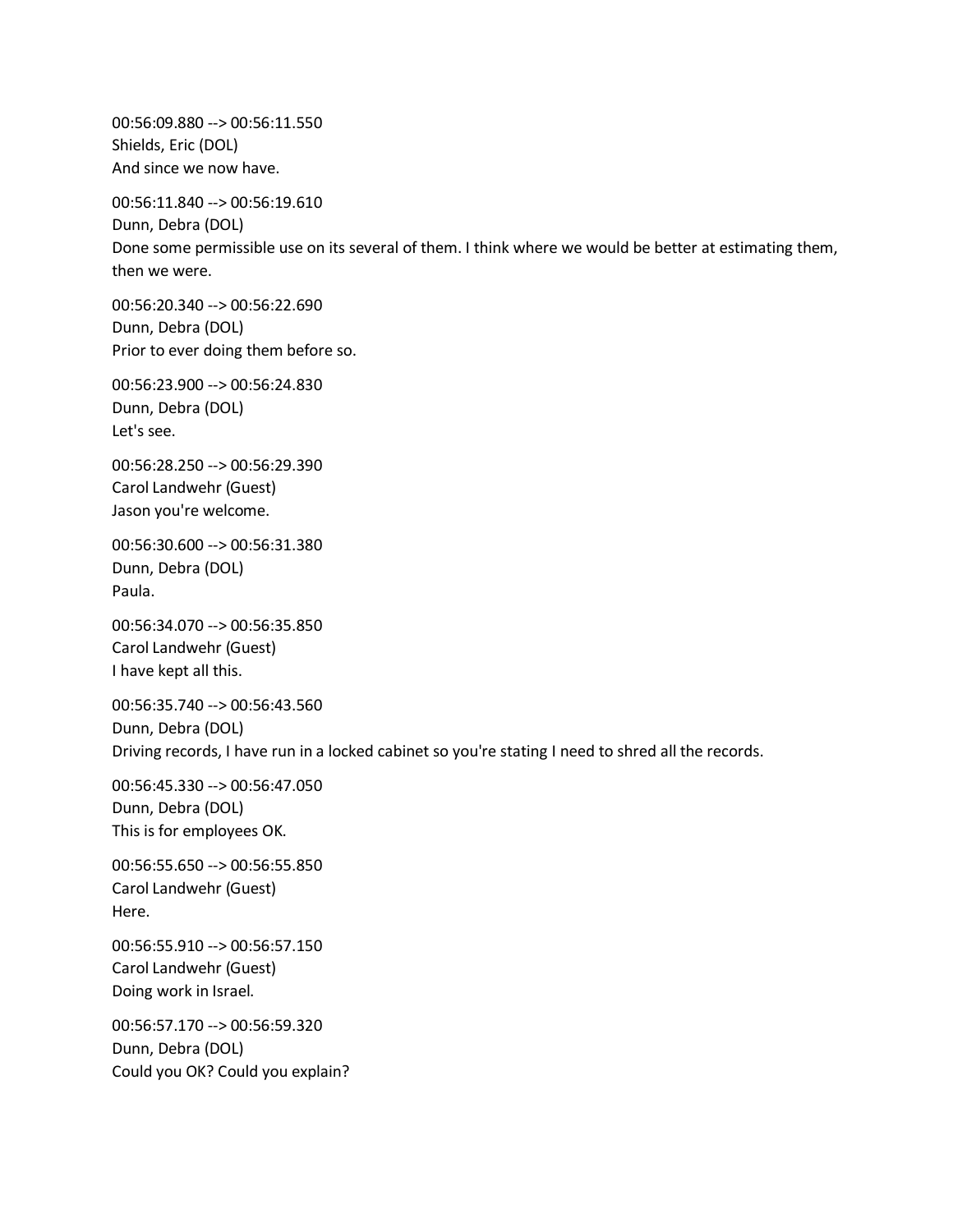00:57:03.820 --> 00:57:05.880 Carol Landwehr (Guest) OK, so uhm.

00:57:08.110 --> 00:57:09.690 Dunn, Debra (DOL) For employment purposes.

00:57:11.910 --> 00:57:14.910 Dunn, Debra (DOL) You're not gonna have to research that one do you know the answer to that one Eric?

00:57:16.260 --> 00:57:17.450 Dunn, Debra (DOL) I don't, either.

00:57:17.370 --> 00:57:30.280 Shields, Eric (DOL) And I would defer to what the legal requirements are yeah, if it's your policy to keep the records we would look for a lot to back that up.

00:57:31.910 --> 00:57:41.800

Shields, Eric (DOL)

'cause we are going to insert that our contract made trump a discretionary decision spouse and policy at year end so.

00:57:42.560 --> 00:57:43.010 Shields, Eric (DOL) Uh.

00:57:44.030 --> 00:57:48.990 Shields, Eric (DOL) Yeah, it's important, yeah, sorry, yeah, so for example, if you've got driving record.

00:57:48.850 --> 00:57:56.340 Dunn, Debra (DOL) Periods of commercial drivers license commercial drivers there might be some.

00:57:57.440 --> 00:58:16.610 Dunn, Debra (DOL) Transportation laws well Israel. I don't know, but like FM CSA or US Department of Transportation might require that you keep those records while the persons employed or something like that, so you would have to defer to whatever this requirement is.

00:58:20.400 --> 00:58:21.710 Carol Landwehr (Guest) And that doesn't answer it.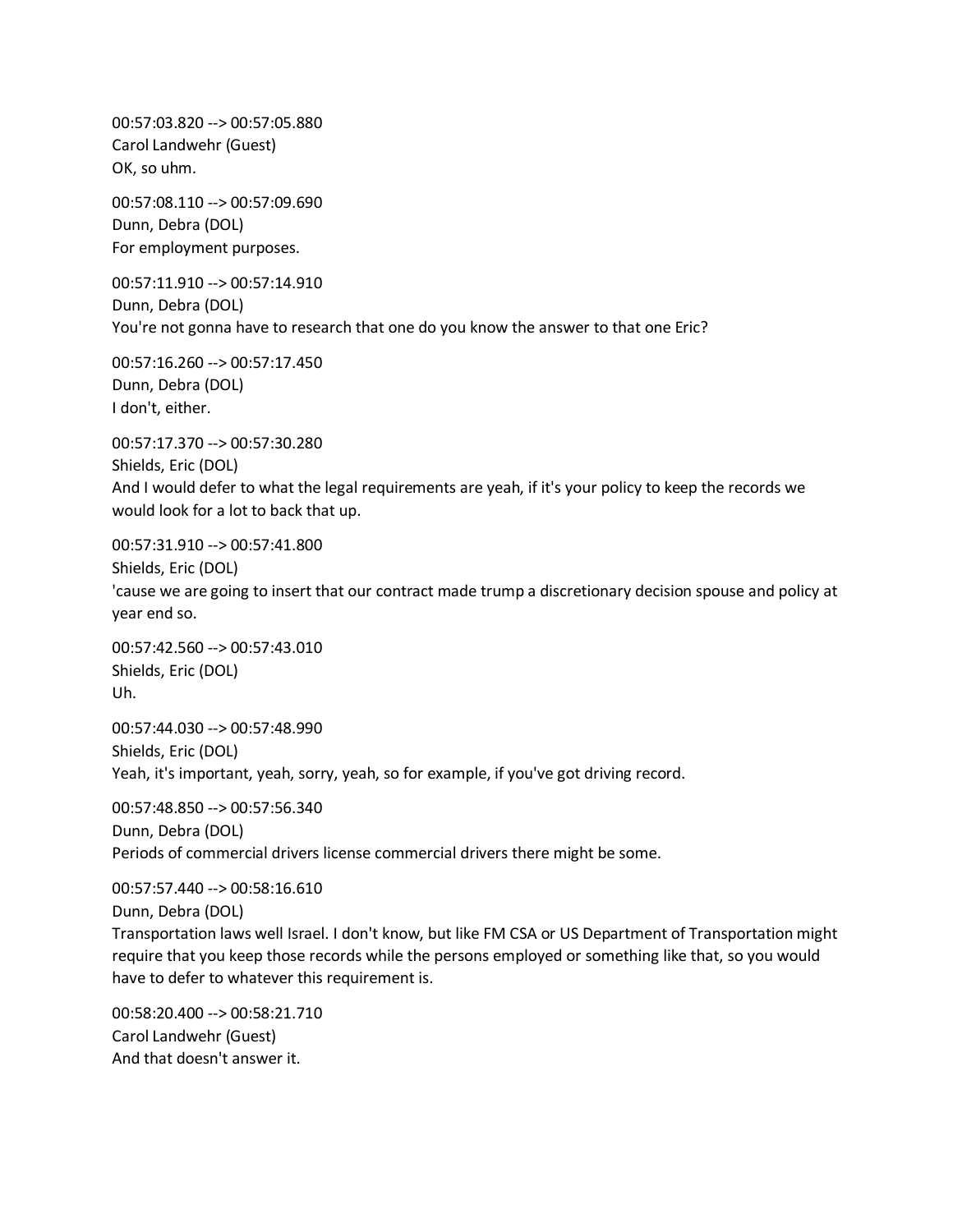00:58:22.520 --> 00:58:23.870 Shields, Eric (DOL) Paula, please let us know.

00:58:30.010 --> 00:58:32.760 Carol Landwehr (Guest) OK next question was is so deep.

00:58:32.630 --> 00:58:36.750 Shields, Eric (DOL) Yes, it's service, it is it is a service.

00:58:36.640 --> 00:58:45.890 Dunn, Debra (DOL) That is specifically designed for courts to use to interface with us to adjudicate records too.

00:58:45.940 --> 00:58:51.490 Dunn, Debra (DOL) You dumb submit forms to us that kind of thing we do have a couple of.

00:58:52.090 --> 00:58:52.820 Dunn, Debra (DOL) Uhm.

00:58:54.930 --> 00:59:03.820 Dunn, Debra (DOL) Uh other types of users in that system, especially since we've added more functionality than service. But Yes Diaz is any service.

00:59:08.230 --> 00:59:10.070 Carol Landwehr (Guest) I'm gonna take the next question this is.

00:59:10.210 --> 00:59:12.240 Shields, Eric (DOL) John King.

00:59:13.580 --> 00:59:22.950 Shields, Eric (DOL) Clarify for me, please have a group of 3 to 4 officers using DAP switches are a driver and plate search. I used by law enforcement primarily.

00:59:23.630 --> 00:59:24.200 Shields, Eric (DOL) Uh.

00:59:25.190 --> 00:59:33.930 Shields, Eric (DOL)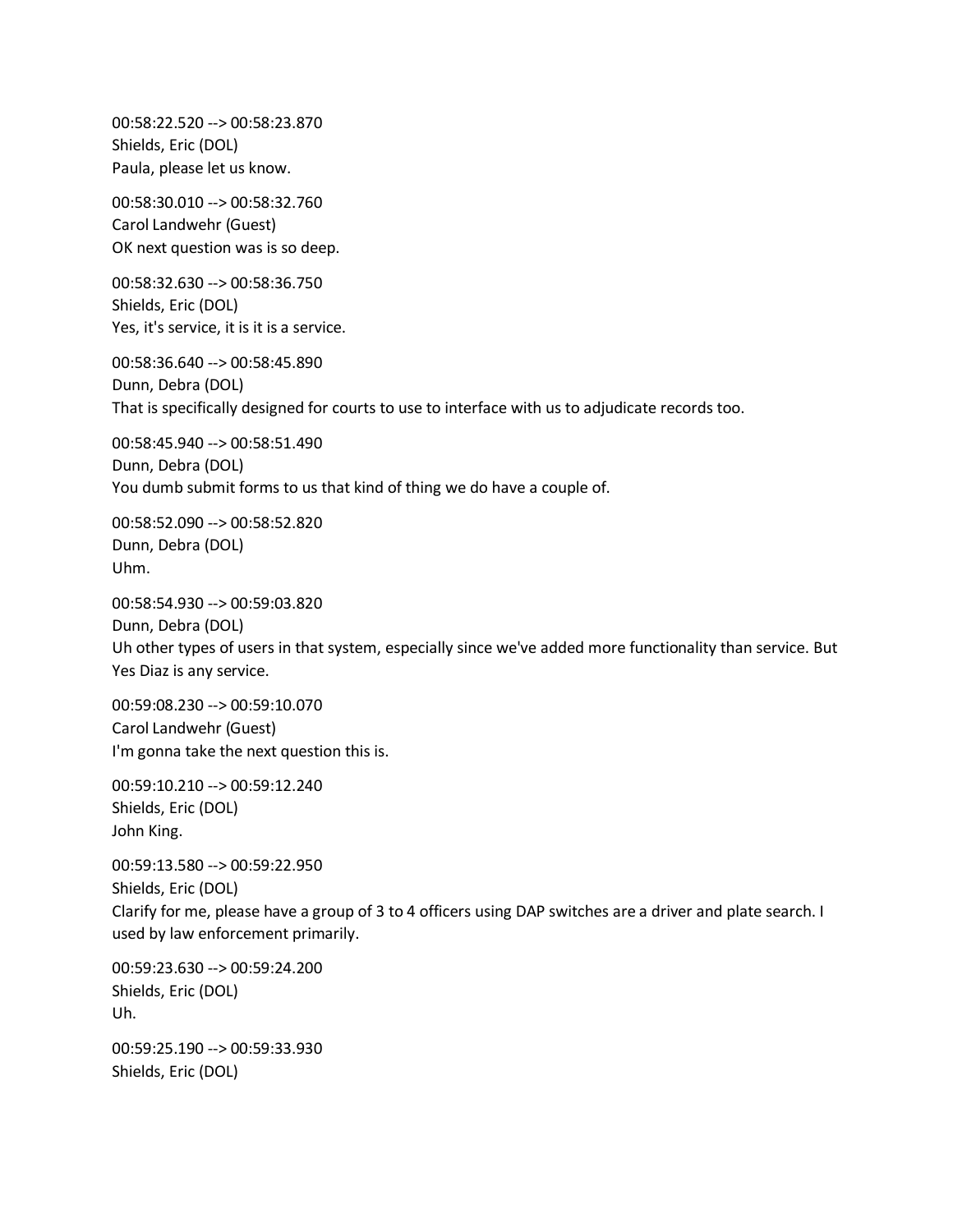And they request registered owner information on approximately 8 to 10,000 times a year. Does that mean we are subject to thousands of dollars worth of audits.

00:59:34.580 --> 00:59:38.250 Shields, Eric (DOL) Uh in a worst case scenario yes.

00:59:39.090 --> 00:59:50.770 Shields, Eric (DOL) Practically speaking, no again in the in the dapps being one of our E services. We are going to lean on the annual statement of compliance.

00:59:52.110 --> 00:59:59.570 Shields, Eric (DOL) I go back again if the risks are there and we would talk to you and go down that path up doing an audit?

01:00:00.220 --> 01:00:09.250 Shields, Eric (DOL) In my 5 years being with the program. We have never conducted an audit or had cause to conducting audit button Eservice customer so.

01:00:09.970 --> 01:00:18.000 Shields, Eric (DOL) This is one of those things that you see in the contract. It gives us the right. But the odds of us exercising that are limited.

01:00:22.060 --> 01:00:23.340 Carol Landwehr (Guest) Uh a question.

01:00:23.240 --> 01:00:30.300 Dunn, Debra (DOL) And from Elizabeth related to daps and law enforcement and the retention of the records.

01:00:31.330 --> 01:00:39.170 Dunn, Debra (DOL) For government entities like law enforcement we rely on you to follow your record retention policies.

01:00:40.370 --> 01:00:41.730 Dunn, Debra (DOL) For keeping the record.

01:00:43.600 --> 01:00:44.160 Dunn, Debra (DOL) So.

01:00:44.800 --> 01:00:46.410 Dunn, Debra (DOL) You know each.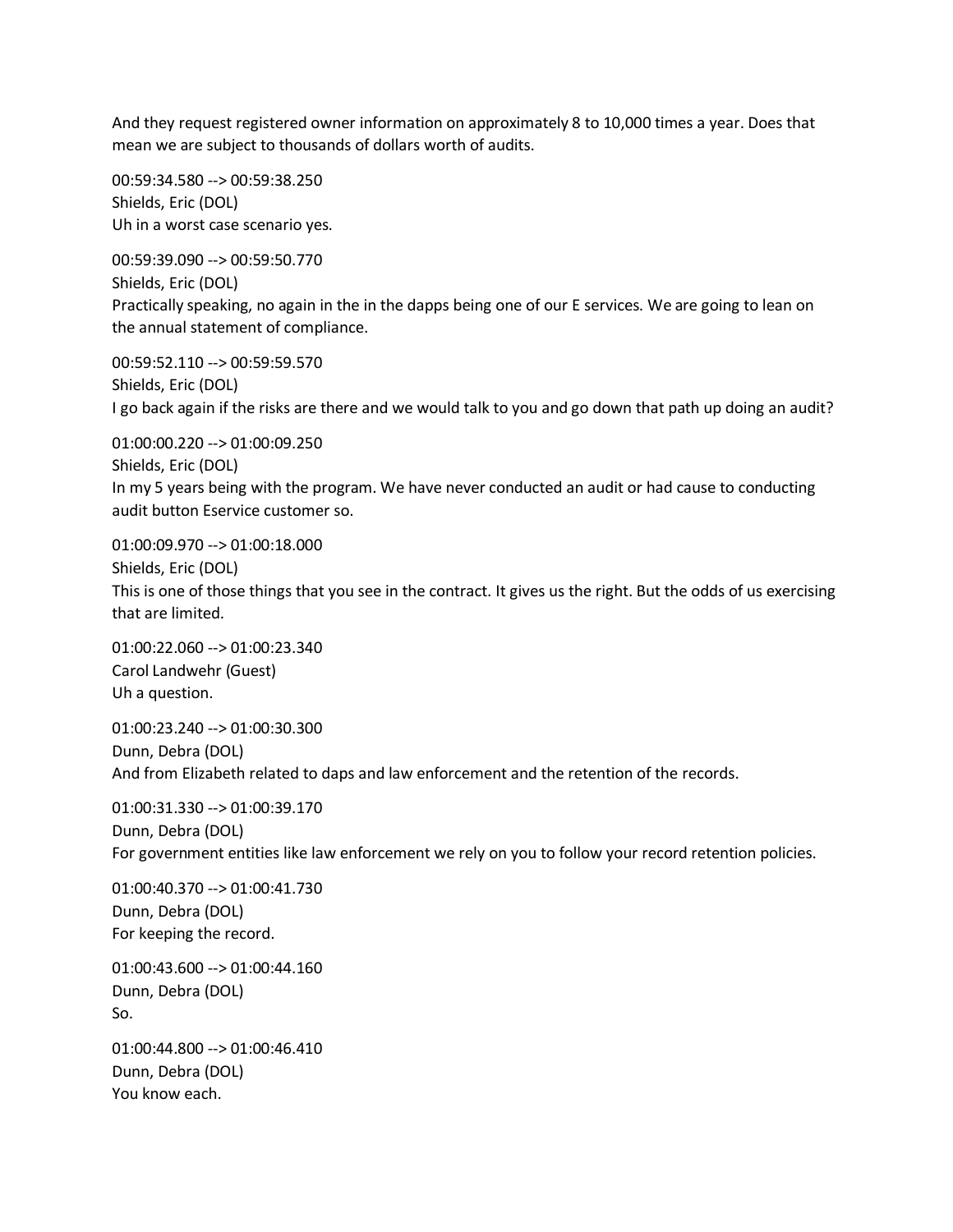01:00:47.660 --> 01:00:52.440 Dunn, Debra (DOL) State governmental entity has a requirement to have record retention policies for that.

01:00:53.170 --> 01:00:54.400 Dunn, Debra (DOL) Please rely on those.

01:00:55.040 --> 01:00:55.390 Dunn, Debra (DOL) Yep.

01:00:57.840 --> 01:01:00.140 Dunn, Debra (DOL) And we accept those I'll just say.

01:01:01.440 --> 01:01:03.140 Shields, Eric (DOL) We accept that? Yes.

01:01:06.280 --> 01:01:06.710 Shields, Eric (DOL) Do they?

01:01:06.630 --> 01:01:08.860 Carol Landwehr (Guest) And then this is from Matt did I understand.

01:01:08.900 --> 01:01:19.450 Dunn, Debra (DOL) From your statement earlier that when personal information is gathered that person that person must be informed of the access of their information.

01:01:20.730 --> 01:01:21.500 Dunn, Debra (DOL) Uh.

01:01:22.560 --> 01:01:22.950 Dunn, Debra (DOL) At.

01:01:26.500 --> 01:01:27.830 Carol Landwehr (Guest) The consent requirement.

01:01:28.150 --> 01:01:30.080 Shields, Eric (DOL) Yeah, not necessarily there are some.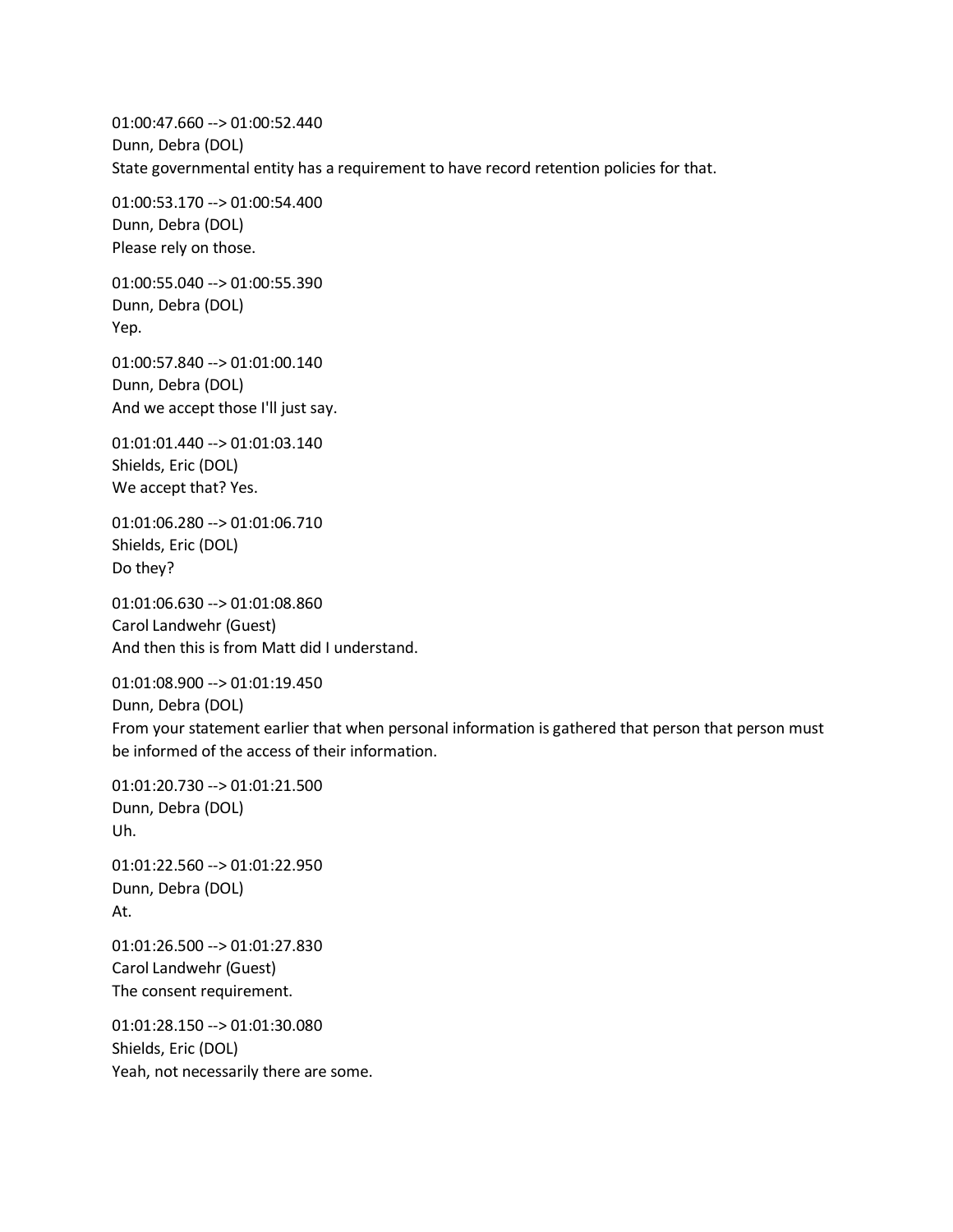01:01:29.970 --> 01:01:32.760 Dunn, Debra (DOL) Uhm instances, so for.

01:01:33.310 --> 01:01:46.320

Dunn, Debra (DOL) Uh we for an attorney or an investigator requesting vehicle owner information for example, we have to notify them that the record was given to an attorney or an investigator we don't say who.

01:01:47.390 --> 01:01:53.360 Dunn, Debra (DOL) Uh there are and have been several privacy bills.

01:01:53.930 --> 01:01:57.380 Dunn, Debra (DOL) Uhm introduced both at the federal and state level.

01:01:58.080 --> 01:02:00.050 Dunn, Debra (DOL) And so.

01:02:00.750 --> 01:02:08.800 Dunn, Debra (DOL) Uh we are anticipating that that's going to be a contractor a legal requirement at some point but.

01:02:10.570 --> 01:02:18.660 Dunn, Debra (DOL) Uh we are kind of getting ahead of that and requiring it now that you let us know.

01:02:20.970 --> 01:02:23.360 Dunn, Debra (DOL) Who that record is 4?

01:02:24.120 --> 01:02:27.540 Dunn, Debra (DOL) So that the the owner of that record can.

01:02:29.380 --> 01:02:32.430 Dunn, Debra (DOL) Uh have transparency about how their data is being used.

01:02:37.420 --> 01:02:39.210 Carol Landwehr (Guest) We don't uh in the.

01:02:39.090 --> 01:02:41.590 Dunn, Debra (DOL) OK, well, except for the case of.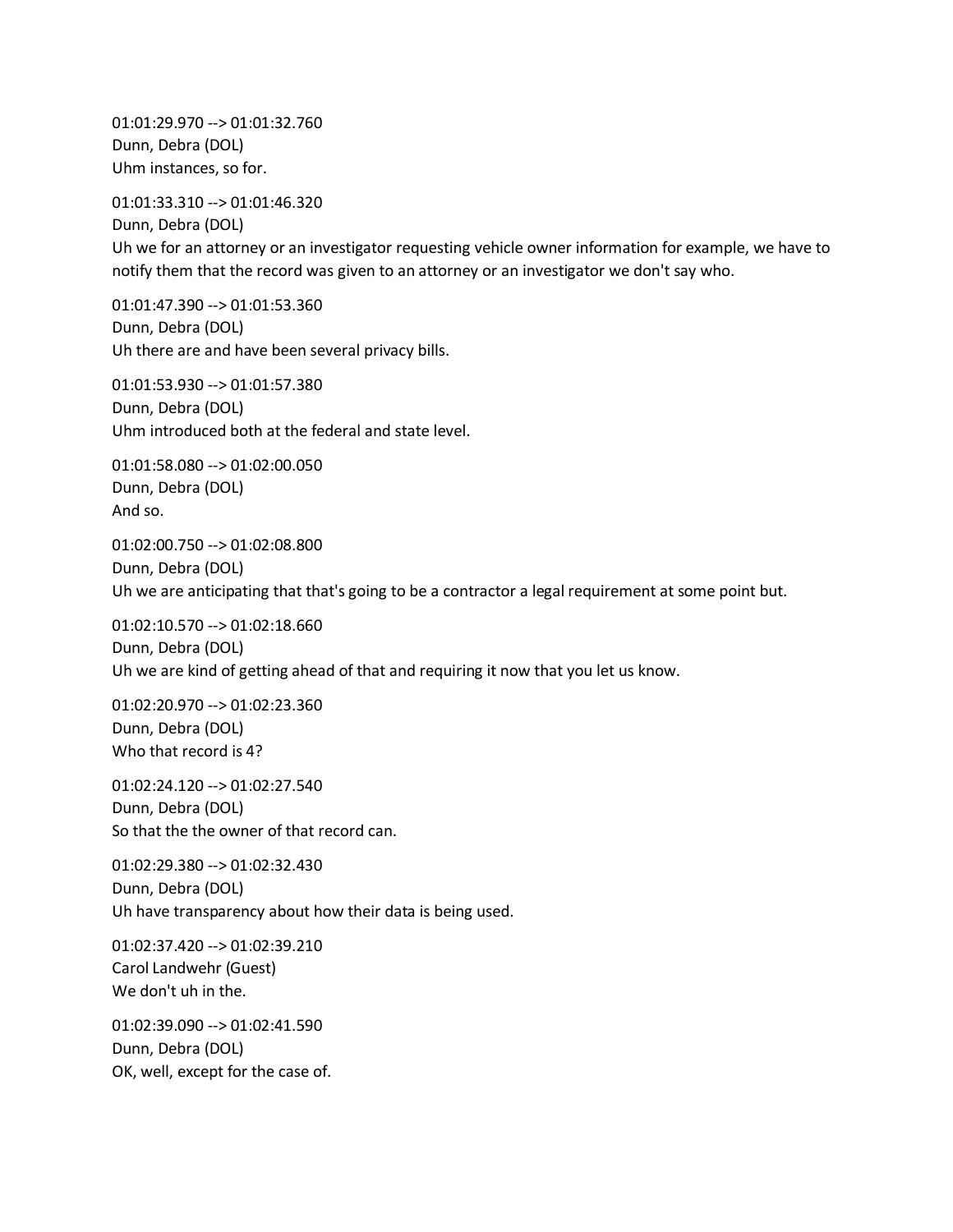01:02:42.170 --> 01:03:01.210

Dunn, Debra (DOL)

Where legal recent consent is required or the attorney investigator scenario that I just mentioned we don't typically proactively email anybody and say, Hey, you know, so and so we pulled your record for insurance underwriting or anything like that. But if they call and ask us. We want to be able to tell them what how their data is being used.

01:03:04.910 --> 01:03:07.100 Dunn, Debra (DOL) Uh from car end.

01:03:09.240 --> 01:03:36.840 Dunn, Debra (DOL)

I apologize if you already covered this, but I recall seeing in the summary that there is a \$20,000.00 several penalty. How do we see that pedal? How do you see this penalty being applied? Yes, there is we've always had criminal penalties in LA for the misuse of data now under our new legislation. There is up to \$20,000.00 civil penalty per incident.

01:03:37.650 --> 01:03:40.100 Dunn, Debra (DOL) Uhm it incident is defined in the back.

01:03:41.510 --> 01:03:42.960 Dunn, Debra (DOL) Thank you.

01:03:44.400 --> 01:03:45.880 Dunn, Debra (DOL) How it is it is?

01:03:45.760 --> 01:03:46.180 Dela Cruz, Micah Yes.

01:03:47.250 --> 01:03:48.900 Dela Cruz, Micah Yeah, and so.

01:03:48.800 --> 01:03:55.920 Dunn, Debra (DOL) Uh we are still developing our processes around that doing some research about how other agencies.

01:03:56.580 --> 01:04:18.220

Dunn, Debra (DOL)

Uh assess those penalties working with our AG 's office so we don't have really anything built yet about how that would be assessed. But I I believe? What are our intent would likely be first? Is you know education first you know this is for someone who is?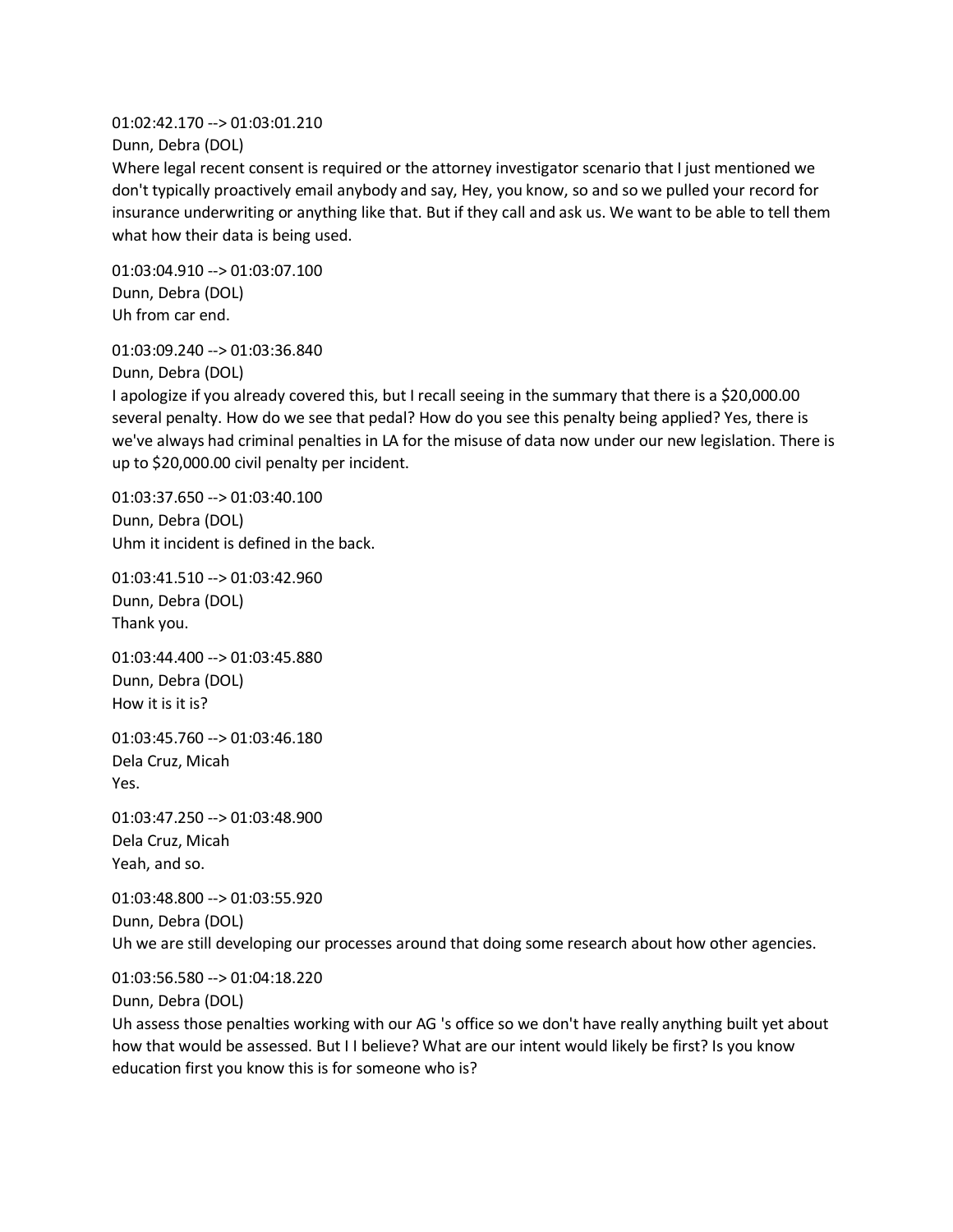01:04:18.930 --> 01:04:19.640 Dunn, Debra (DOL) Uh.

01:04:20.880 --> 01:04:23.910 Dunn, Debra (DOL) Blatantly intentionally.

01:04:25.250 --> 01:04:49.790

Dunn, Debra (DOL)

You know the negligently using the data we find that misuse often is just a mistake. Or they didn't understand it was kind of an innocent thing? Whatever so we have found that education solves the problem and I think that's where we will go first. But for the civil penalties. It would really have to you know rise to a level.

01:04:51.700 --> 01:04:52.580 Dunn, Debra (DOL) Higher than

01:04:53.750 --> 01:04:54.290 Dunn, Debra (DOL) you know.

01:04:55.220 --> 01:05:00.150 Dunn, Debra (DOL) Ah just a mistake or something like that, or a misunderstanding or.

01:05:01.380 --> 01:05:11.610 Dunn, Debra (DOL) Or something like that, but when we have that I believe we will be beginning stakeholder input once we have that process outlined and identified.

01:05:17.720 --> 01:05:18.810 Carol Landwehr (Guest) Let's see.

01:05:20.890 --> 01:05:24.250 Dunn, Debra (DOL) Can I pay the invoice using a credit card?

01:05:26.310 --> 01:05:28.070 Dunn, Debra (DOL) It depends.

01:05:28.710 --> 01:05:29.570 Dunn, Debra (DOL) Uh.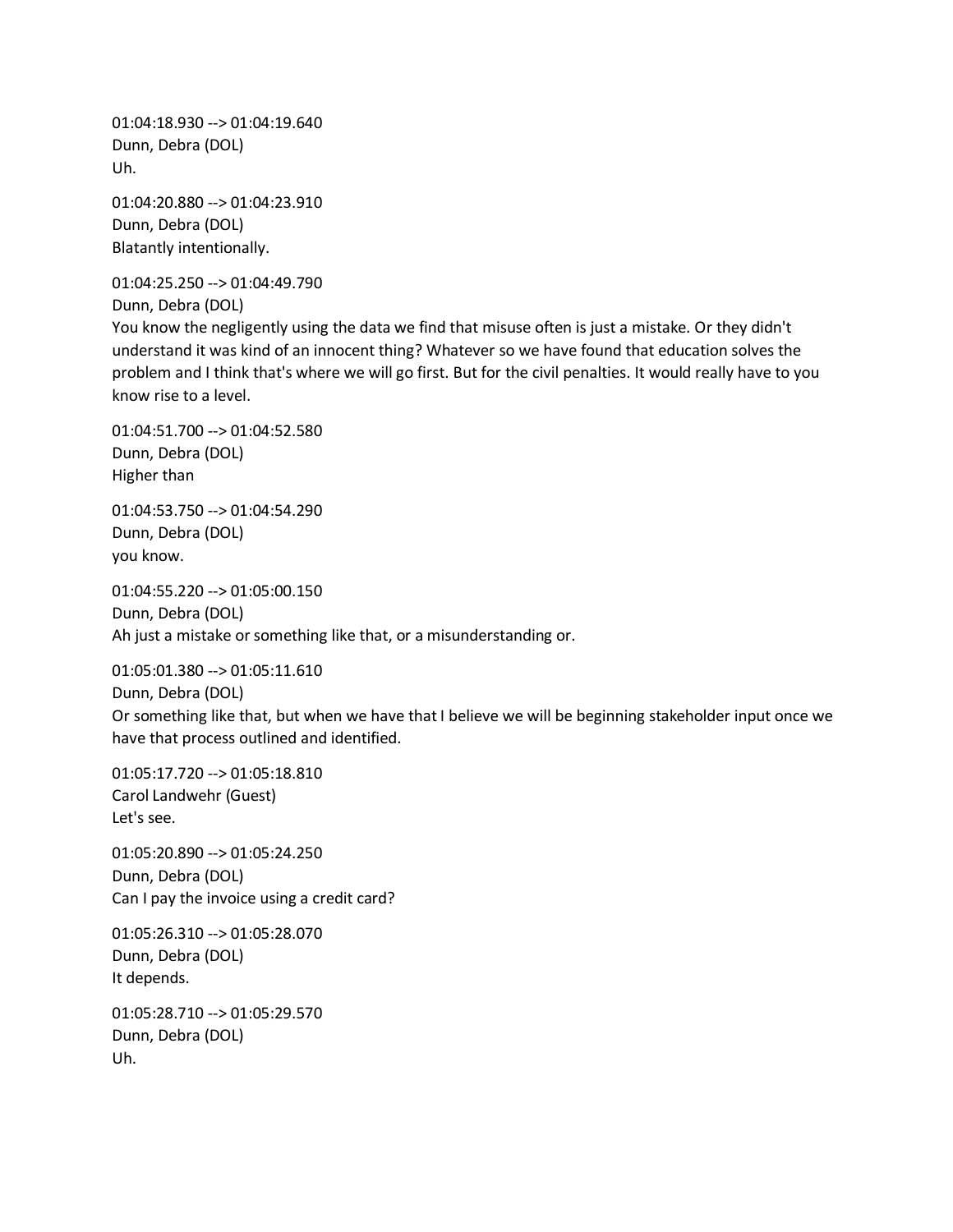01:05:32.670 --> 01:05:34.670 Carol Landwehr (Guest) And I'm trying to think here most.

01:05:34.600 --> 01:05:36.260 Dunn, Debra (DOL) Mars E services.

01:05:37.220 --> 01:05:39.610 Dunn, Debra (DOL) Do not allow a credit card payment.

01:05:40.750 --> 01:05:51.000 Dunn, Debra (DOL) So we have one of the things that we would love to have in for example, driver record request is that when you do that record instead of doing the a Ch.

01:05:51.580 --> 01:05:59.000 Dunn, Debra (DOL) That you'd be able to put in credit card information and pay that way. That is one of those system updates that we've been waiting for since the beginning.

01:06:00.500 --> 01:06:08.420 Dunn, Debra (DOL) Since DRR was created so we're hoping to have that in in the future at some point.

01:06:09.040 --> 01:06:10.370 Dunn, Debra (DOL) Up the

01:06:12.160 --> 01:06:15.480 Dunn, Debra (DOL) I'll have to research the rest of this with our.

01:06:16.250 --> 01:06:27.890 Dunn, Debra (DOL) Uhm accounting Department, but if I recall. I had a conversation it's been years. Now, with our accounting Department that they did not have the capability to accept credit cards.

01:06:27.950 --> 01:06:30.220 Dunn, Debra (DOL) It's yeah, it headquarters.

01:06:31.060 --> 01:06:32.070 Dunn, Debra (DOL) The only

01:06:34.200 --> 01:06:47.060 Dunn, Debra (DOL)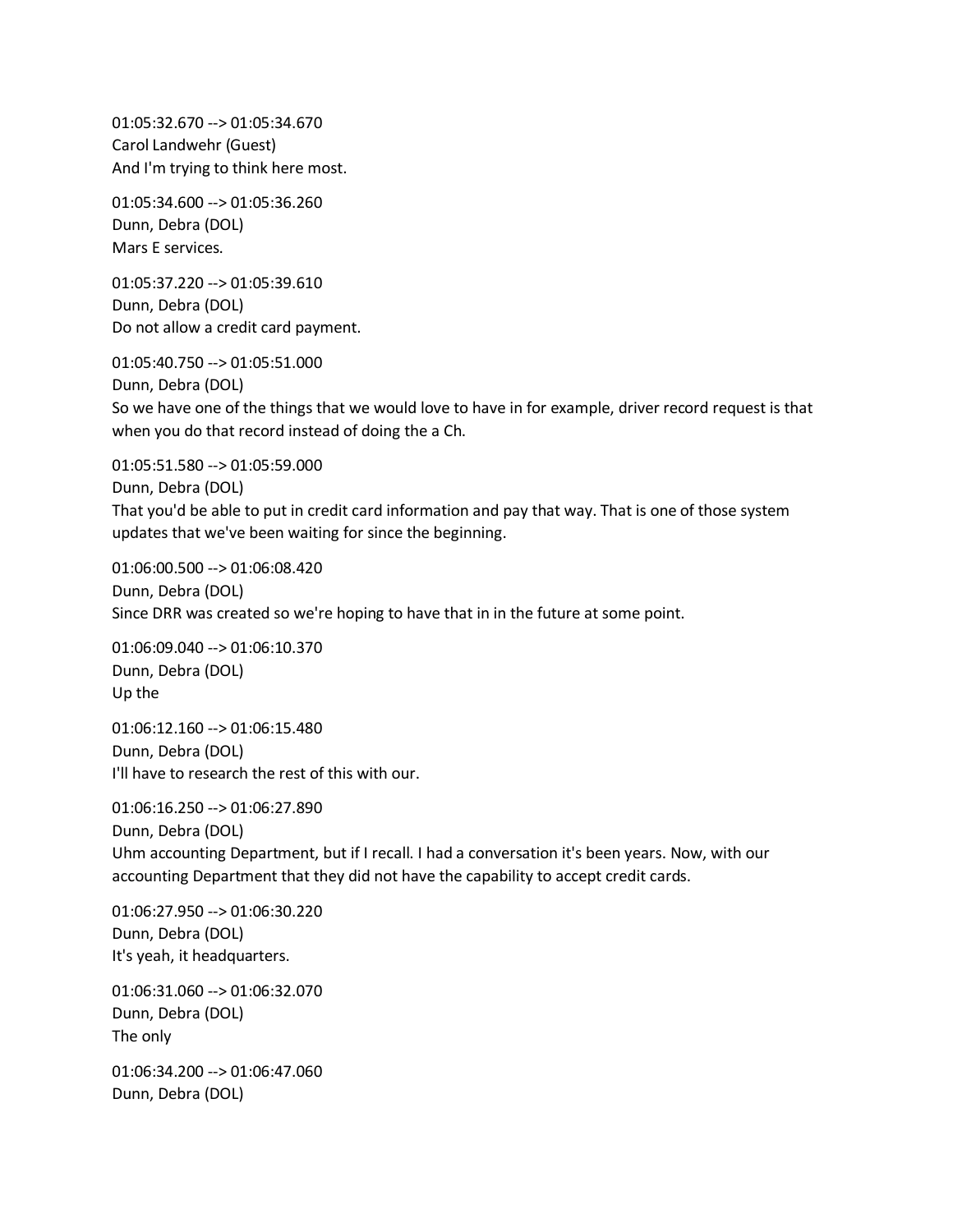well let's get updated information on that 'cause I know you can go into a licensing office and use a credit card. If you're renewing your driver 's license or something like that. Let us get us UN updated information on that one.

01:06:52.560 --> 01:06:54.300 Carol Landwehr (Guest) OK, thank you Paula for that clarification.

01:06:54.220 --> 01:06:56.110 Dunn, Debra (DOL) Nation that it is.

01:06:58.050 --> 01:06:58.350 Dunn, Debra (DOL) Is?

01:06:58.240 --> 01:06:59.050 Carol Landwehr (Guest) Cereals.

01:07:01.040 --> 01:07:03.490 Carol Landwehr (Guest) Not my policy, yeah, yeah.

01:07:03.410 --> 01:07:05.820 Dunn, Debra (DOL) So if if you're following a law.

01:07:06.700 --> 01:07:08.170 Dunn, Debra (DOL) You have to follow the law.

01:07:11.920 --> 01:07:14.350 Dunn, Debra (DOL) Driving records not DLTR CDL.

01:07:17.010 --> 01:07:19.660 Dunn, Debra (DOL) OK, another question.

01:07:20.600 --> 01:07:34.780 Dunn, Debra (DOL)

Will it be mandatory for customers to have cyber liability insurance? Which would include E services customers. Some eservice customers may be required to have it. We're still working out that scale.

01:07:35.750 --> 01:08:01.600

Dunn, Debra (DOL)

But I believe most eservices folks will not because you don't raise to that level of having uh getting enough records. There are a few who are heavy users of these services and they might fall under that,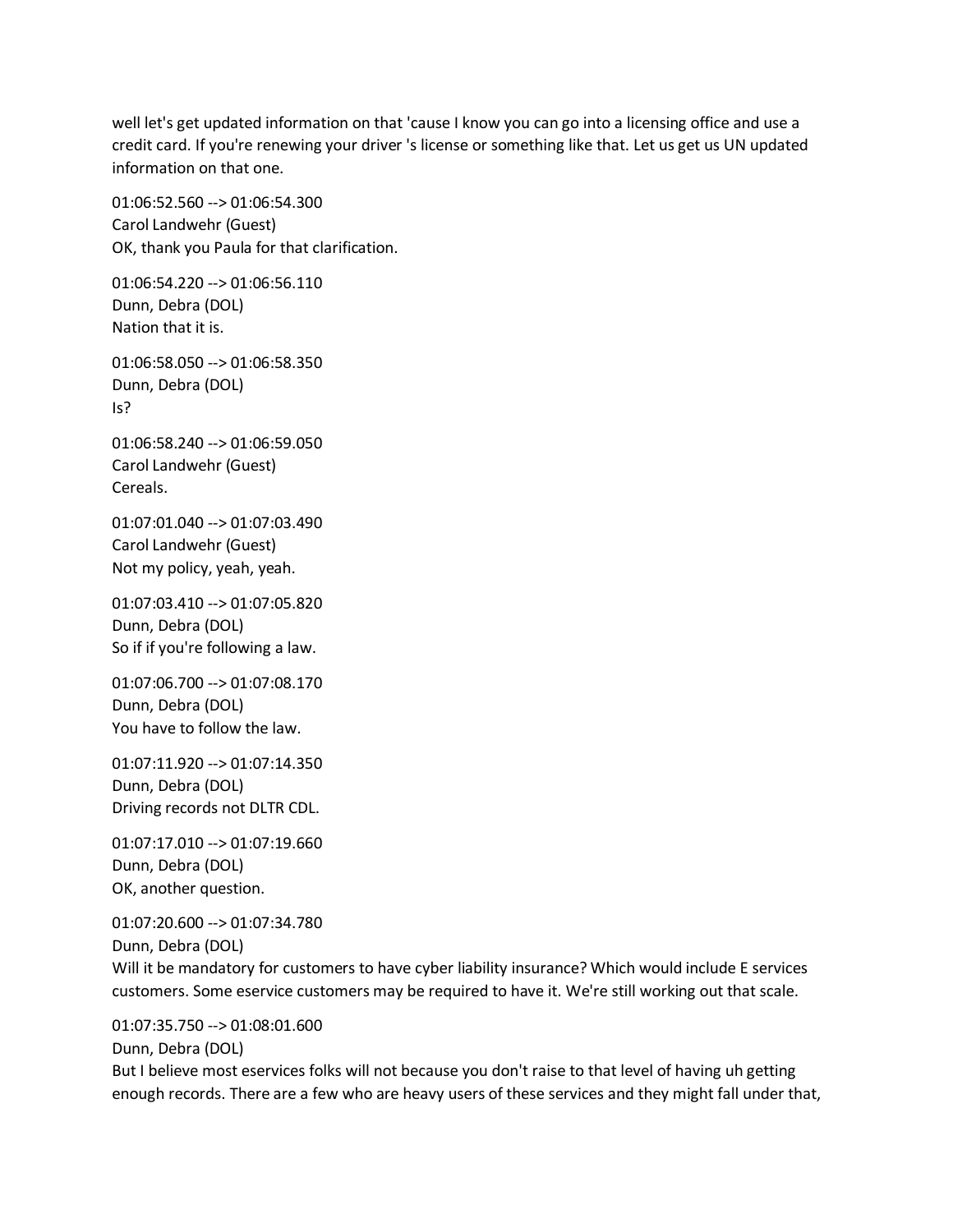but again, it would be a scaled approach. So you may not have to have the \$10,000,000.00 worth of Insurance. Maybe you have you know the the bare minimum amount of insurance required?

01:08:07.420 --> 01:08:08.990 Carol Landwehr (Guest) Sorry my thing jumped.

01:08:09.450 --> 01:08:11.740 Dunn, Debra (DOL) For cyber liability insurance.

01:08:13.140 --> 01:08:20.450 Dunn, Debra (DOL) Do you have a single agency in mind or would we have to have an agent that handles that type of insurance?

01:08:21.510 --> 01:08:25.410 Dunn, Debra (DOL) You know, we cannot recommend any kind of insurance company.

01:08:25.970 --> 01:08:35.290 Dunn, Debra (DOL) Uh we would just tell you what the requirement is you can use your insurance broker. There are some requirements that it be.

01:08:35.340 --> 01:08:53.840 Dunn, Debra (DOL) The insurance agent licensed to do business in Washington and have a certain rating that those requirements are already in the insurance requirement clause and we don't anticipate that change, they have to like a a one rate minus rating or something like that.

01:08:55.210 --> 01:09:01.600 Dunn, Debra (DOL) Those requirements aren't changing but yeah, you would just use whoever you choose.

01:09:05.910 --> 01:09:07.550 Carol Landwehr (Guest) OK and that's calcium.

01:09:07.810 --> 01:09:09.470 Dunn, Debra (DOL) Not Mikes, not working so.

01:09:10.480 --> 01:09:18.330 Dunn, Debra (DOL) Uhm I did I skip any questions accidentally 'cause my little thing was scrolling up and down.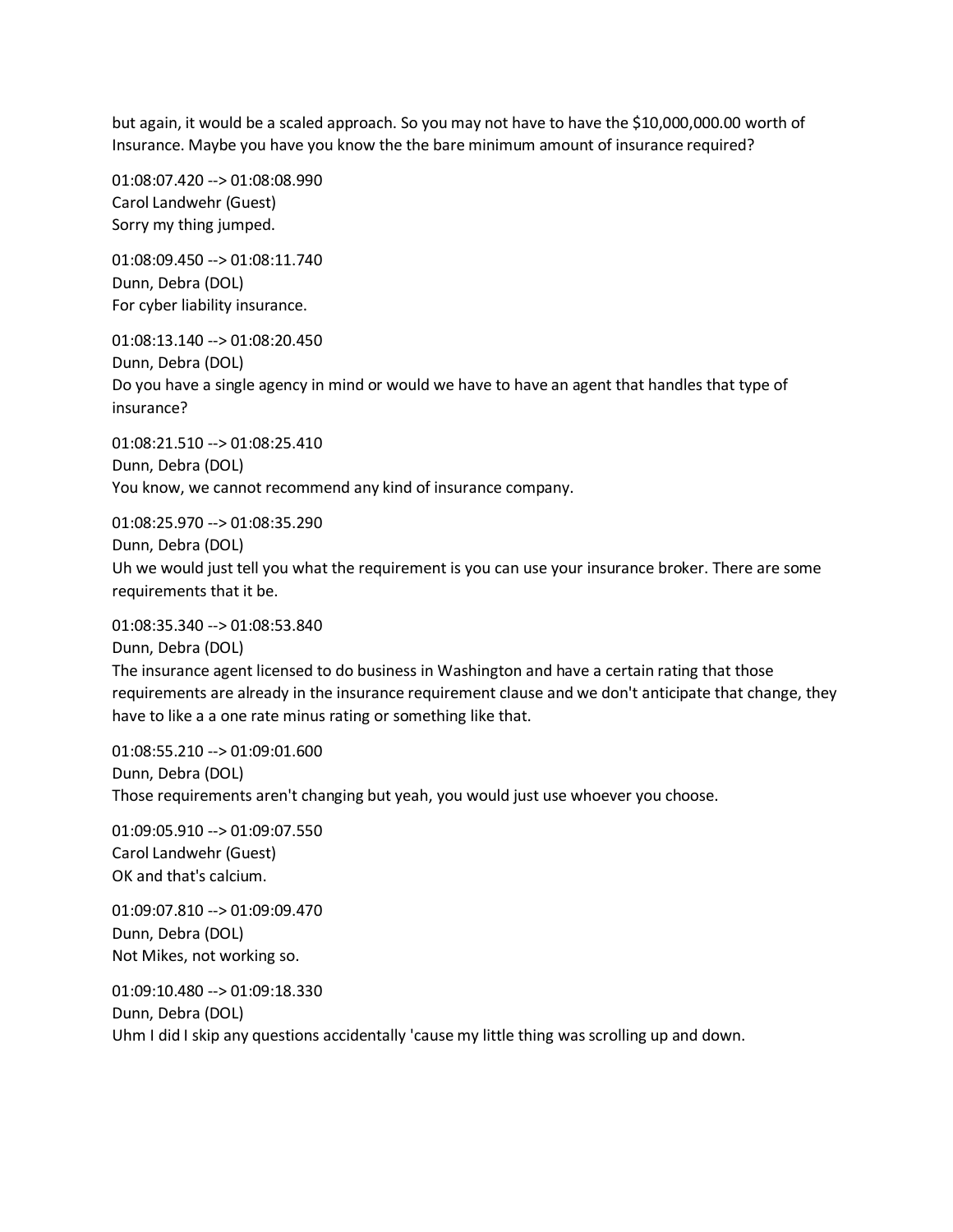01:09:21.750 --> 01:09:24.170 Dunn, Debra (DOL) I think that's everything that I see so.

01:09:24.070 --> 01:09:24.710 Shields, Eric (DOL) Wait.

01:09:25.350 --> 01:09:26.220 Shields, Eric (DOL) I will pop.

01:09:26.100 --> 01:09:28.270 Dunn, Debra (DOL) I was just to see if anybody else.

01:09:30.410 --> 01:09:33.540 Dunn, Debra (DOL) Wants to answer ask any other questions.

01:09:34.400 --> 01:09:59.760 Dunn, Debra (DOL)

Before we go on to our closing remarks. I will reiterate again. This meeting is being recorded for those who I've noticed throughout the meeting. People were jumping on could be that you lost connection and you came back on, but we're asking for folks if you haven't already typed your type here first and last name into the chat were required to document that for recorded meetings.

01:10:01.000 --> 01:10:20.260 Dunn, Debra (DOL) Uhm and also I'll just reiterate that out of all these questions and comments. We will be developing a frequently asked questions and distributing that out, as it gets updated we do have a webinar tomorrow.

01:10:23.120 --> 01:10:25.930 Dunn, Debra (DOL) And will likely.

01:10:27.180 --> 01:10:29.120 Dunn, Debra (DOL) May see some of you back, I don't know.

01:10:30.150 --> 01:10:37.920 Dunn, Debra (DOL) We will if you can't come back tomorrow. That's fine. We'll capture the questions you know, and put him in our FAQ hello.

01:10:38.760 --> 01:10:40.580 Dunn, Debra (DOL) Excuse me can you hear me? Yes.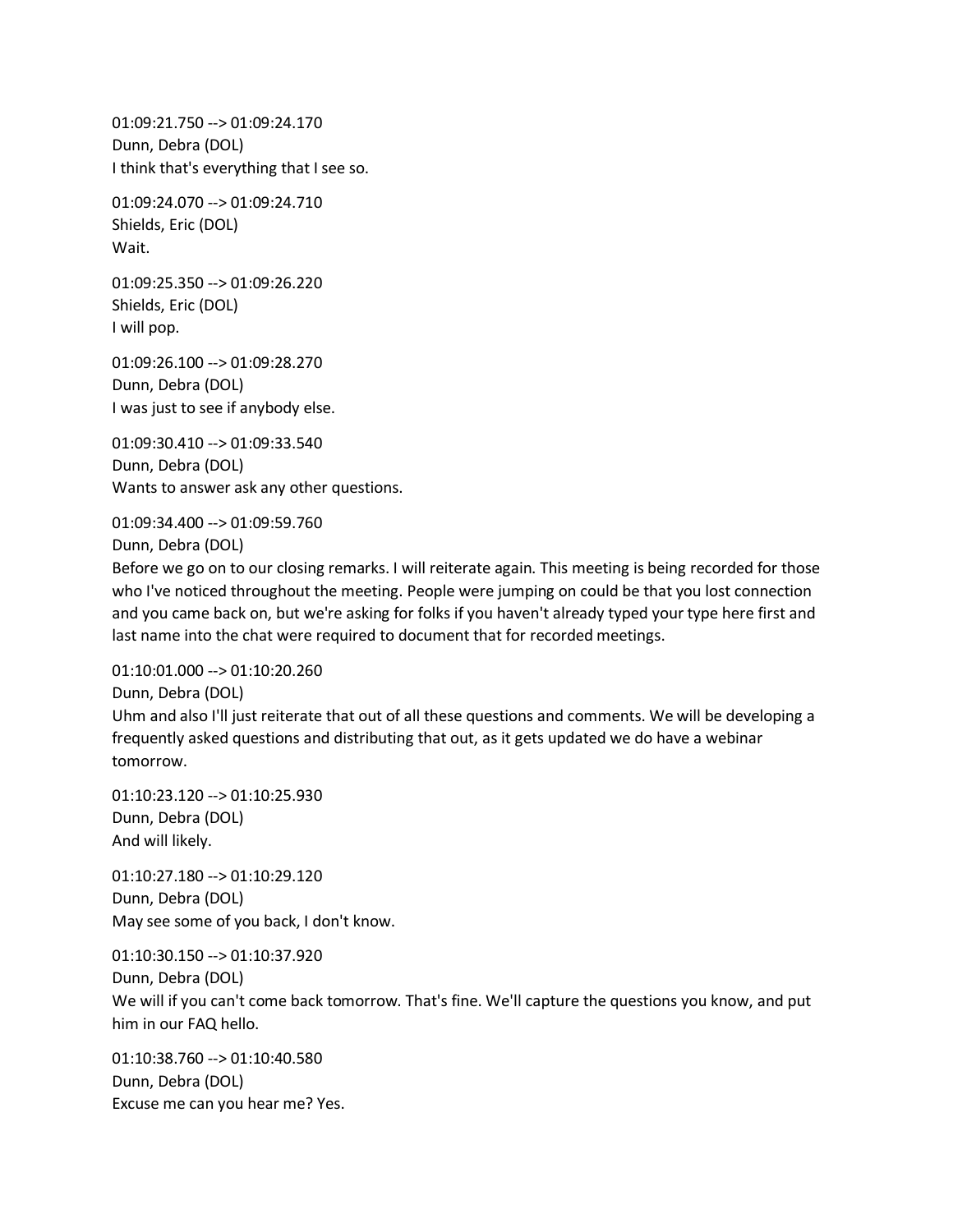01:10:41.530 --> 01:10:43.490 Dunn, Debra (DOL) Unfortunately for some reason.

01:10:43.380 --> 01:10:49.520 Agnes Namutebi I cannot use the chat box so I cannot put in my name OK. I could see your name on the screen.

01:10:49.440 --> 01:10:50.560 Dunn, Debra (DOL) So we're I think we're good.

01:10:51.250 --> 01:10:52.830 Dunn, Debra (DOL) Perfect yeah.

01:10:54.290 --> 01:10:56.700 Dunn, Debra (DOL) Diligence on that thank you.

01:10:58.800 --> 01:10:59.300 Dunn, Debra (DOL) Check.

01:10:59.350 --> 01:11:00.510 Dunn, Debra (DOL) Will we eat?

01:11:01.350 --> 01:11:12.940 Dunn, Debra (DOL) When will we hear from you on the new car new contract OK so in that minute or so. James is going to go over next steps in that kind of that process.

01:11:14.410 --> 01:11:19.960 Dunn, Debra (DOL) Is the weather like tomorrow going to cover the same stuff the opening will be the same?

01:11:20.410 --> 01:11:20.960 Dunn, Debra (DOL) Uh.

01:11:22.110 --> 01:11:33.020 Dunn, Debra (DOL) Other questions may vary because the people may vary, but again we will capture those in our FAQ some of the questions will be.

01:11:33.080 --> 01:11:45.340 Dunn, Debra (DOL)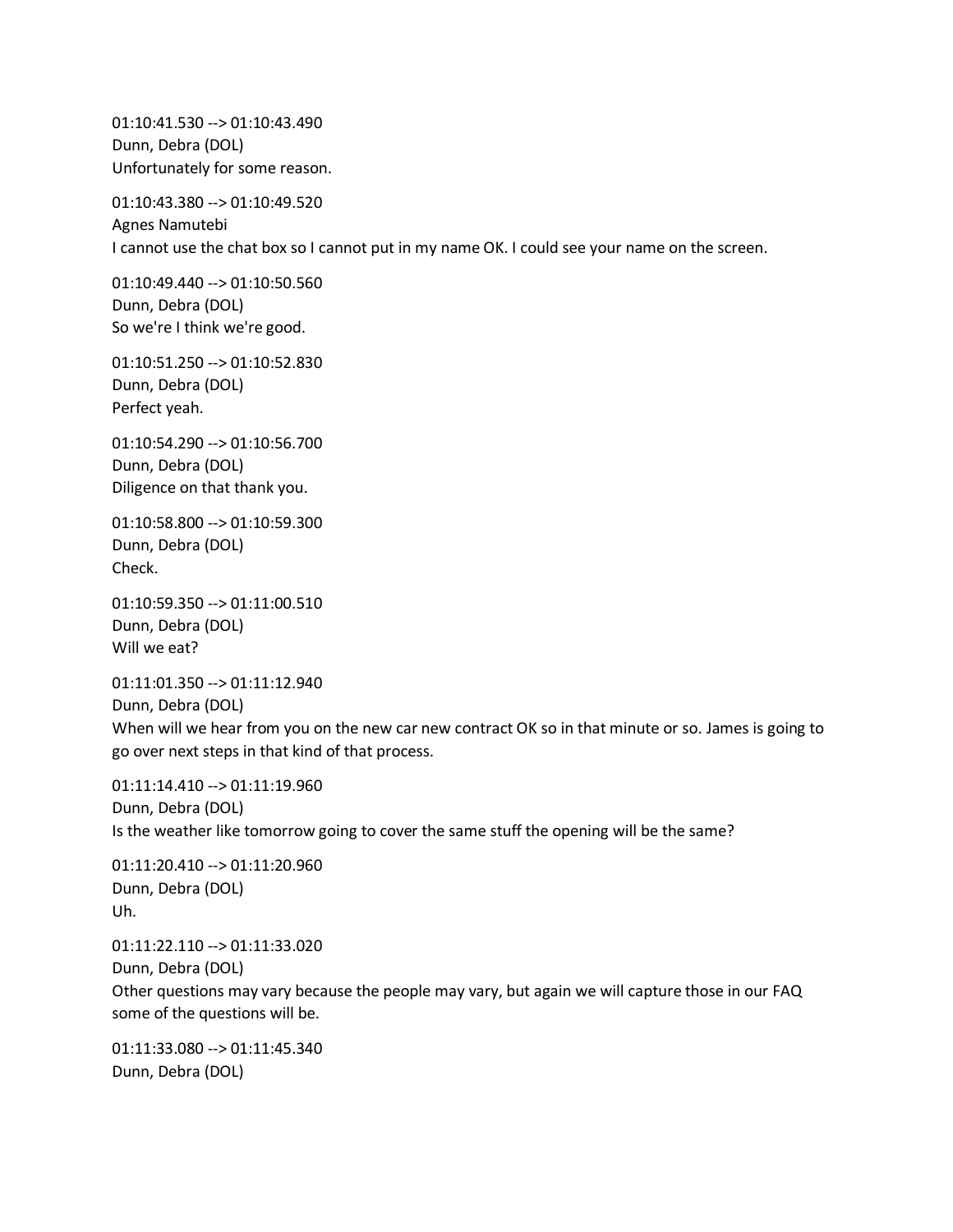Some similar we so we may not use him for vad verbatim in the FAQ but will try to capture everything in both the question and the response, especially the response.

01:11:49.160 --> 01:11:50.950 Carol Landwehr (Guest) Uh using your service.

01:11:50.830 --> 01:11:55.670 Dunn, Debra (DOL) Chris is do you have to have cyber security?

01:11:58.050 --> 01:12:00.190 Carol Landwehr (Guest) Well, it depends on that.

01:12:00.060 --> 01:12:07.430 Dunn, Debra (DOL) It's uh if you are just using our system. You are logging into our system and I believe the security.

01:12:07.940 --> 01:12:09.490 Dunn, Debra (DOL) Uh covers that.

01:12:10.220 --> 01:12:27.390

Dunn, Debra (DOL)

Uh if you print out a hard copy. There are security requirements for that hard copy earlier. It was mentioned that they keep it in the locked cabinet that kind of thing. The privacy requirements. Do outline those types of requirements that you have to have.

01:12:28.200 --> 01:12:42.840 Dunn, Debra (DOL) If you turn around and you put that data in another system you get it off the services. You turn around. You entered into another system that system will have to have this meet the security requirements. Yes.

01:12:46.070 --> 01:12:47.580 Carol Landwehr (Guest) If you look at it in.

01:12:47.460 --> 01:12:49.510 Dunn, Debra (DOL) Our system and you don't.

01:12:50.470 --> 01:12:54.480 Dunn, Debra (DOL) Print. It you don't copy anything down you just look at it and leave it right there.

01:12:55.730 --> 01:12:57.080 Dunn, Debra (DOL) Our system will cover you.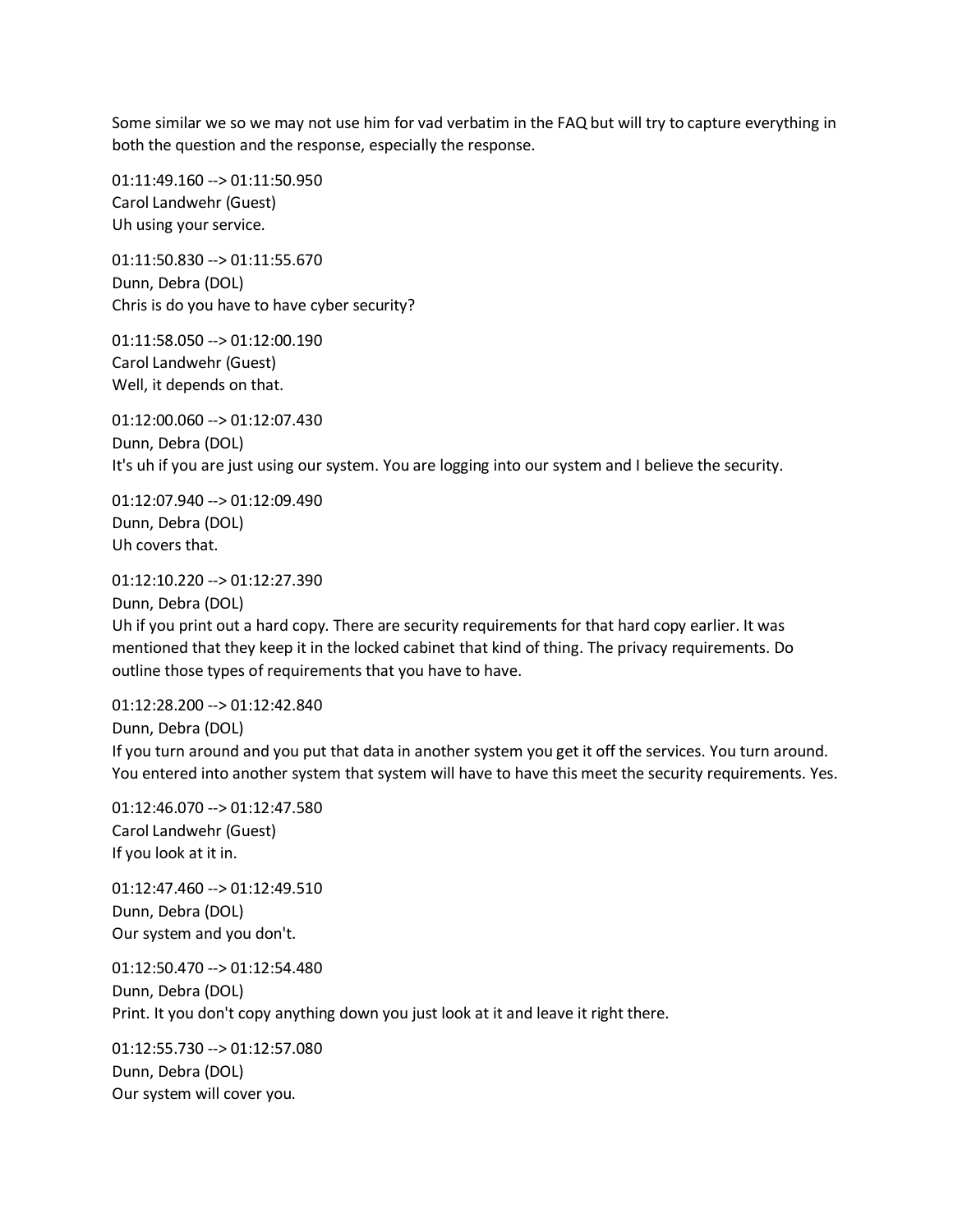01:13:02.530 --> 01:13:03.780 Carol Landwehr (Guest) My thing has been.

01:13:03.650 --> 01:13:06.170 Dunn, Debra (DOL) Moving so I'm hoping to capture everybody.

01:13:07.060 --> 01:13:11.240 Dunn, Debra (DOL) The annual audit for Diaz is usually in July correct.

01:13:12.410 --> 01:13:12.890 Dunn, Debra (DOL) Yes.

01:13:13.900 --> 01:13:16.830 Dunn, Debra (DOL) OK, thank you, it's a summertime when Christy.

01:13:17.140 --> 01:13:19.770 Shields, Eric (DOL) We will be reaching out as they've done yeah.

01:13:20.380 --> 01:13:22.290 Shields, Eric (DOL) Think it is the web and R 2.

01:13:22.160 --> 01:13:31.540 Dunn, Debra (DOL) Tomorrow at 9:30 or 8:00 o'clock as you mentioned earlier and James answered that below. Oh, thank you. James it's 930 I misspoke.

01:13:40.850 --> 01:13:42.010 Carol Landwehr (Guest) Ah.

01:13:44.980 --> 01:13:54.820 Dunn, Debra (DOL) Does Dill I'll provide a privacy and security context so that we can put our IT people in touch with DL for questions and ensuring our approach.

01:13:55.480 --> 01:13:57.770 Dunn, Debra (DOL) Our approach will achieve compliance.

01:14:00.420 --> 01:14:01.850 Dunn, Debra (DOL) Short answer that is.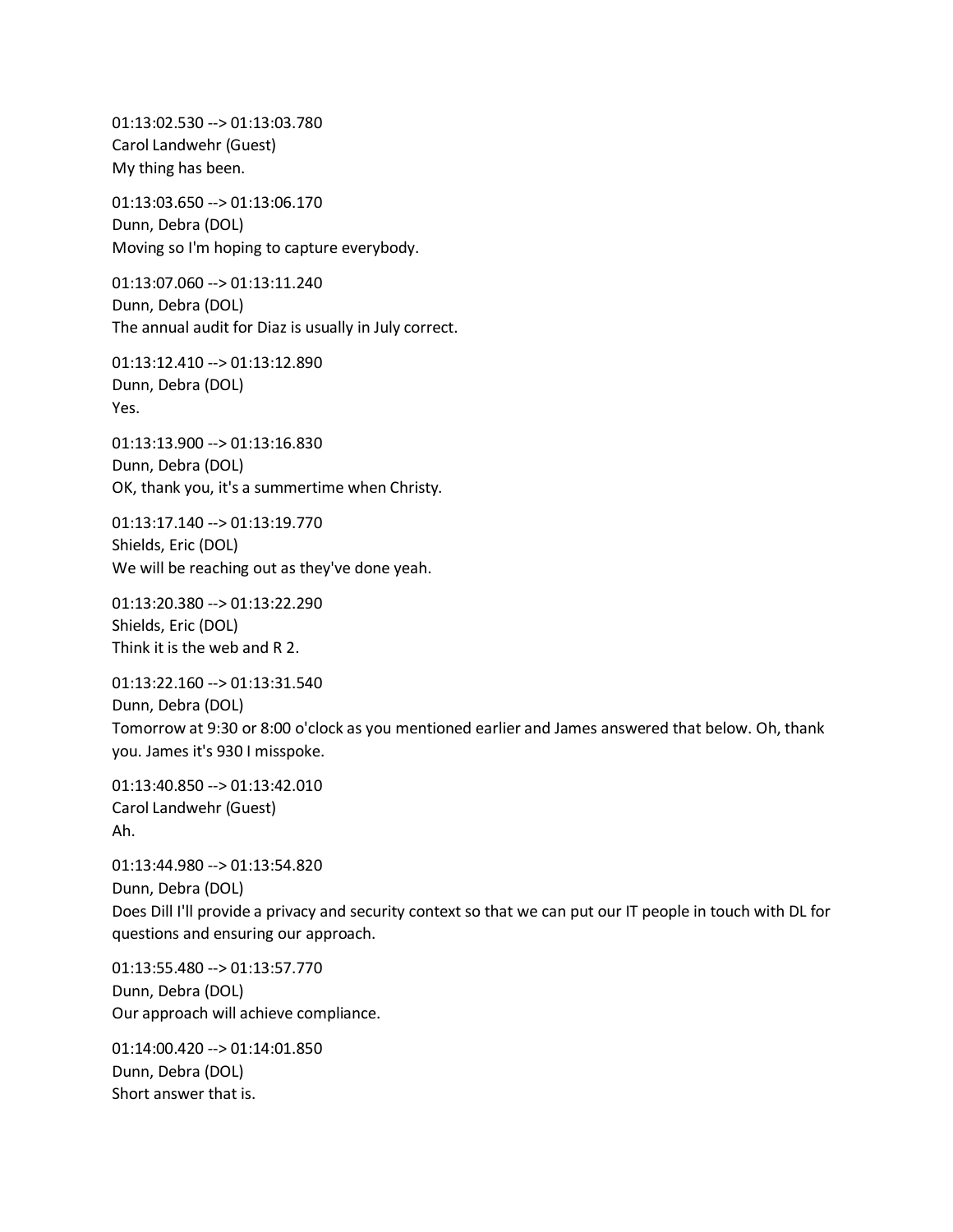01:14:01.740 --> 01:14:02.730 Shields, Eric (DOL) There's a

01:14:03.500 --> 01:14:04.060 Shields, Eric (DOL) no.

01:14:05.990 --> 01:14:10.620 Shields, Eric (DOL) We take the approach that we tell you the what you determined the how.

01:14:11.260 --> 01:14:11.960 Shields, Eric (DOL) Yeah, and.

01:14:12.550 --> 01:14:22.560 Shields, Eric (DOL) We are happy to have a conversation with you to determine in advance of what you're proposing would normally satisfy the requirement.

01:14:23.330 --> 01:14:27.630 Shields, Eric (DOL) I'm so happy to have that conversation, but as far as.

01:14:28.180 --> 01:14:36.950 Shields, Eric (DOL) A more of a consulting service. We're not going to provide that we have reservations about ever endorsing someone plan.

01:14:38.110 --> 01:14:41.940 Shields, Eric (DOL) But isn't event, you do follow that plan and something happens, then.

01:14:42.510 --> 01:14:48.920 Shields, Eric (DOL) It could point back to us that the the deficiency is our fault because we endorsed the plan.

01:14:49.630 --> 01:14:54.070 Shields, Eric (DOL) So, unfortunately, we don't have a point of contact on that. Yeah.

01:14:55.510 --> 01:14:55.990 Shields, Eric (DOL) Sorry.

01:14:56.660 --> 01:14:58.700 Shields, Eric (DOL) But if you need clarification on what the?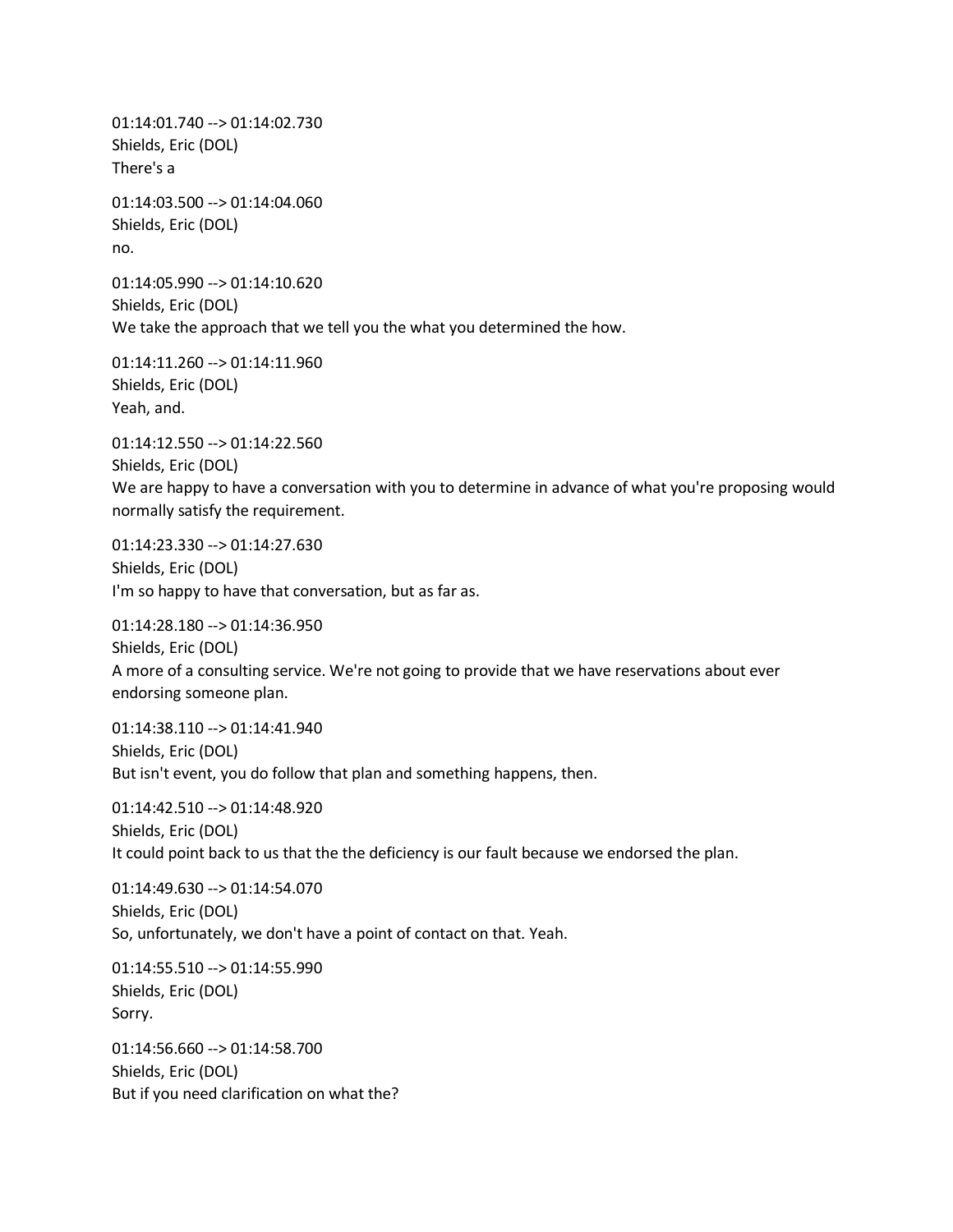01:14:58.570 --> 01:15:01.630 Dunn, Debra (DOL) Requirement is happy to do that as well. Yeah.

01:15:02.380 --> 01:15:13.830

Dunn, Debra (DOL) And it would be if you have questions about that now and we'd like to hear about it now, so that we can make those clarifications in the contract template up front, so that everybody has the benefit of that same information.

01:15:21.690 --> 01:15:22.110 Carol Landwehr (Guest) Yes.

01:15:22.760 --> 01:15:23.940 Carol Landwehr (Guest) So the next question is.

01:15:24.000 --> 01:15:33.100

Dunn, Debra (DOL) And you were James Please speak to timeline for going live executing new templates. Yeah, that's part of James talking points coming up.

01:15:36.060 --> 01:15:37.260 Carol Landwehr (Guest) You know what I'm just gonna.

01:15:37.120 --> 01:15:38.620 Dunn, Debra (DOL) Go ahead and

01:15:40.820 --> 01:15:43.270 Dunn, Debra (DOL) but I'll still watch for questions.

01:15:43.950 --> 01:15:52.560 Dunn, Debra (DOL) But this is the next screen. So you can see that we will be talking about next steps. The new application process effective date set kind of thing.

01:16:00.610 --> 01:16:02.250 Messer, James (DOL) Did you want me to just go ahead and start with the?

01:16:02.300 --> 01:16:05.770 Messer, James (DOL) So it looks like we just got a couple more questions left.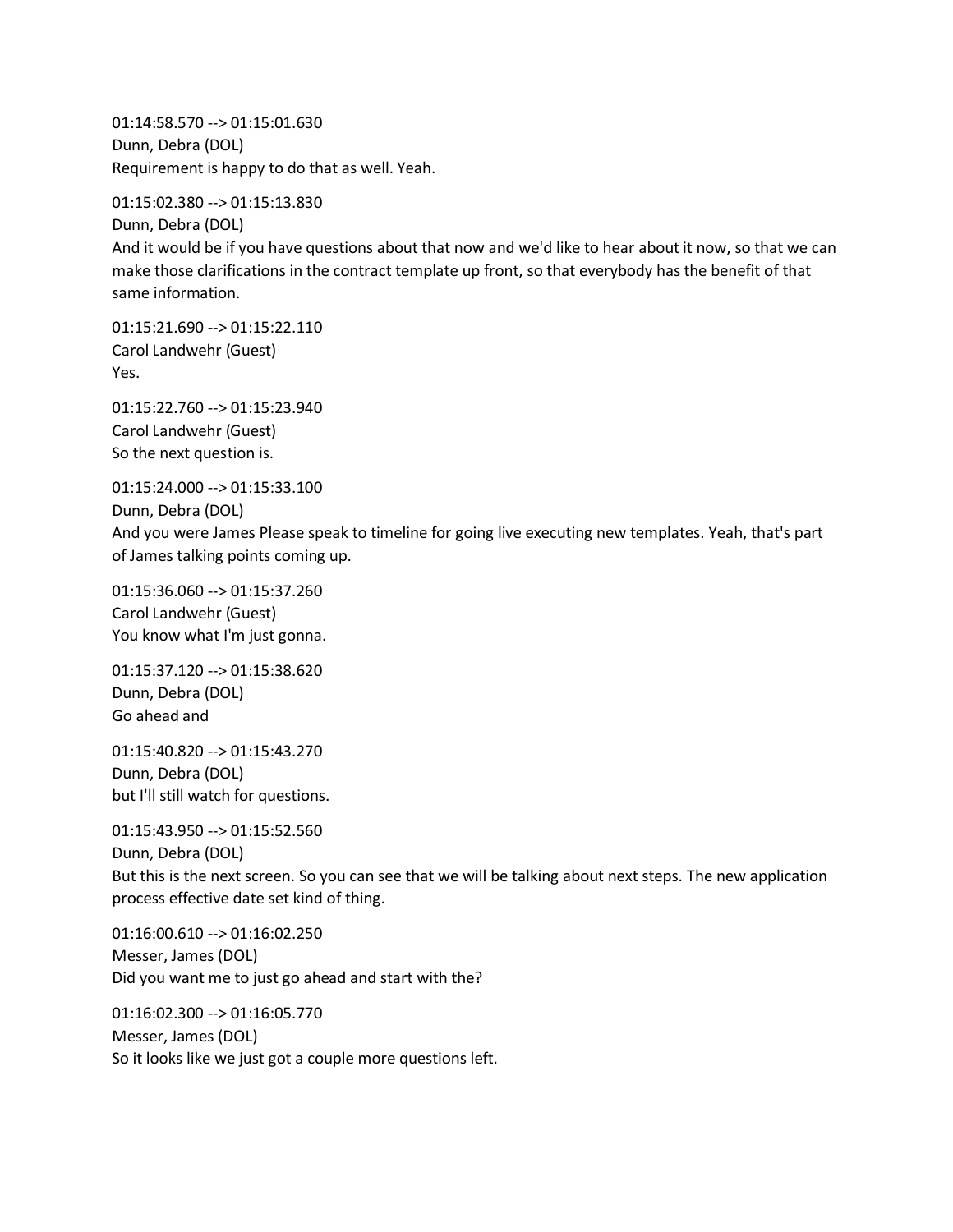01:16:05.620 --> 01:16:06.950 Dunn, Debra (DOL) Let's try to answer those.

01:16:07.850 --> 01:16:12.470 Dunn, Debra (DOL) As a request for an employer will we be given a contract.

01:16:16.720 --> 01:16:18.870 Carol Landwehr (Guest) Uh so the people.

01:16:18.770 --> 01:16:31.880

Dunn, Debra (DOL) That we provide a contractor who crosschecked directly with us. If we go back to the you know recipient versus requester versus subrecipient. Anybody who gets data directly from us.

01:16:32.490 --> 01:16:34.780 Dunn, Debra (DOL) We'll get have a contract with us.

01:16:35.430 --> 01:16:41.670 Dunn, Debra (DOL) Uhm in many cases and the E services. It'll be a Click to agree which you've already clicked to agree on.

01:16:42.120 --> 01:16:49.070 Dunn, Debra (DOL) Uhm contract in place search is still a paper contract paper digital contract now.

01:16:50.640 --> 01:17:04.830 Dunn, Debra (DOL) Since we don't have wet signatures anymore. Thank you covid but we are hoping to move to a Click to agree for the contractor plate search as well as well as the abandoned vehicle reporting.

01:17:06.080 --> 01:17:08.520 Dunn, Debra (DOL) Anybody else who gets the data.

01:17:09.250 --> 01:17:09.980 Dunn, Debra (DOL) From.

01:17:11.030 --> 01:17:14.120 Dunn, Debra (DOL) Another person, a recipient an agent.

01:17:15.300 --> 01:17:30.300 Dunn, Debra (DOL) That kind of thing I uh another sub recipient, you should be getting a contract from the from the entity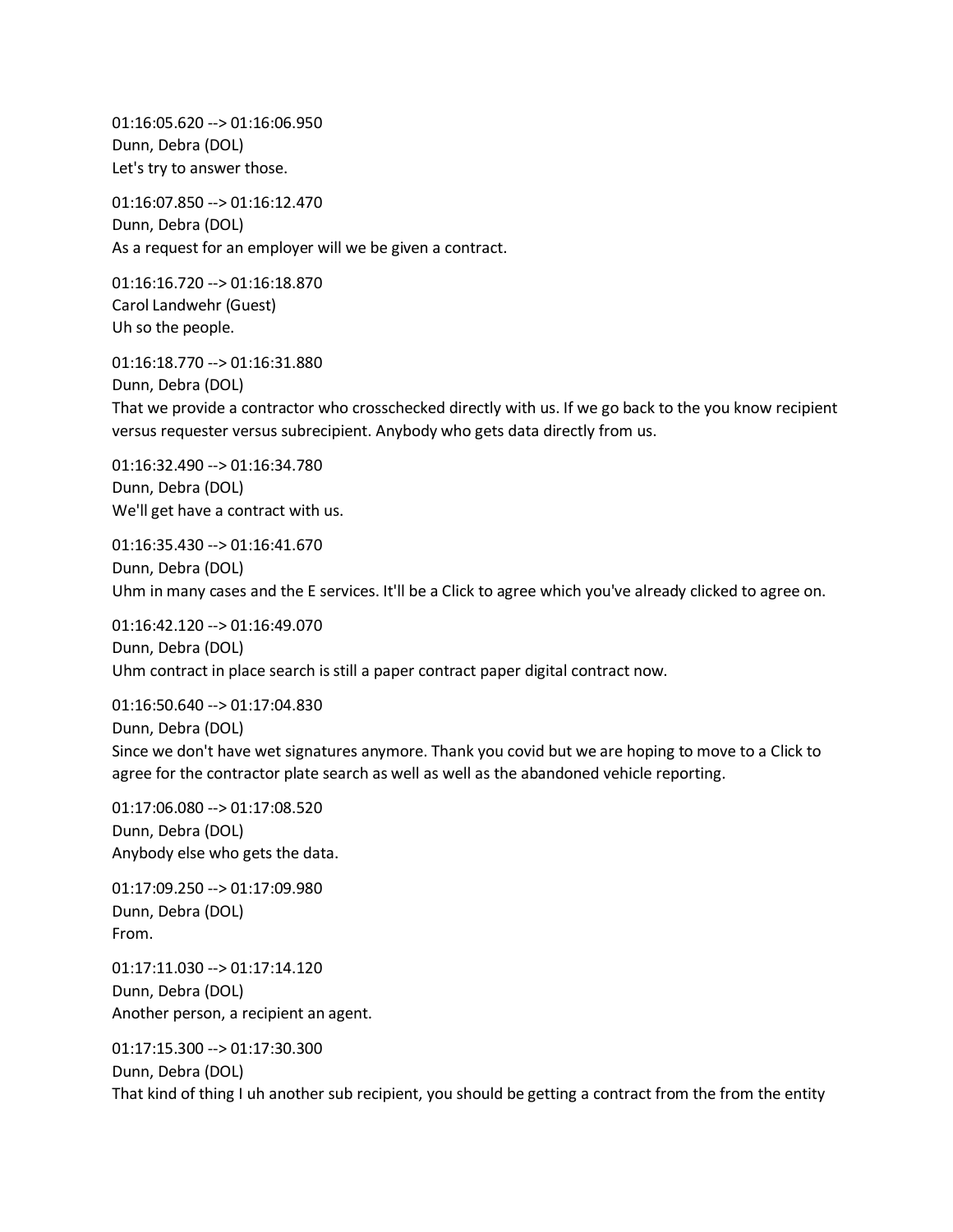that you're getting the data from that is a requirement that we have that as the data gets cast deck Cascades down.

01:17:32.240 --> 01:17:42.490

Dunn, Debra (DOL) Whoever we get the contract, we give the data to they have a contract with us. If they gave the data to somebody. They have a contract with that person if they gave the data to somebody else.

01:17:43.620 --> 01:17:49.730 Dunn, Debra (DOL) Then there's a contract there. There are some exceptions to that, so for example.

01:17:50.180 --> 01:17:57.960 Dunn, Debra (DOL) Uhm before CDL drivers and acronym case you're not familiar with it commercial drivers license CDL.

01:17:58.020 --> 01:17:59.220 Dunn, Debra (DOL) Uh hum.

01:18:00.090 --> 01:18:03.870 Dunn, Debra (DOL) Uh you know if someone is employer is sharing.

01:18:05.420 --> 01:18:19.690 Dunn, Debra (DOL)

The driving record with the regulatory bodies, such as FM CSA or US Department of Transportation State Patrol. Whoever that's allowed that's not data sharing that's just following your you know your compliance pieces.

01:18:24.280 --> 01:18:25.170 Carol Landwehr (Guest) Uh.

01:18:27.010 --> 01:18:29.290 Carol Landwehr (Guest) Oh looks like my.

01:18:29.180 --> 01:18:32.230 Dunn, Debra (DOL) My screen somehow in a gateway yes, I'm sorry, let me.

01:18:35.580 --> 01:18:37.190 Carol Landwehr (Guest) Let me share the screen again.

01:18:37.300 --> 01:18:38.180 Dunn, Debra (DOL) Sorry about that.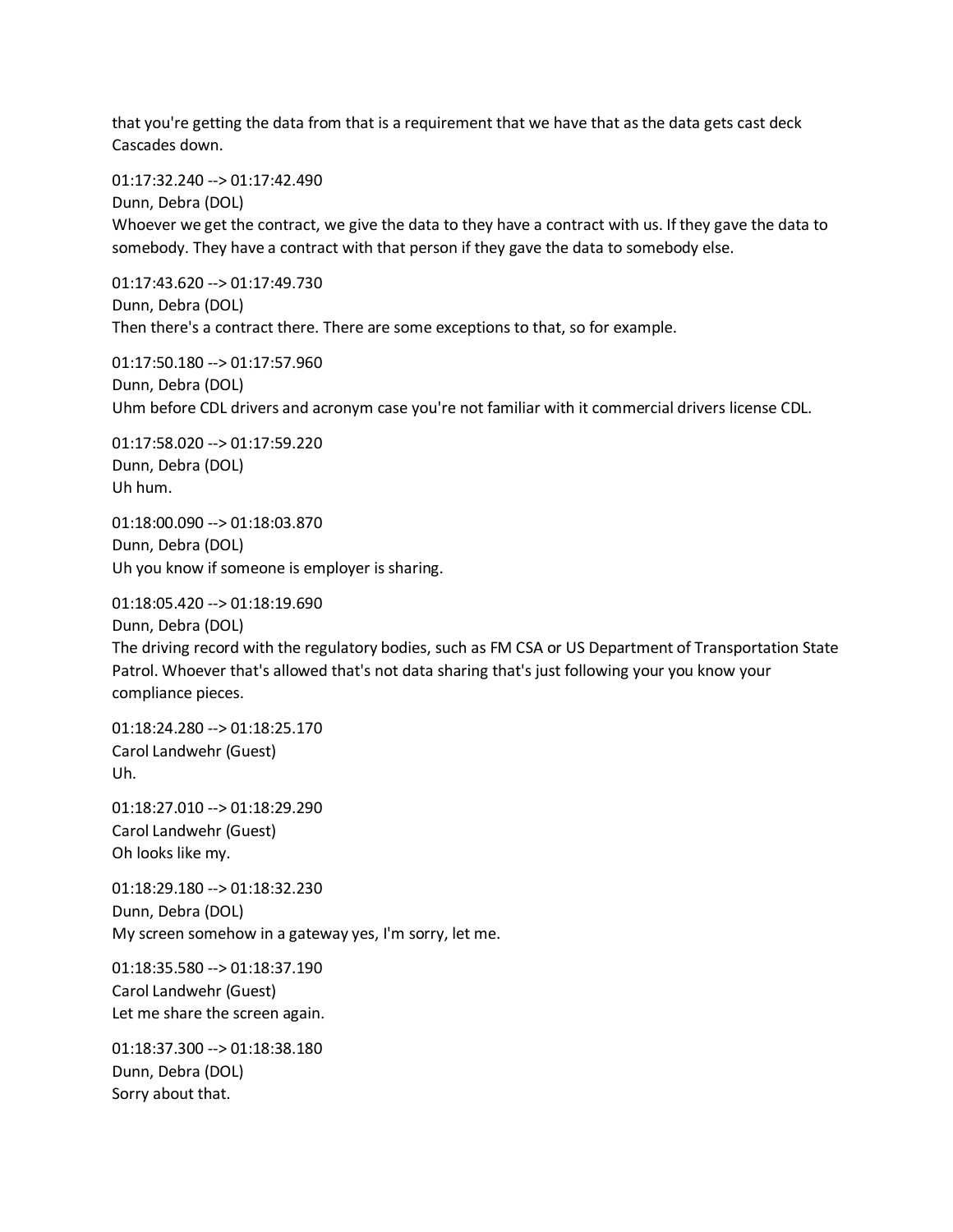01:18:48.390 --> 01:18:48.960 Carol Landwehr (Guest) Well.

01:18:51.390 --> 01:18:53.080 Carol Landwehr (Guest) And James can you see that?

01:18:54.790 --> 01:18:55.720 Dunn, Debra (DOL) Uh yeah, I can.

01:18:56.040 --> 01:18:57.810 Messer, James (DOL) Our plan OK somehow I lost it.

01:18:57.680 --> 01:18:58.210 Dunn, Debra (DOL) Again.

01:18:59.680 --> 01:19:11.590

Dunn, Debra (DOL)

Uh still still yet another question for those who could not attend the webinar. When would the video be available to see a man I would imagine next week.

01:19:13.030 --> 01:19:13.780 Dunn, Debra (DOL) Uhm.

01:19:18.280 --> 01:19:20.710 Carol Landwehr (Guest) I uh we would ask that.

01:19:20.570 --> 01:19:29.050 Dunn, Debra (DOL) You request that we don't have a place to post it right now, so if you want to get a copy of the video or both videos.

01:19:29.730 --> 01:19:30.480 Dunn, Debra (DOL) Uhm.

01:19:32.020 --> 01:19:40.590 Dunn, Debra (DOL) From both webinars, please email our group box data contracts at DL dot log.gov and we'll get that for you as soon as I'm available.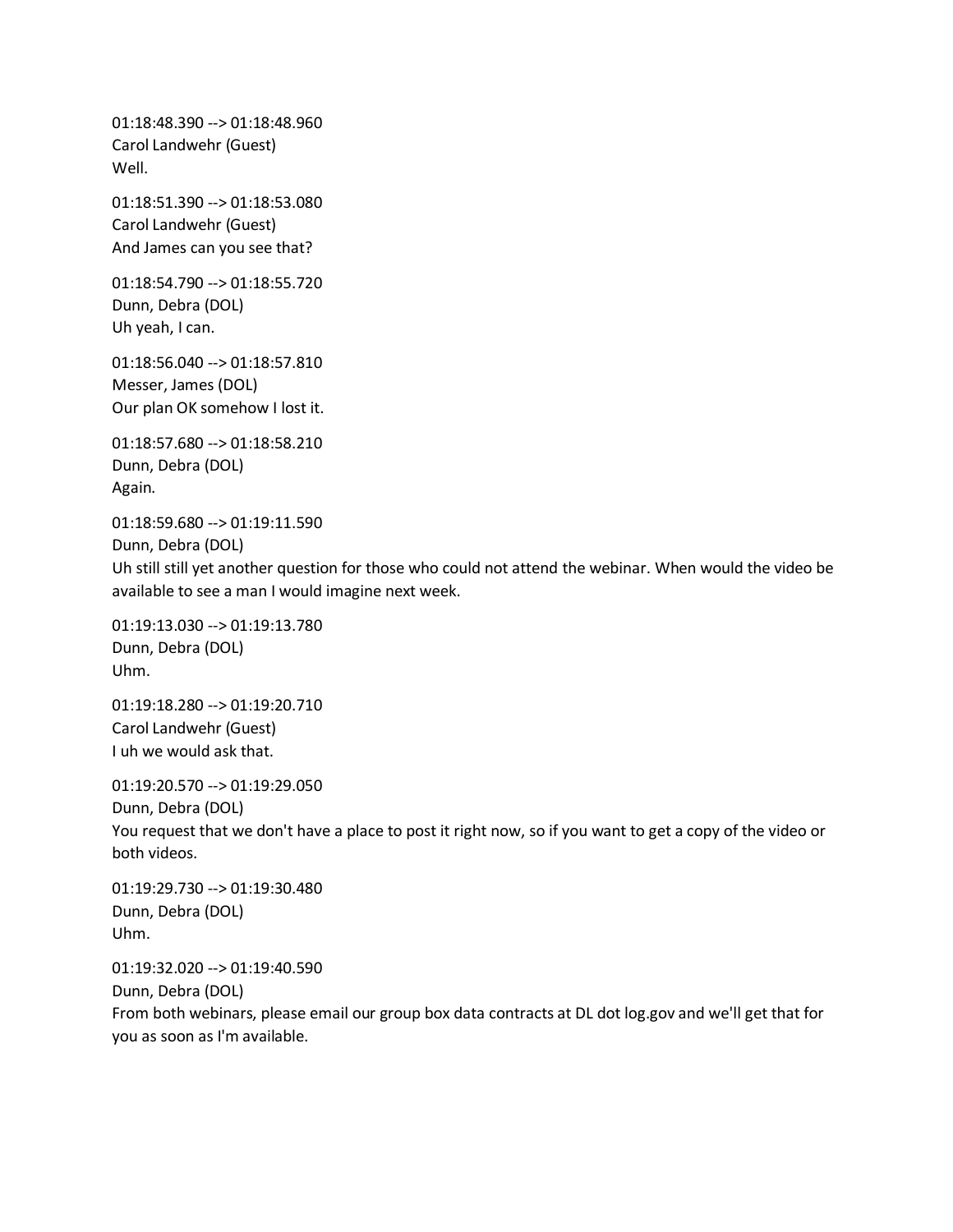01:19:48.360 --> 01:19:50.150 Carol Landwehr (Guest) OK, James.

01:19:50.680 --> 01:19:51.910 Dunn, Debra (DOL) Go ahead and take it away.

01:19:52.780 --> 01:19:55.360 Dunn, Debra (DOL) Sure, thanks Debbie so just want to start.

01:19:55.200 --> 01:20:01.080 Messer, James (DOL) Blocked by uh you're telling everybody that we do appreciate all the comments and questions today.

01:20:01.590 --> 01:20:06.440 Messer, James (DOL) Uh we want to conclude this meeting by talking about next steps in the process.

01:20:07.060 --> 01:20:12.410 Messer, James (DOL) And so we are requesting all feedback you received by close of business on March 4th.

01:20:13.050 --> 01:20:26.270 Messer, James (DOL) R 4, Bolt contract customers. Please send your feedback to data contracts at DL dot wah.gov and 4. East service customers send repeat back to data services at DL dot.gov.

01:20:27.090 --> 01:20:37.900 Messer, James (DOL) The deal will be uh will review all feedback and make any applicable changes to the documents once all feedback has been received we will go ahead and develop and distribute an FAQ.

01:20:38.570 --> 01:20:40.960 Messer, James (DOL) For the Washington administrative code.

01:20:41.850 --> 01:20:46.520 Messer, James (DOL) There is a 3 phase process for rulemaking we are currently finishing up.

01:20:47.080 --> 01:21:02.240

Messer, James (DOL)

CR 101 or phase one of the rulemaking process, which is to invite the public to participate in discussion of possible rulemaking before any formal notice or action is taken will be moving into CR 102, which is the proposal of rulemaking.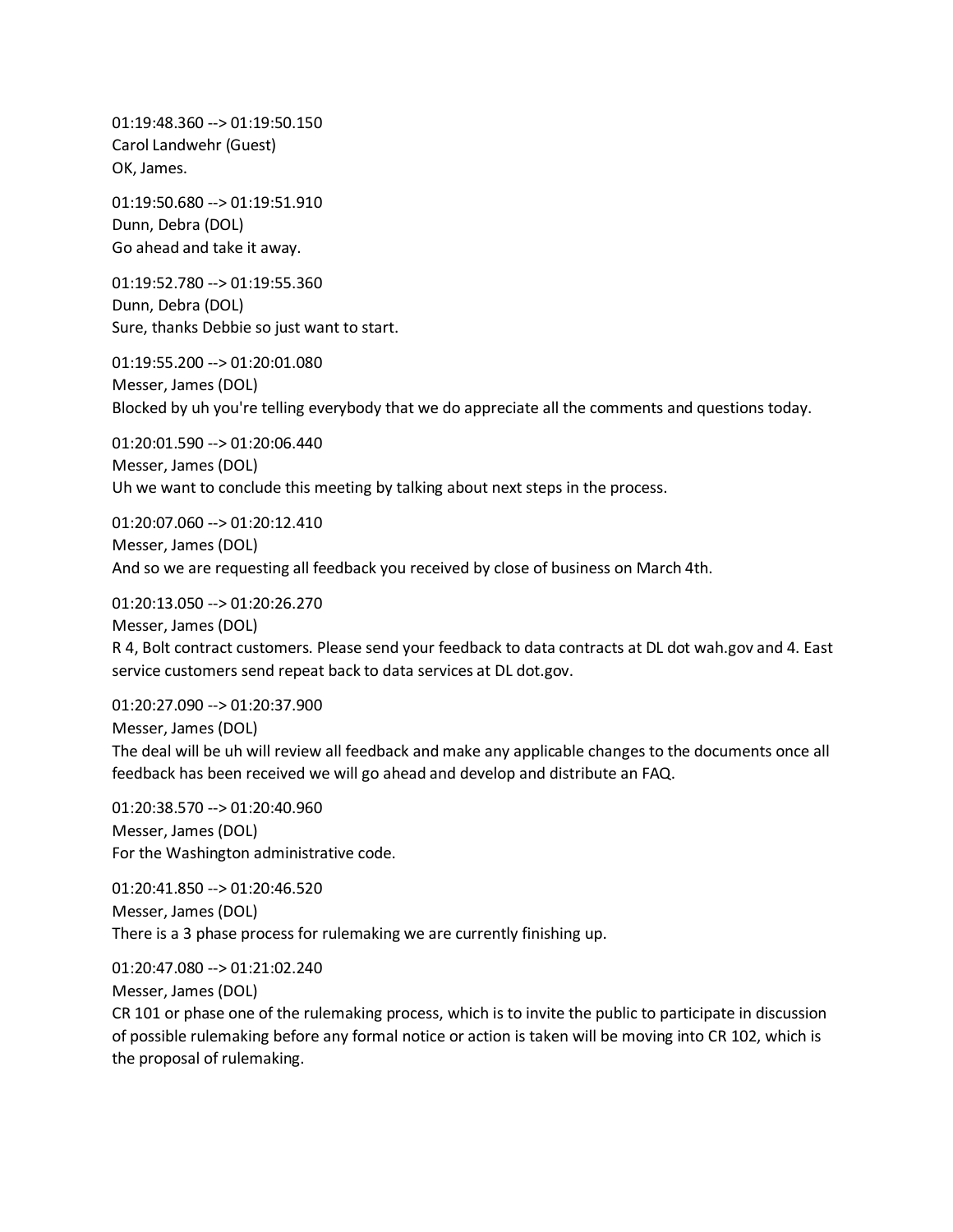01:21:02.830 --> 01:21:13.120 Messer, James (DOL) In CR, one or 2 now we will be holding a public hearing and will notify you a minimum of 20 days in advance of the public hearing and do encourage you to to participate in that.

01:21:13.790 --> 01:21:33.940

Messer, James (DOL)

Once we have completed this phase. We will move into CR 103, which is rulemaking adoption after the rule is approved, the rules filed with the office of the code reviser to be put into affect our goal is to have the new Washington administrative code adopted for a November first effective date.

01:21:36.690 --> 01:21:38.900 Carol Landwehr (Guest) As for contracts will be record.

01:21:38.780 --> 01:21:48.970 Messer, James (DOL) Acquiring new applications, which must be updated and complete we will notify you when we're ready to begin accepting applications, which we anticipate will be sometime in spring.

01:21:50.140 --> 01:21:54.000 Messer, James (DOL) The application will be processed on a first come first serve basis.

01:21:54.610 --> 01:22:06.140

Messer, James (DOL) If an application is incomplete. It'll be sent back for Corrections. We will we will begin issuing new contracts this summer with an effective date of November, first 2022.

01:22:07.040 --> 01:22:21.710 Messer, James (DOL)

After hearing the overview of the draft contracts and Wack and listening to other feedback. You may have additional questions or concerns. Which we do invite you to attend our second webinar scheduled for tomorrow 9:30 to 11:00 AM Pacific Time.

```
01:22:21.760 --> 01:22:29.270
Messer, James (DOL)
Right uh but we do want to thank you. All for taking the time to be here today and we appreciate any 
feedback that you provided.
```
01:22:32.940 --> 01:22:34.680 Carol Landwehr (Guest) James I see a question.

01:22:35.420 --> 01:22:36.210 Dunn, Debra (DOL) Ah.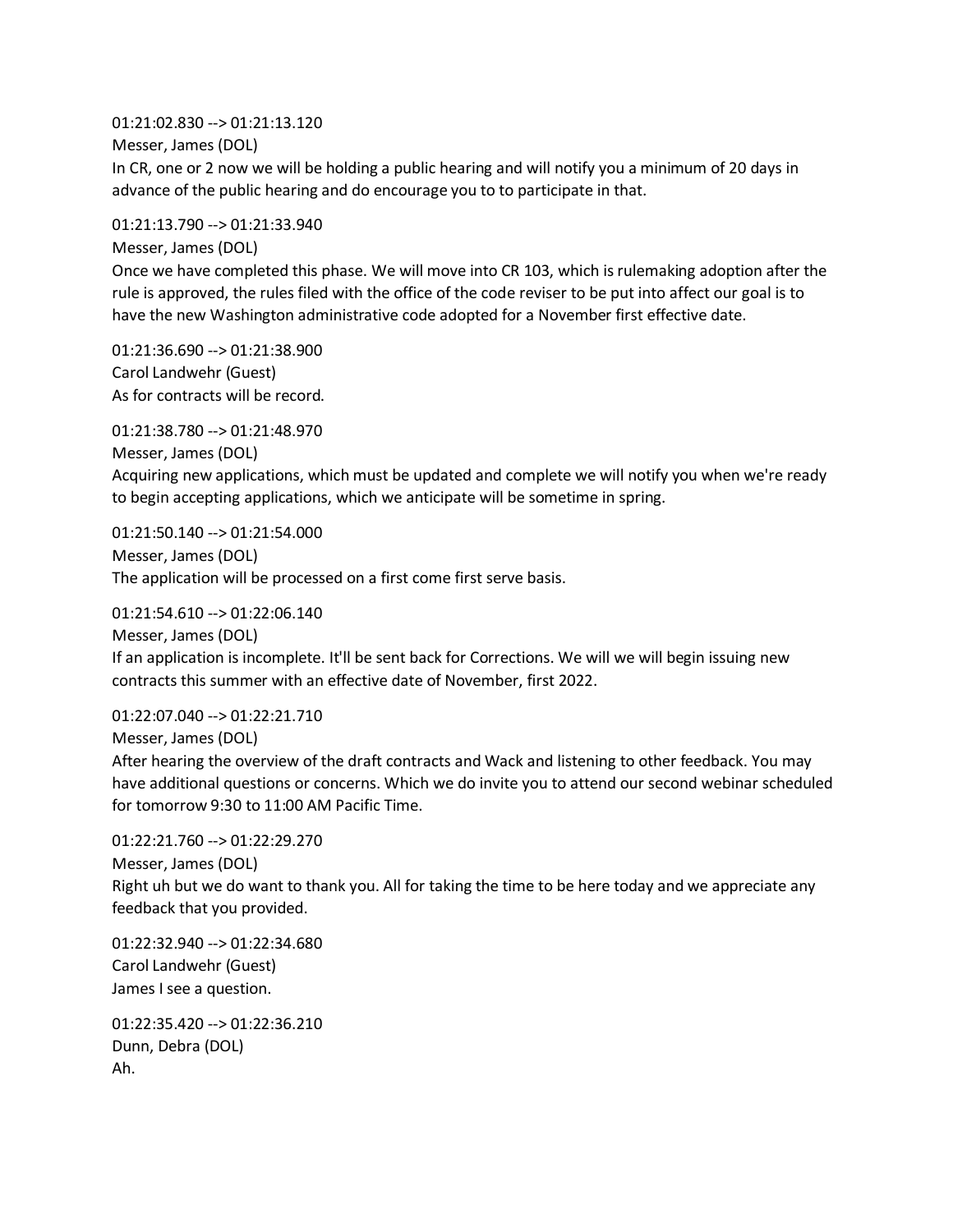01:22:37.060 --> 01:22:43.270 Dunn, Debra (DOL) From Sean what is Phase 2 is at Sean could you clarify that that was?

01:22:43.950 --> 01:22:46.560 Dunn, Debra (DOL) James already covered data, which which Phase 2 or you.

01:22:48.950 --> 01:22:51.170 Carol Landwehr (Guest) That's that's I think they're talking about the CR one of.

01:22:51.060 --> 01:22:54.640 Messer, James (DOL) 2 Phase 2, the public hearing.

01:22:58.460 --> 01:22:58.940 Carol Landwehr (Guest) Great.

01:23:00.010 --> 01:23:02.050 Carol Landwehr (Guest) Yeah, so that's a public hearing will give you.

01:23:02.530 --> 01:23:08.120 Dunn, Debra (DOL) Will give everybody notice for that? Yeah, OK good that was the WAC process. Thank you.

01:23:12.420 --> 01:23:14.960 Dunn, Debra (DOL) OK, thank you everyone.

01:23:15.020 --> 01:23:19.860 Dunn, Debra (DOL) And once again. Thank you so much for participating in this.

01:23:20.450 --> 01:23:26.750 Dunn, Debra (DOL) Uh process, UM, I'm really happy to see that you guys are engaged and.

01:23:27.420 --> 01:23:28.110 Dunn, Debra (DOL) Uhm.

01:23:29.100 --> 01:23:40.170

Dunn, Debra (DOL)

And have questions about this that will this will really help us make both the lack and the contract template a better better things for us all to have to live by so.